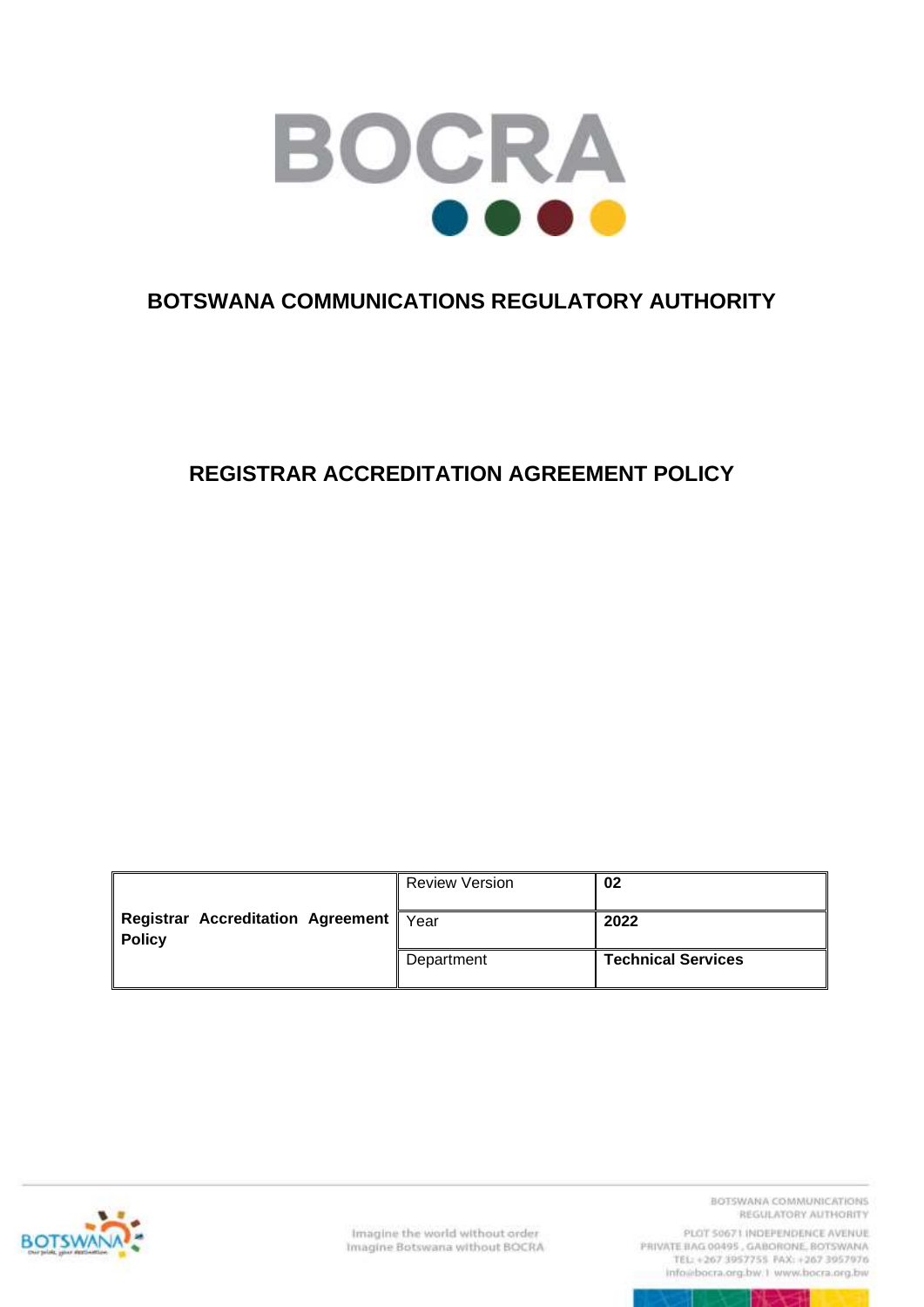# Initiated By

| <b>Position</b>  | <b>Assistant Officer Numbering Management</b> |
|------------------|-----------------------------------------------|
| <b>Name</b>      | Mr. Nonofo Ramotsababa                        |
| <b>Signature</b> |                                               |
| <b>Date</b>      |                                               |

#### Reviewed By

| <b>Position</b>  | <b>Director of Technical Services</b> |
|------------------|---------------------------------------|
| <b>Name</b>      | <b>Mr. Bathopi Luke</b>               |
| <b>Signature</b> |                                       |
| <b>Date</b>      |                                       |

#### Reviewed By

| <b>Position</b>  | <b>Director of Legal Services</b> |
|------------------|-----------------------------------|
| <b>Name</b>      | <b>Ms Joyce Isa Molwane</b>       |
| <b>Signature</b> |                                   |
| <b>Date</b>      |                                   |

#### Approved

| <b>Position</b>  | <b>Chief Executive</b>     |
|------------------|----------------------------|
| <b>Name</b>      | <b>Mr. Martin Mokgware</b> |
| <b>Signature</b> |                            |
| <b>Date</b>      |                            |



PLOT 50671 INDEPENDENCE AVENUE info@bocra.org.bw.1 www.bocra.org.bw

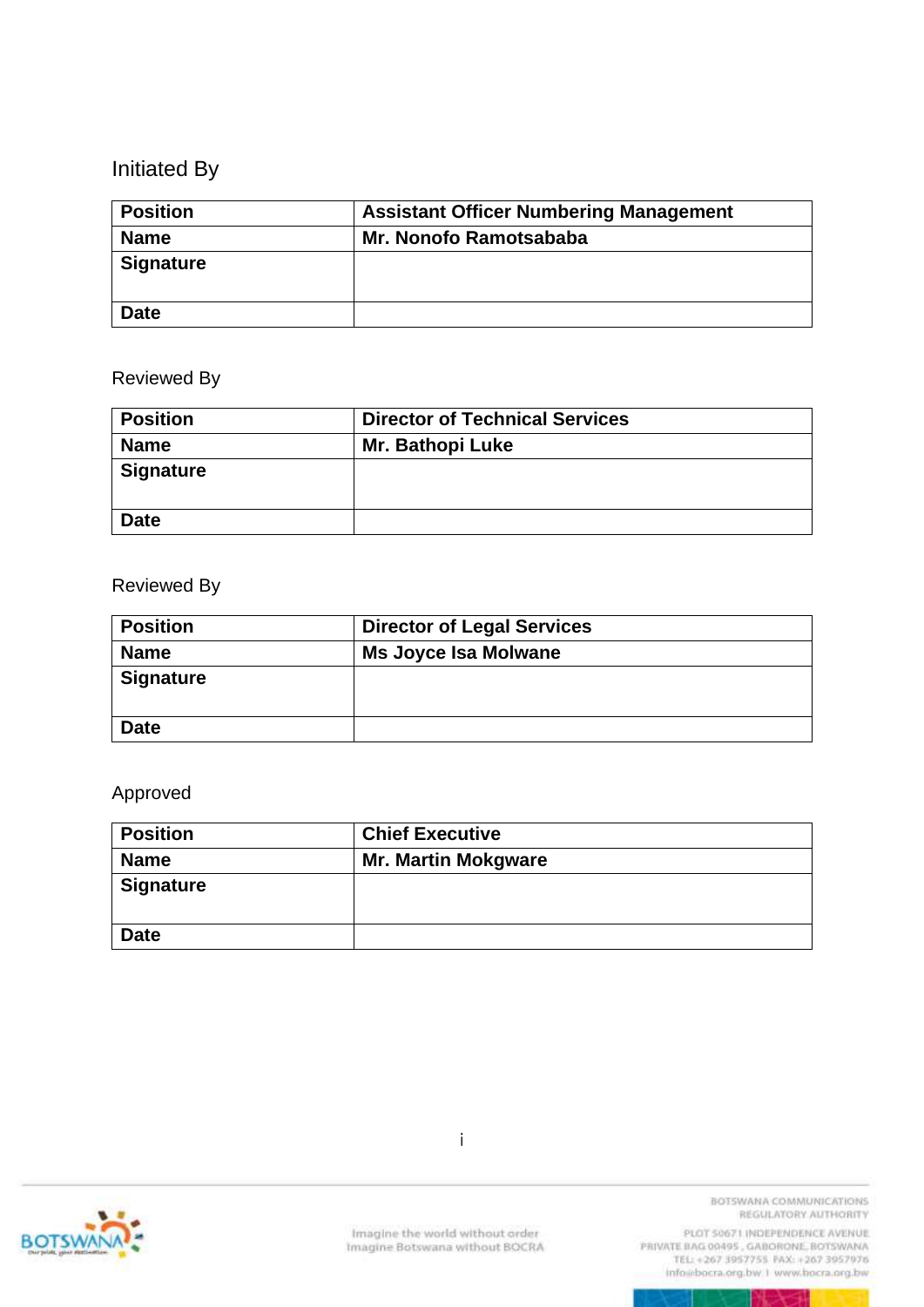| $\mathbf 1$ .   |                                                                |
|-----------------|----------------------------------------------------------------|
| 2.              |                                                                |
| 3.              |                                                                |
| 4.              |                                                                |
| 5.              |                                                                |
| 6.              |                                                                |
| 7.              |                                                                |
| 8.              | <b>INTELLECTUAL PROPERTY RIGHTS; CONTACTING REGISTRANTS 15</b> |
| 9.              |                                                                |
| 10 <sub>1</sub> |                                                                |
| 11.             |                                                                |
| 13.             |                                                                |
| 14.             |                                                                |
| 15.             |                                                                |
| 16.             |                                                                |
| 17.             |                                                                |
| 18.             |                                                                |
| 19.             | 25                                                             |
| 20.             |                                                                |
| 21.             |                                                                |
| 22.             |                                                                |
| 23.             |                                                                |
| 24.             |                                                                |



BOTSWANA COMMUNICATIONS REGULATORY AUTHORITY

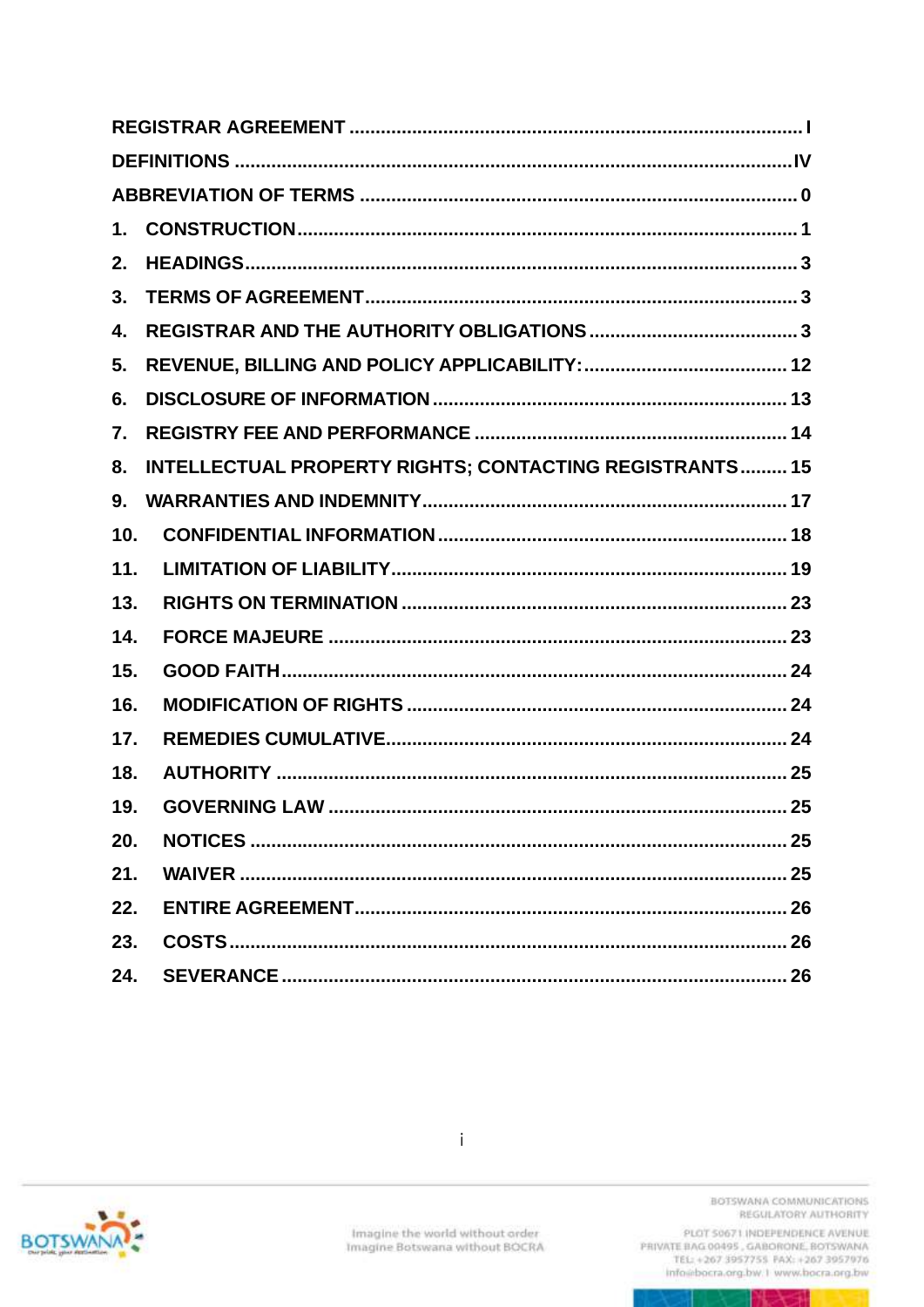

Imagine the world without order<br>Imagine Botswana without BOCRA

BOTSWANA COMMUNICATIONS REGULATORY AUTHORITY

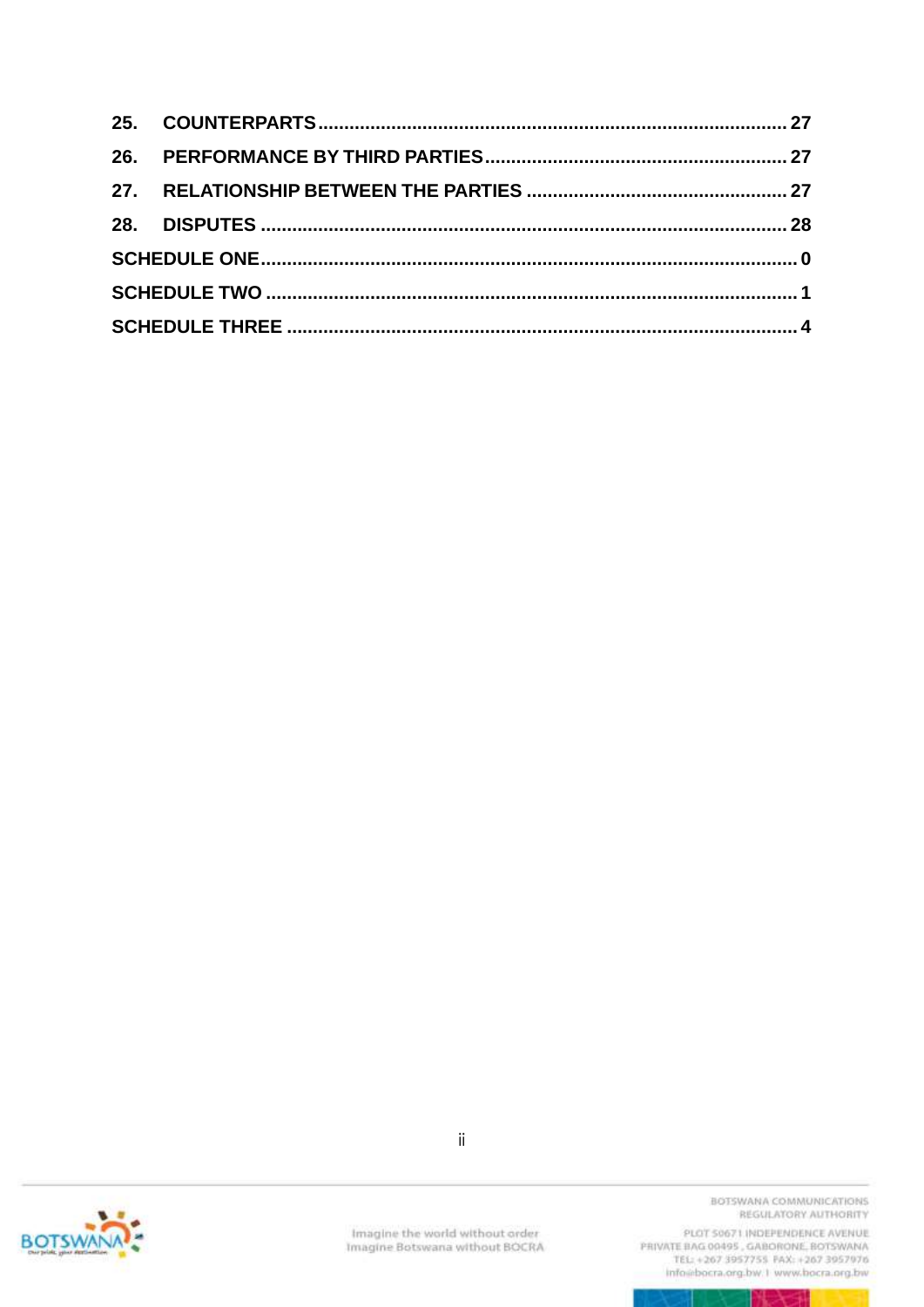## <span id="page-4-0"></span>**REGISTRAR AGREEMENT**

#### **BETWEEN:**

### **BOCRA**

Physical Address: **Plot 50671**, **Independence Avenue Gaborone**

Telephone: **+267 3957755**

#### Fax: **+267 3957976**

Email: registry@bocra.org.bw

#### **AND:**

### **REGISTRAR AGREEMENT**

**THIS AGREEMENT** is made on the Commencement Date specified in Paragraph 1 of Schedule One.



i

BOTSWANA COMMUNICATIONS REGULATORY AUTHORITY

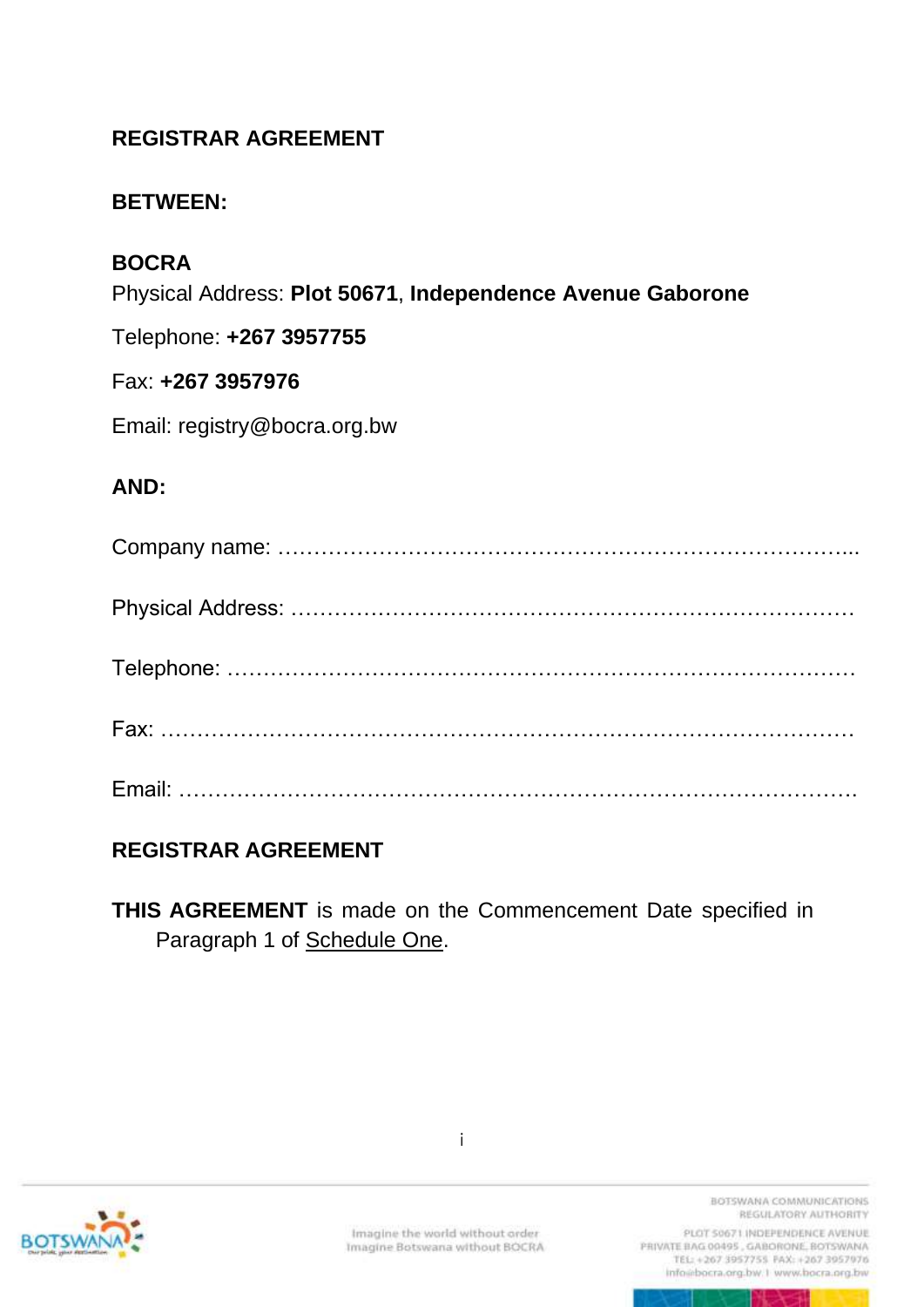#### **BETWEEN:**

**BOCRA** Address: **Private Bag 00495** City: **Gaborone** Country: **Botswana**

Telephone: +**267 3957755** Fax: +**267 3957976** Email: **registry@bocra.org.bw**

#### **AND:**

The company named and described in Paragraph 3 of Schedule One ("the Registrar").

### **RECITALS:**

The Recitals form part of this Agreement and the parties acknowledge that the Recitals are true and correct.

- **A.** WHEREAS the Authority has the authority to designate and accredit Registrars who, because of the Authority accreditation, are authorised to accept and process applications to register Domain Names in the Country Code Top Level Domains (ccTLD) specified in Paragraph 3 of this agreement.
- **B.** AND WHEREAS the Authority is committed to exercising its responsibilities to the Registrar, Sponsoring Organization, applicable local communities, and the global Internet community in an open and



ii

BOTSWANA COMMUNICATIONS REGULATORY AUTHORITY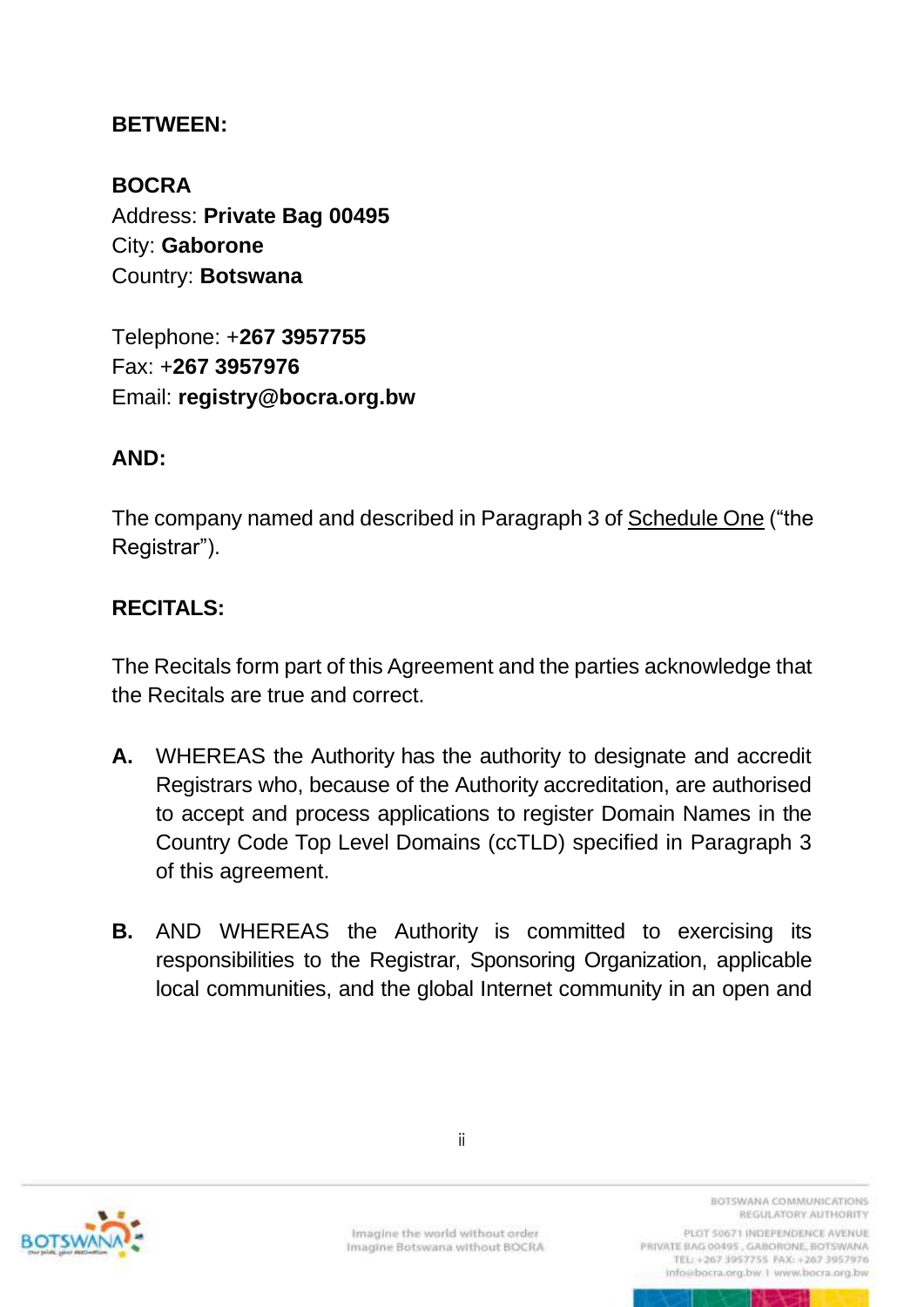transparent manner and to apply standards and policies in a manner that is not arbitrary, unjust nor inequitable.

- **C.** AND WHEREAS The Registrar wishes to be a Registrar accredited by the Authority to provide Registrar Services for the .bw ccTLD on a nonexclusive basis.
- **D.** AND WHEREAS The Registrar warrants that it has the technical ability to act as a Registrar.
- **E.** AND WHEREAS the Authority and the Registrar have agreed to enter into an agreement on the terms and conditions contained in this Agreement.

### **IT IS AGREED**:



Imagine the world without order Imagine Botswana without BOCRA

iii

BOTSWANA COMMUNICATIONS REGULATORY AUTHORITY

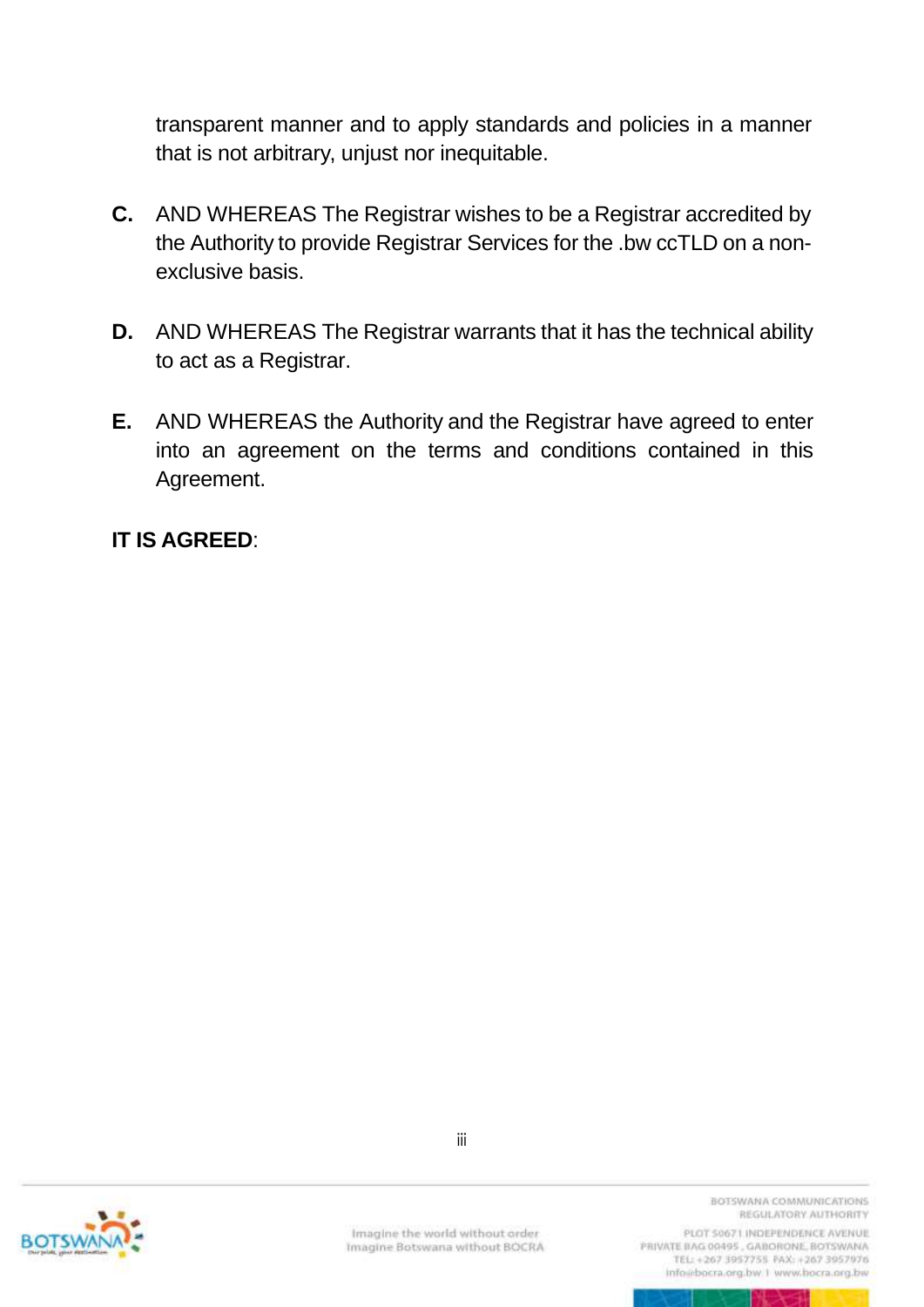## <span id="page-7-0"></span>**DEFINITIONS**

In this Agreement, the following terms will have the meanings assigned to them:

#### **"Abuse"**

means any action or conduct which, in the opinion of the Authority, degrades any other party's reasonable communication with, access to, or control over the Registry Technology;

#### **"Accreditation Criteria"**

means the requirements specified by the Authority from time to time in relation to the minimum criteria, which must be met and satisfied by a Juristic Person for that Juristic Person to be accredited as a Registrar by the Authority for the .bw ccTLD;

#### **"Agreement"**

means **Registrar Accreditation Agreement** or this policy document;

#### **"API"**

 means **A**pplication **P**rogramming **I**nterface and is the language and message format used by an application program to communicate with the operating system or some other control program(s) such as a database management system or a communications system.

#### **"Authoritative Root"**

means the DNS root server of the Internet, also referred to as the Internet "A root", which at the time of execution of this Agreement was controlled by IANA (**<https://www.iana.org/domains/root/servers>**), and identifies all TLD zone root servers, including the .bw ccTLD root servers.



BOTSWANA COMMUNICATIONS REGULATORY AUTHORITY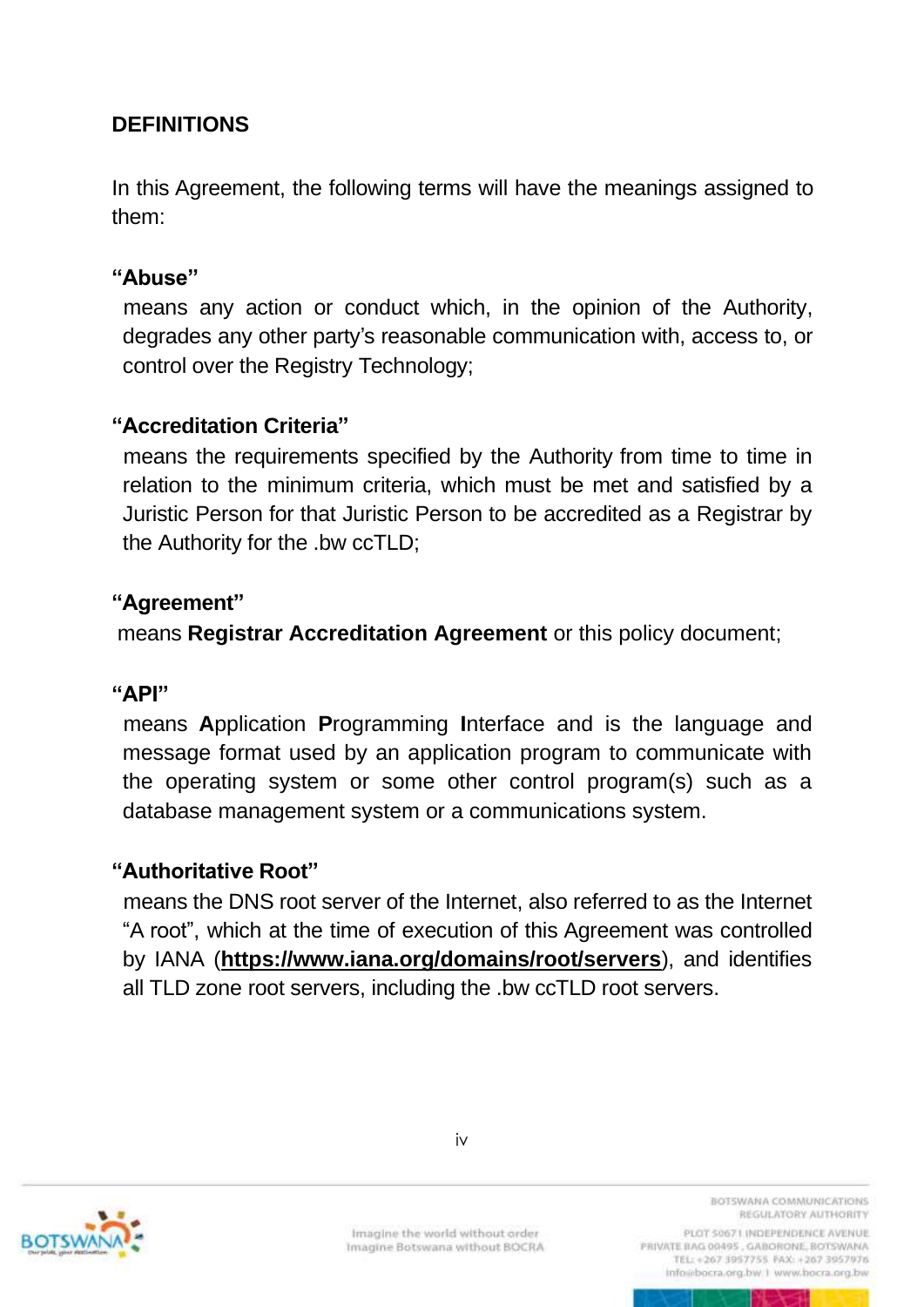#### **"Business"**

means the provision of Registrar Services to be carried on by the Registrar;

#### **"Business Day"**

means any weekday from Monday to Friday other than a gazetted public holiday in Botswana;

#### **"ccTLD"**

means a Country Code Top-Level Domain in the domain name hierarchy;

#### **"ccTLD Database"**

means is a database of all second level Domain Names and certain third level Domain Names and associated data that enables the Authority as both the ccTLD Sponsor and Registry operator to establish contact with the individuals responsible for a domain and manage delegation data used to create zone files for a ccTLD;

### **"ccTLD Manager"**

means the entity responsible for policy development and the stability and interoperability of a ccTLD with the DNS, normally the entity identified as the Sponsoring Organisation by the IANA. (**http://iana.org**);

#### **"Commencement Date"**

means the date specified in Paragraph 1 of Schedule One;

### **"Confidential Information (redraft)"**

means all information, in any material form or medium that is:



v

BOTSWANA COMMUNICATIONS REGULATORY AUTHORITY

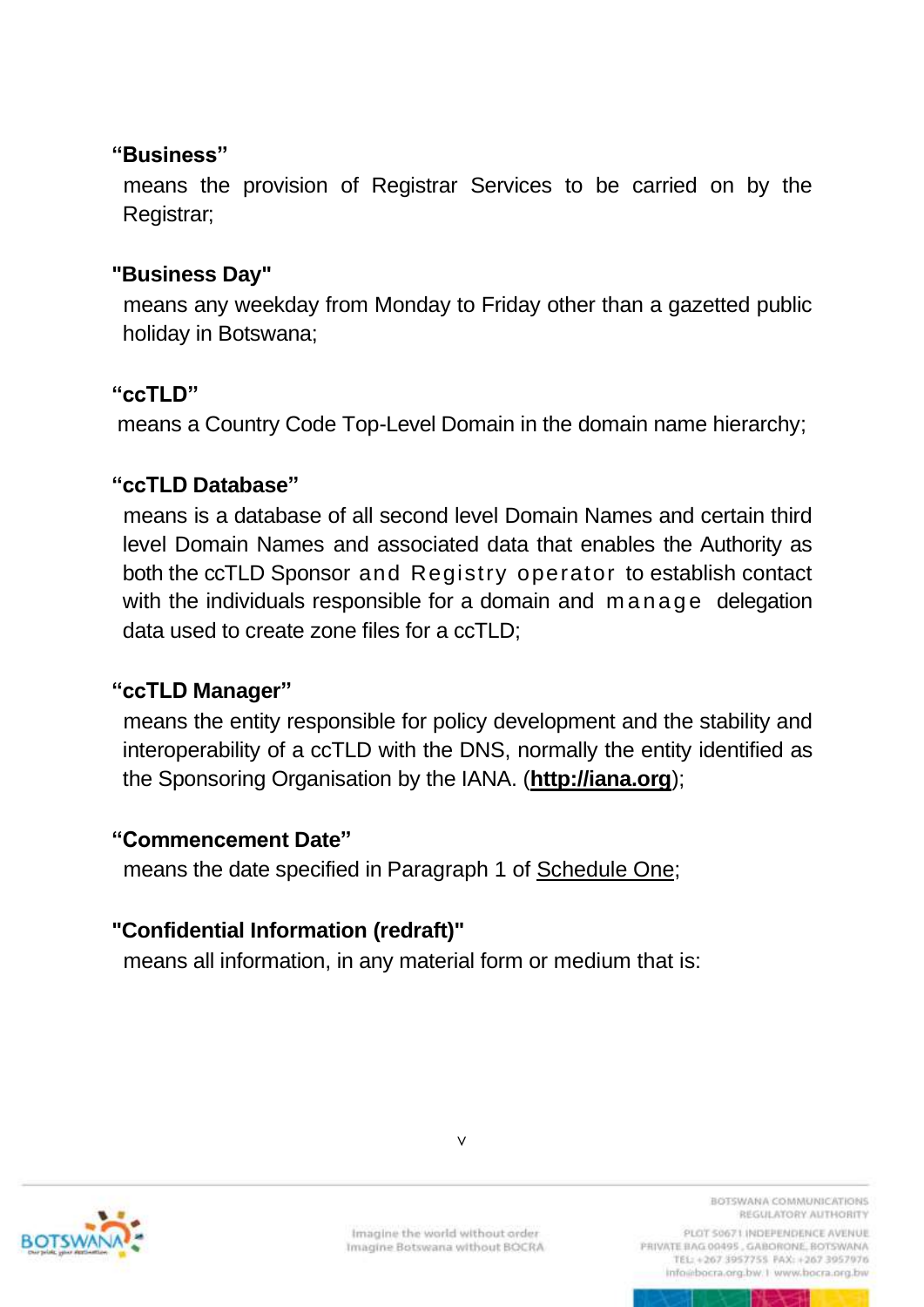- a) Disclosed or communicated by the Authority or on behalf of the Authority, the Registrar, or a related corporation to the Registrar; or
- b) Created, ascertained, discovered, or derived by any of the parties to this Agreement, whether directly or indirectly, from any such information disclosed or communicated by or on behalf of the Authority, the Registrar, or a related corporation to the Registrar, including, without limitation:
	- i) The terms of this Agreement and any information arising from or relating to the commercial or financial activities, arrangements or position of the Authority, or the Registrar, or any of the dealings, transactions, or affairs of the business of the Authority or the Registrar; and
	- ii) Any other information the parties consider confidential and proprietary.
- c) It does not include information already in the public domain unless such information arrived there by unauthorised or unlawful means.

#### **"Core Registrant Information"**

means:

- a) The Registrant's legal name;
- b) The Registrant's physical address;
- c) The Registrant's telephone number;
- d) The Registrants e-mail address;
- e) The Domain Name;
- f) The name servers the Domain Name is to be delegated to; and
- g) The Term of registration of the Domain Name;



Imagine the world without order Imagine Botswana without BOCRA BOTSWANA COMMUNICATIONS REGULATORY AUTHORITY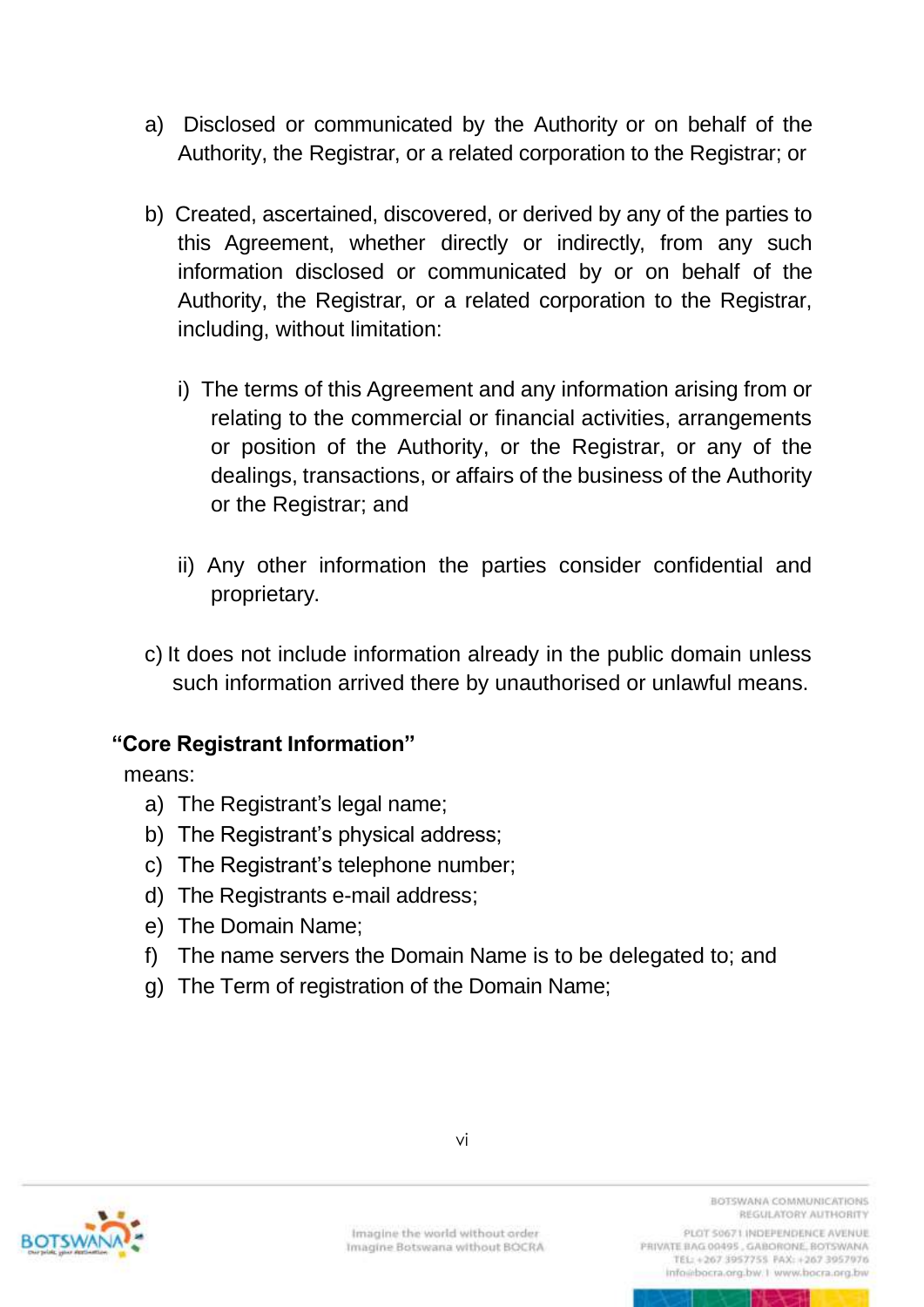Providing "proxy", "agent" or other data that in any way obfuscates contact information, requires the registry to work through the Registrar or other agent as an intermediary, or makes it difficult for the registry to contact the registrant, or prevents registrants from directly retrieving "auth codes" is strictly prohibited - and considered a material breach of this Registrar Agreement.

Registrars may supplement "Core Registrant Information" with additional "Registrant WHOIS Information" for values b – f above.

Where the registrant has explicitly directed the Registrar to display "Registrant WHOIS Information" to entities that query the WHOIS Server, those making the query will be provided information advising that the address information is that of an agent and given advice on how to order a full Historical Abstract containing all available information - including the Core Registrant Information.

#### **"Domain Name Application"**

means an application by a Registrant for a Domain Name Licence or the renewal of an existing Domain Name Licence.

### **"Domain Name Licence"**

means the licence to use a Domain Name for a specified period as evidenced by a certificate issued by the Registrar to a Registrant and in accordance with the domain life circle;

### "Dot BW **(.**bw) Registry **Privacy Principles"**

means the Privacy Policy posted online at **[http://www.nic.net.bw/legal](http://www.nic.net.bw/legal-policies)[policies](http://www.nic.net.bw/legal-policies)**;



Imagine the world without order Imagine Botswana without BOCRA BOTSWANA COMMUNICATIONS REGULATORY AUTHORITY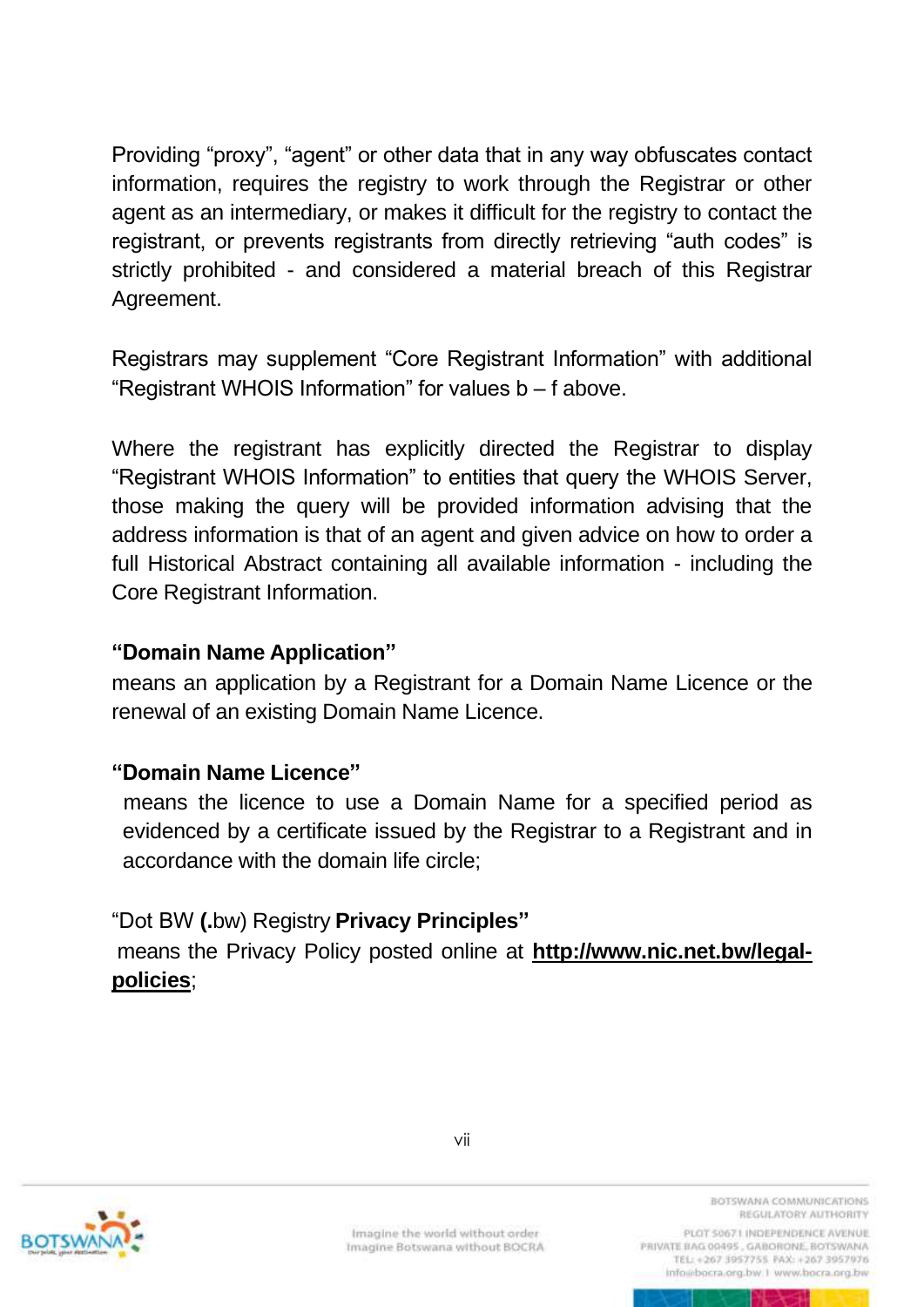## **"Effective Control"**

means in relation to a body corporate, the ability of any person to exercise control (which includes the ability to remove or appoint all or most of the directors of the body corporate) over the body corporate by virtue of holding of voting shares in that body corporate or by any other means;

#### **"Event of Force Majeure"**

means an event or circumstance beyond control of the party as further described in Section 12.1;

#### **"IANA"**

means the Internet Assigned Numbers Authority, which is the global coordinator of the DNS Root, internet protocol assignments, IP addressing and AS number spaces;

#### **"ICANN"**

means the Internet Corporation for Assigned Names and Numbers, a California based non-profit corporation, which oversees the IANA and has been designated by the United States government to serve as the global consensus entity to which the United States government has transferred responsibility for the four key functions of the Internet:

- a) The management of the domain name system;
- b) The allocation of Internet Protocol ("IP") address space;
- c) The assignment of protocol parameters; and
- d) The management of the root server system.

#### **"Insolvency Event"**

means the happening of any of the following events:



Imagine the world without order Imagine Botswana without BOCRA BOTSWANA COMMUNICATIONS REGULATORY AUTHORITY

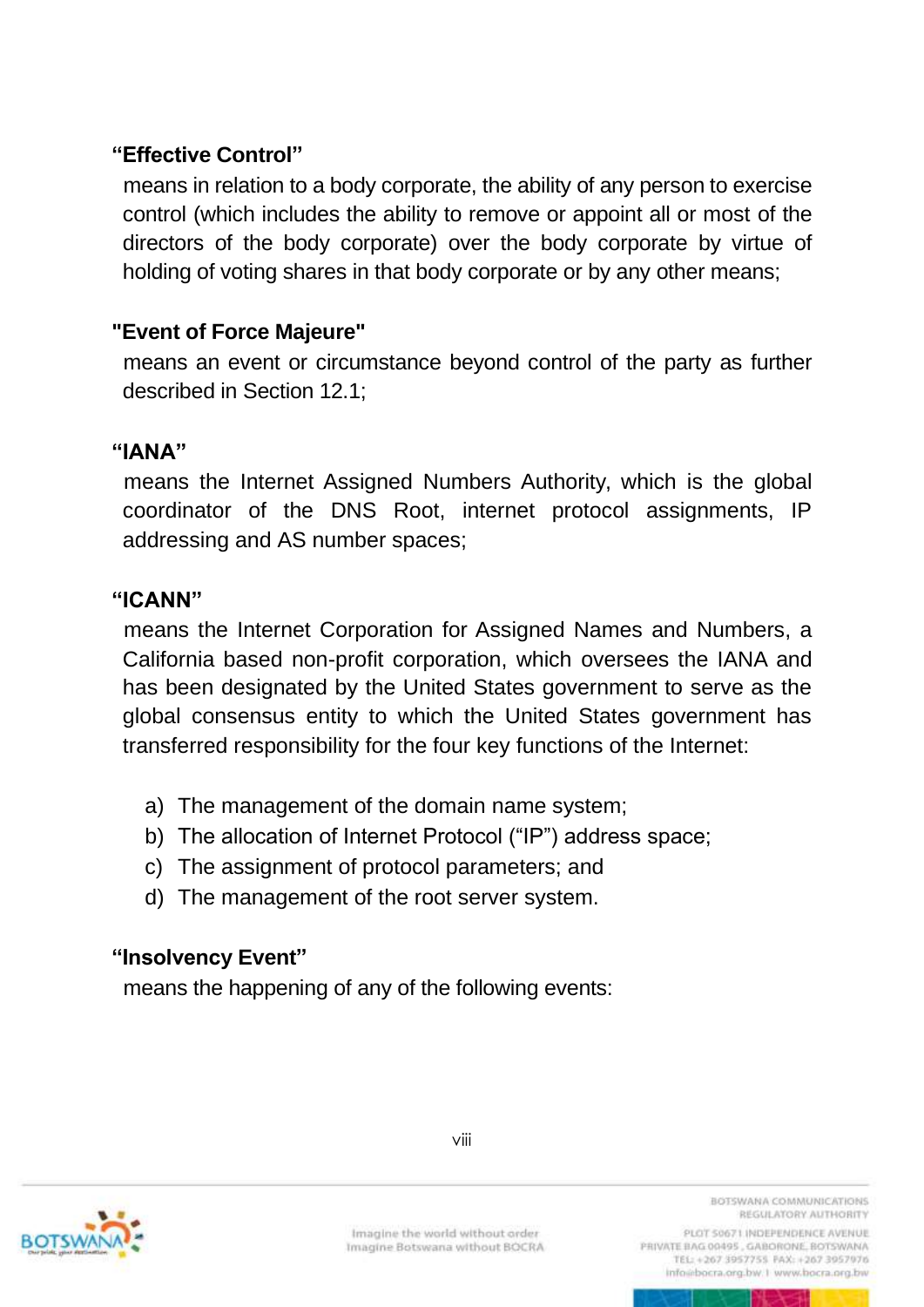- a) A party, being an individual, commits an act of bankruptcy; or
- b) An order is made, or an application is made to a court for an order that the Authority or the Registrar be wound up; or
- c) An application is made to a court for an order appointing a liquidator or provisional liquidator in respect of the Authority or the Registrar; or
- d) A receiver, receiver and manager, administrator, controller, liquidator, or provisional liquidator is appointed in respect of the Authority or the Registrar; or the Authority or the Registrar becomes insolvent; or
- e) The Authority or the Registrar enters or resolves to enter a scheme of arrangement, deed of company arrangement, compromise, or composition with or assignment of any of its property for the benefit of all or any class of its creditors, or it proposes a re-organisation, moratorium or other administration involving any of them; or
- f) The holder of an encumbrance or charge takes any step towards taking possession or takes possession of any assets of a party or exercises any power of sale; or
- g) A party ceases to carry on business.

#### **"Internet"**

means the large network made up of several smaller networks connecting computers for the purpose of transmitting, communicating, or providing information and messages electronically

### **"OWASP Top 10"**

means a standard awareness document for developers and web application security;



PLOT 50671 INDEPENDENCE AVENUE

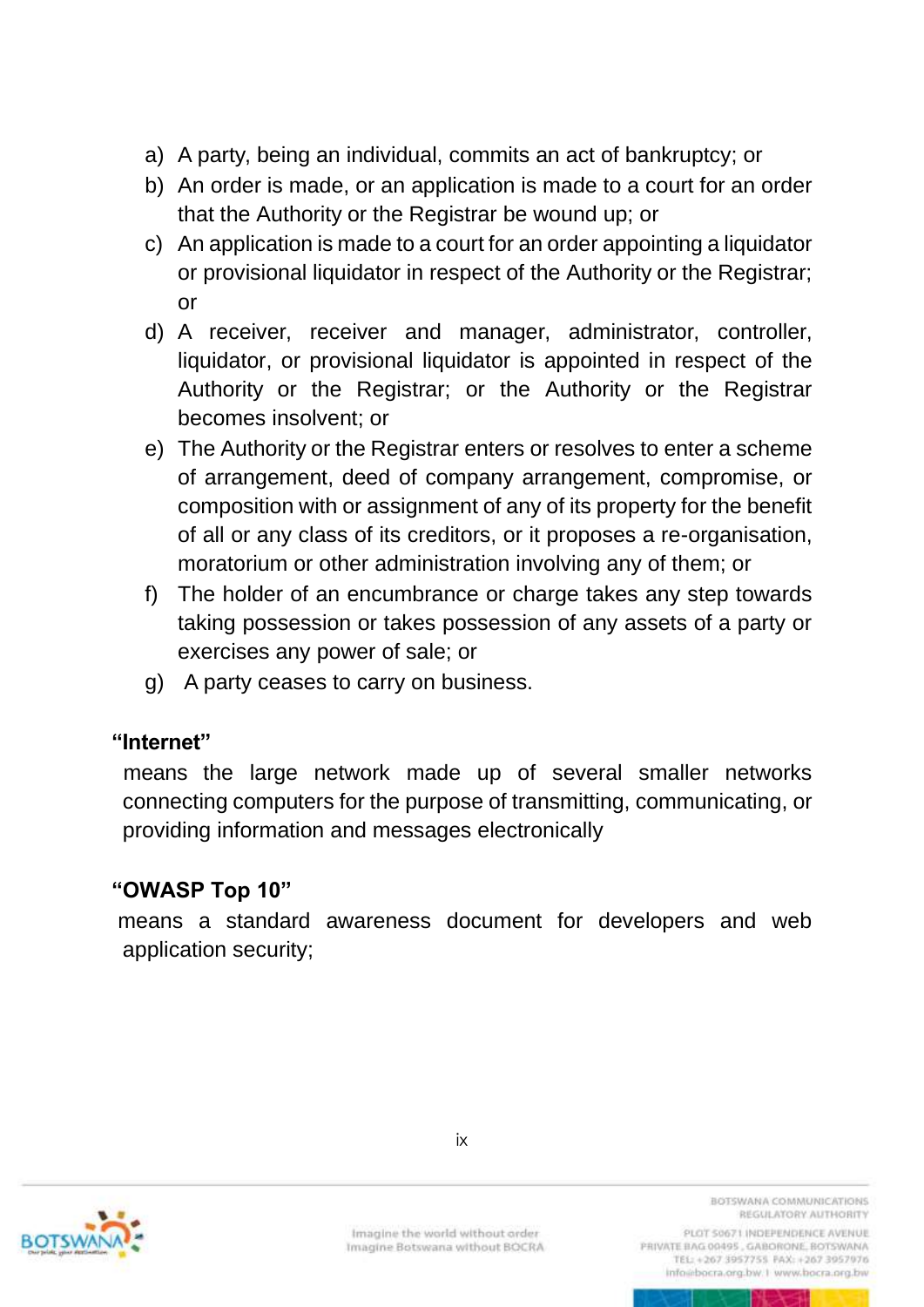### **"Parties"**

means the parties to this Agreement and "party" means any one of the parties;

#### **"Payment Gateway"**

means an on-line payment processing, revenue billing and collection system that is utilised by the Registrar to make payment for Domain Names;

#### **"Published Policies"**

 means applicable specifications and policies published at or accessible via http://www.nic.net.bw/legal-policies;

#### **"Registrant"**

means a holder of a Domain Name Licence.

#### **"Registrant Agreement"**

means the collateral agreement to be entered into on renewal or registration between a Registrant and the Top Level Domain (TLD) Manager in relation to a Domain Name, in the form annexed in [Schedule](#page-49-1) [Two](#page-49-1) to this Agreement as amended and modified by the Sponsoring Organisation (the Authority) and notified from time to time.

#### **"Registrar"**

means an entity accredited by the Authority to offer domain name registration services to Registrants and described in Paragraph 3 of Schedule One.

#### **"Registrar Fee"**

means the registry fee payable by the Registrar to the .bw Registry Operator as set out in Schedule One;



x

BOTSWANA COMMUNICATIONS REGULATORY AUTHORITY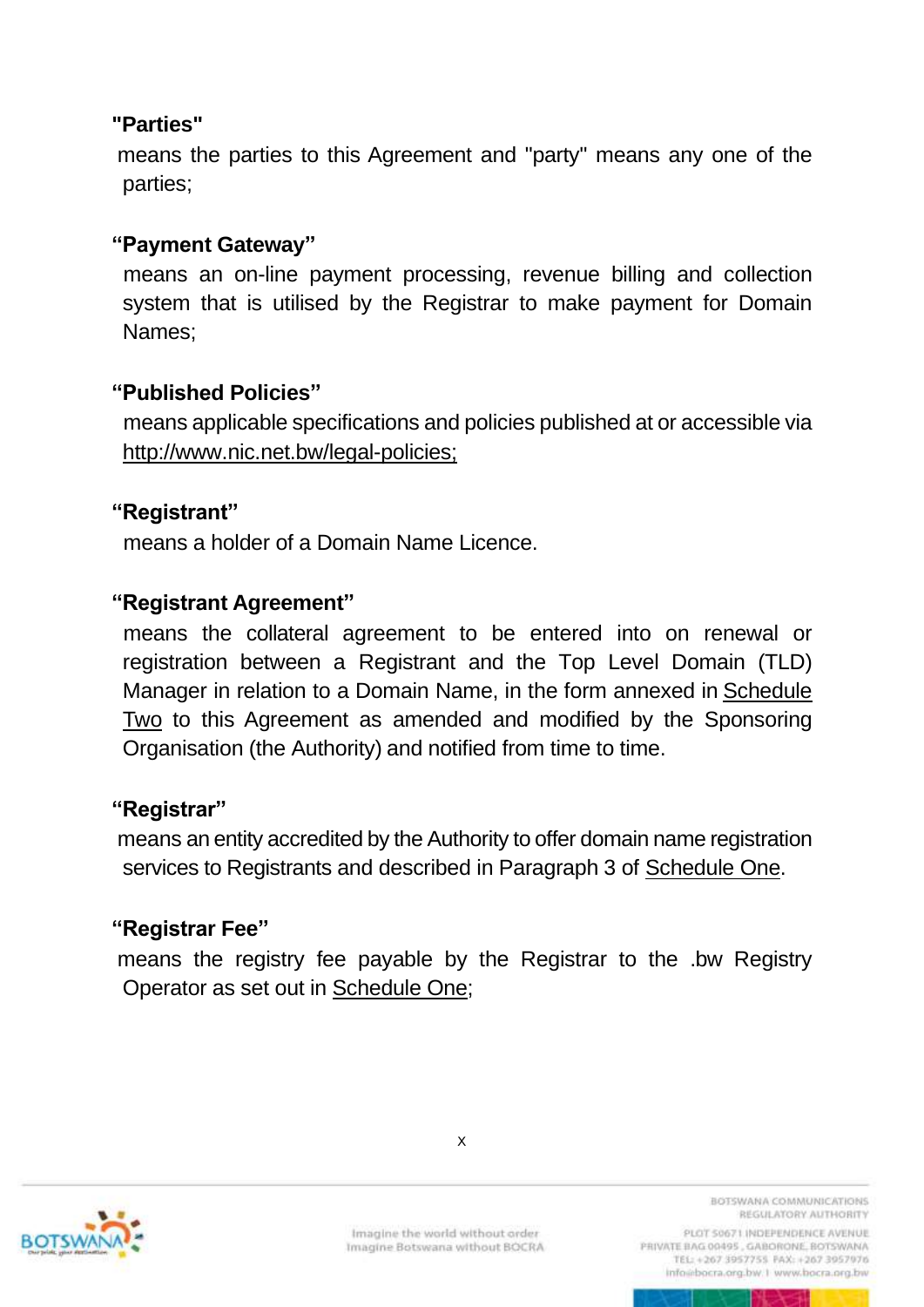## **"Registrar Services"**

means the provision of the services by the Registrar as set out in this Agreement in respect of the TLD, including without limitation the following services:

- a) To process and apply to the Registry to register a Domain Name on behalf of a Registrant;
- b) Billing and collecting revenue in relation to services provided with respect to Domain Names;
- c) Sending necessary Domain Name System ("**DNS**") and Registration Information to the Registry for entry into the applicable TLD database;
- d) To provide all associated services to such Registrants, including services relating to the maintenance, transfer, modification, renewal and cancellation of a Domain Name or Domain Name Licence.

### **"Registrar Software"**

means software, which makes it possible for the Registrar to register Domain Names, specifically that set of programming statements or instructions, which coordinates and communicates the Registrar's registration services with the applicable .bw TLD database.

#### **"Registrar Website"**

means the website maintained by the Registrar for the purpose of providing TLD Domain Name registrations to potential Registrants pursuant to this Agreement.

#### **"Registration Fees"**

means those fees paid by a Registrant for registration or renewal of a Domain Name.



BOTSWANA COMMUNICATIONS REGULATORY AUTHORITY

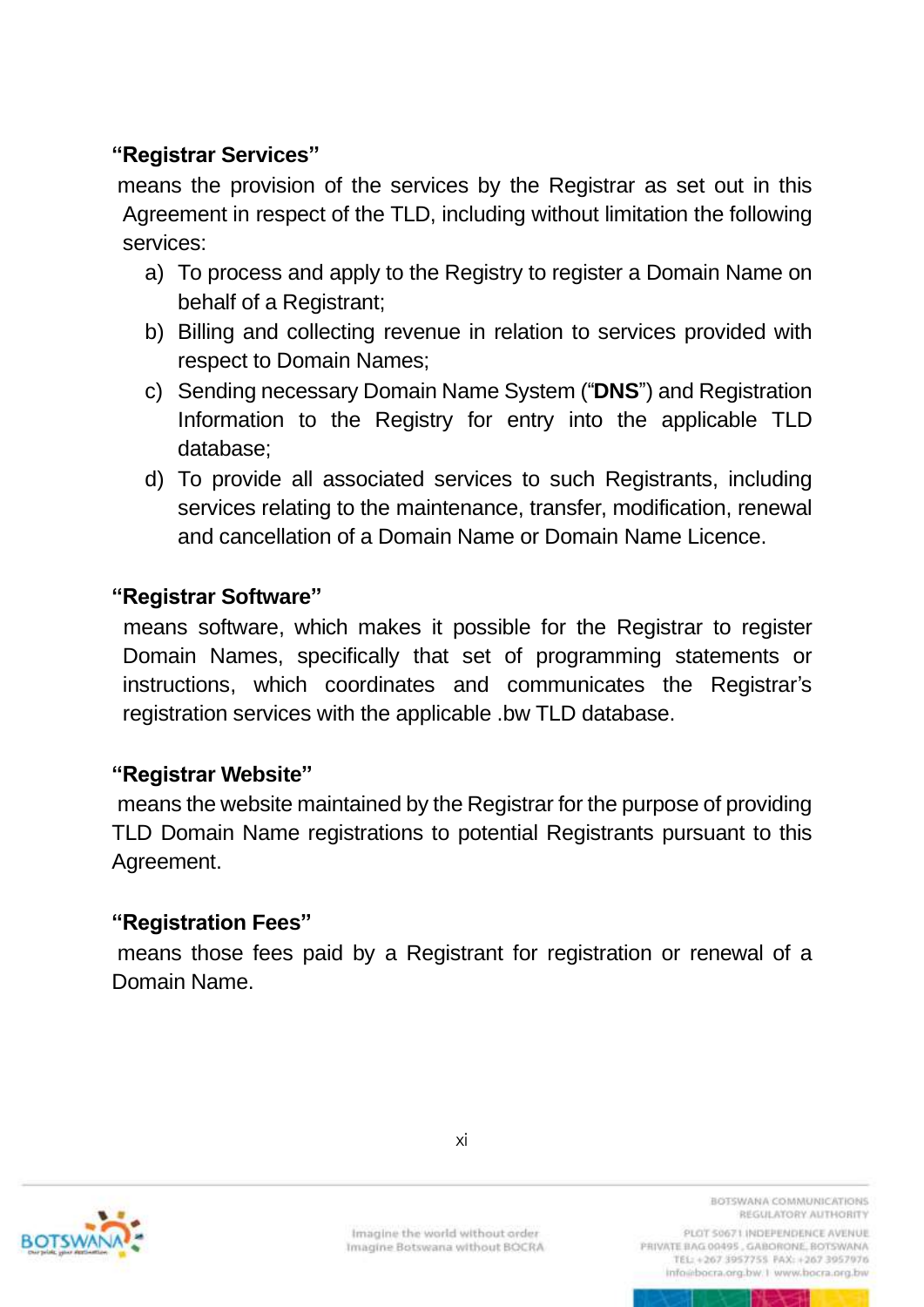## **"Registry API"**

means the API controlled by the Authority and (sub)licensed to Registrars pursuant to this Agreement, which Registry API is provided to register Domain Names and make changes to Registration Information and the Registry Database.

### **"Registry Data"**

means all data maintained by the Registry Operator in electronic form in the TLD database, including Zone File Data, and Registration Information, and all other data required by the Registry Operator and subsequently submitted by accredited Registrars, which data is required to properly delegate and generate zone files for a particular TLD and maintain a WHOIS service for the TLD.

#### **"Registry Operator"**

means that particular entity which maintains the applicable TLD database and specifically which receives DNS information and Registrant information from domain name Registrars, inserts that information into a centralised database ("the **Registry Database**"). It also propagates the information in Zone File Data on the Internet such that Internet users around the world can access Internet domain names in the Registry database via the DNS and specifically through such applications such as the world wide web and electronic mail.

### **"Registry Technology"**

means the Registry system, API, any account and/or websites provided by the Authority and/or a Registry Operator through which the Registrar and/or Registrants may use and/or configure services obtained from the Authority and/or the Registry Operator, and Source Tracking Identifiers;



Imagine the world without order Imagine Botswana without BOCRA BOTSWANA COMMUNICATIONS REGULATORY AUTHORITY

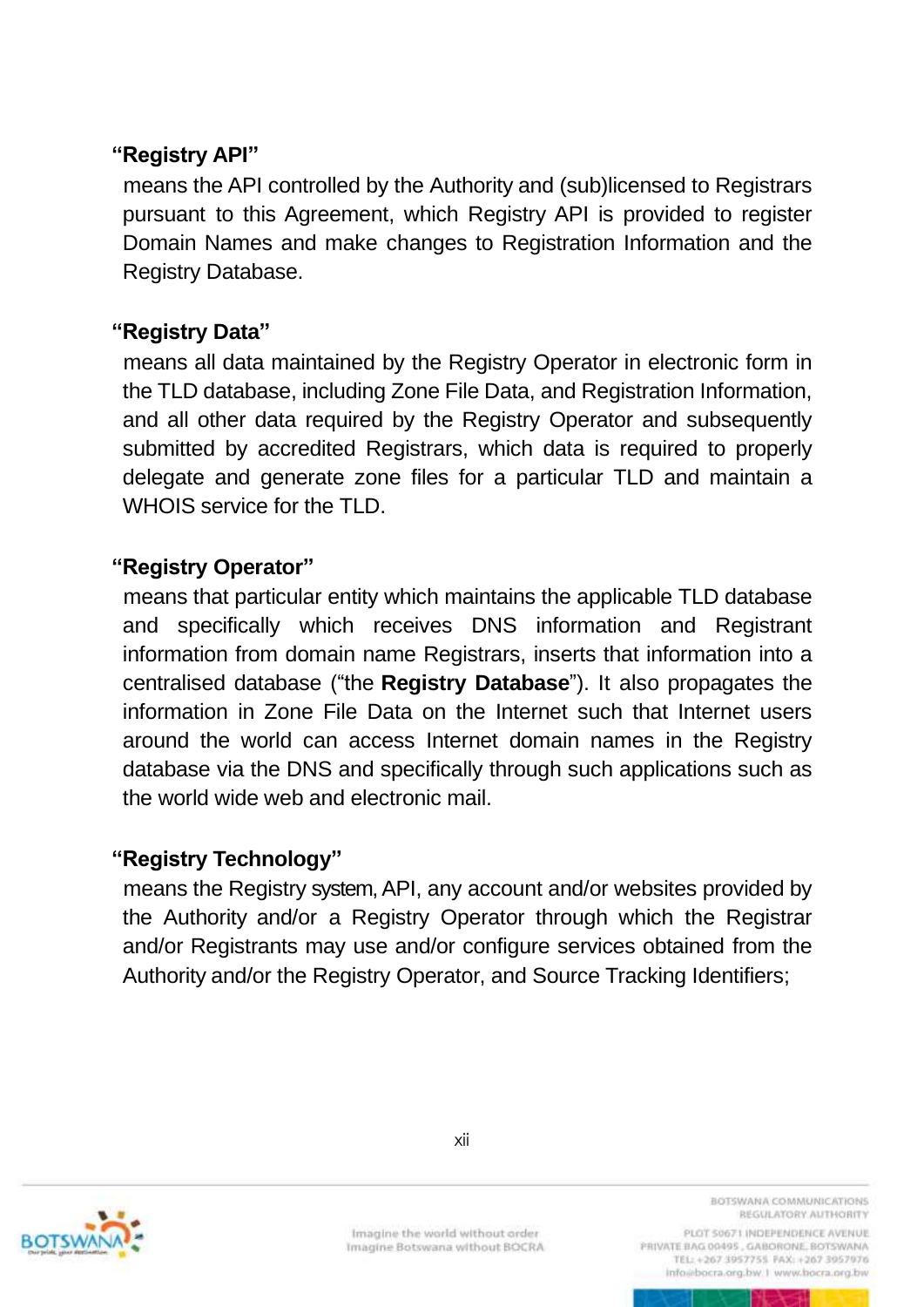### **"Reseller"**

means a Juristic Person appointed by the Registrar to sell domain name services and provide customer services to Registrants, which domain name services are provided by the Registrar;

## **"Reseller Licence"**

means any contract, arrangement or understanding between the Registrar and a Reseller in relation to the Reseller selling the services of the Registrar to Registrants.

## **"Source Tracking Identifiers"**

means the identifier created by the Authority that will facilitate the tracking by the Registrar and the Authority and/or a Registry Operator of all registrations through the shared registry interface;

### **"Term"**

 means the period of this Agreement specified in Paragraph 4 of Schedule One;

### **"TLD"**

means a Top-Level Domain name (and subordinate domains) ending in the two-letter suffix representing the .bw Country Code Top-Level Domain;

### **"URL"**

means a Uniform Resource Locater defining the address of a website on the Internet.

### **"WHOIS Service"**



BOTSWANA COMMUNICATIONS REGULATORY AUTHORITY

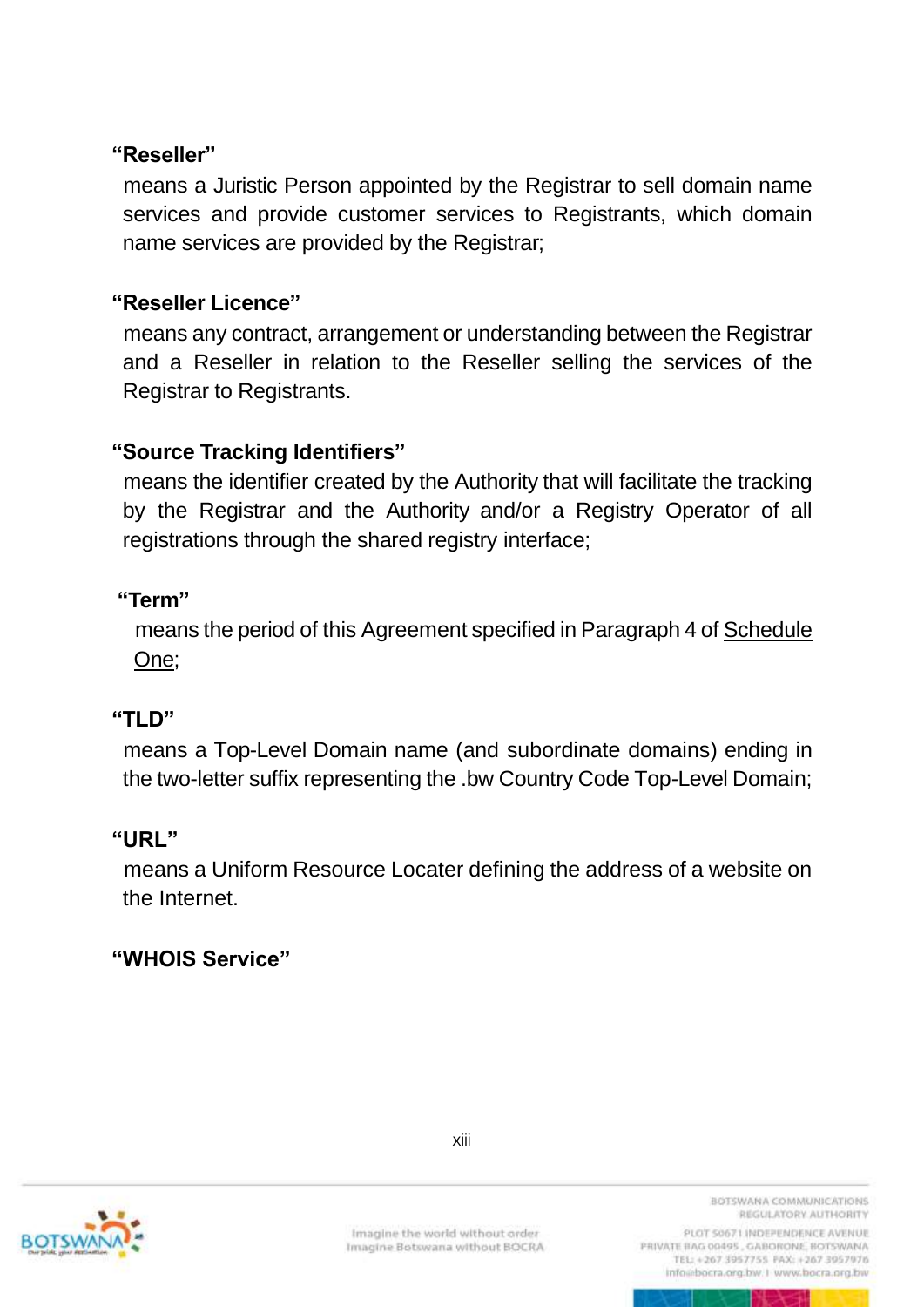means the protocol used to provide a public information service in relation to data in a registry.

#### **"Zone File Data"**

means a file or data that contains the mapping between each domain name in the ccTLD registry and the Internet addresses of computers that can resolve sub-domains of the domain name to Internet Protocol addresses.



xiv

Imagine the world without order Imagine Botswana without BOCRA BOTSWANA COMMUNICATIONS REGULATORY AUTHORITY

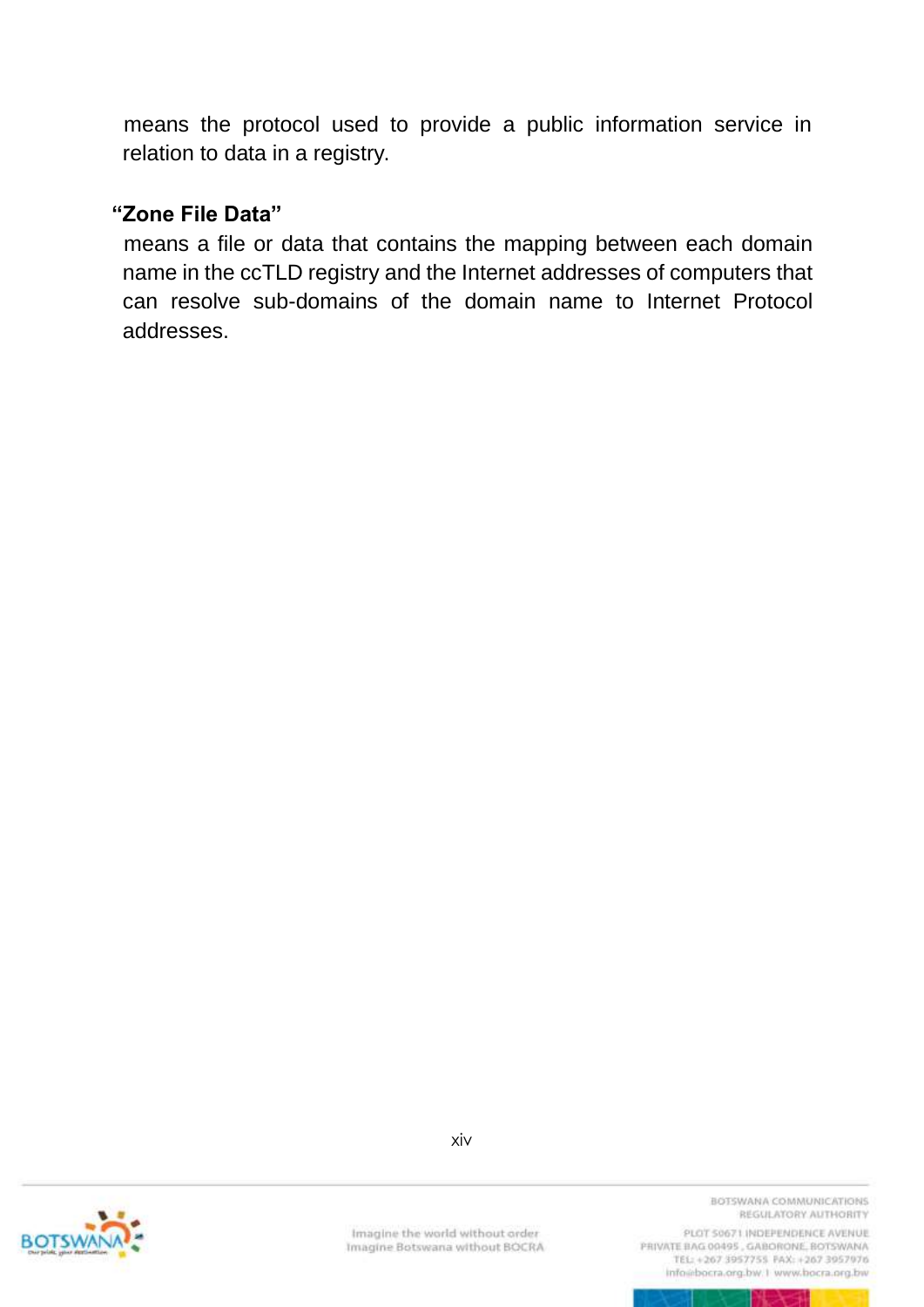## <span id="page-18-0"></span>**ABBREVIATION OF TERMS**

| <b>API</b>     | <b>Application Programming Interface</b>            |
|----------------|-----------------------------------------------------|
| <b>BOCRA</b>   | Botswana Communications Regulatory Authority,       |
| <b>CAT</b>     | <b>Central African Time</b>                         |
| <b>ccTLD</b>   | <b>Country Code Top-Level Domain</b>                |
| <b>CRA Act</b> | <b>Communication Regulatory Authority Act</b>       |
| <b>IANA</b>    | Internet Assigned Numbers Authority,                |
| <b>ICANN</b>   | Internet Corporation for Assigned Names and Numbers |
| IP             | <b>Internet Protocol</b>                            |
| <b>OWASP</b>   | <b>Open Web Application Security Project</b>        |
| <b>TLD</b>     | <b>Top-Level Domain</b>                             |
| <b>URL</b>     | <b>Uniform Resource Locater</b>                     |



BOTSWANA COMMUNICATIONS REGULATORY AUTHORITY

PLOT 50671 INDEPENDENCE AVENUE info@bocra.org.bw.1 www.bocra.org.bw

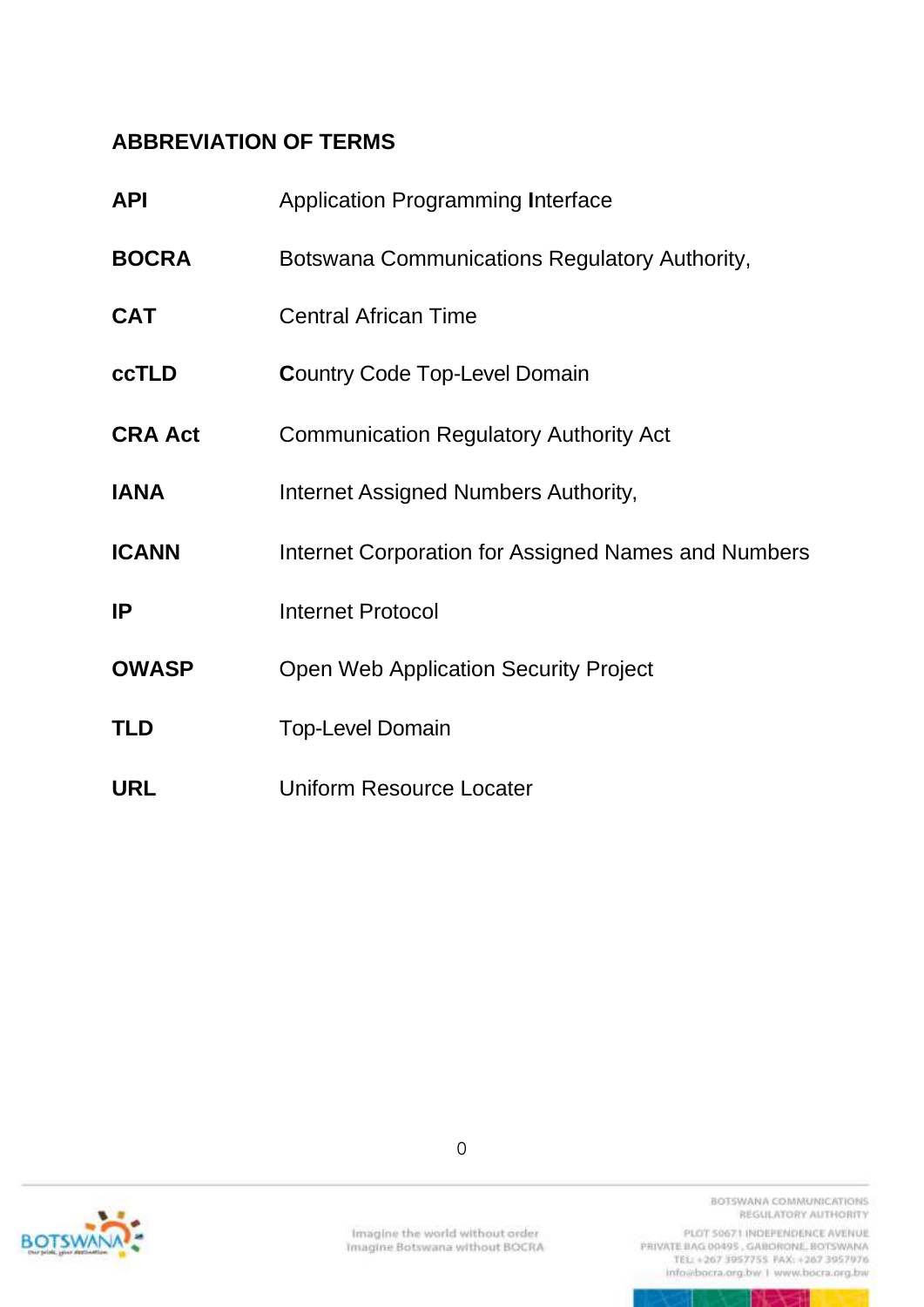## <span id="page-19-0"></span>**1. CONSTRUCTION**

- 1.1. In this Agreement unless the contrary intention appears, or the context otherwise requires:
	- 1.1.1. Words importing:
		- 1.1.1.1. The singular includes the plural and vice versa; and
		- 1.1.1.2. Any gender includes all genders.
- 1.2. An agreement, representation, warranty, or obligation in favour of two or more persons for the benefit of them jointly and severally.
- 1.3. An agreement, representation, warranty, or obligation on the part of two or more persons will bind each of them severally, only to the extent of their obligations individually pursuant to this Agreement.
- 1.4. If a word or phrase is given a particular meaning, then cognate words and phrases have corresponding meanings.
- 1.5. Unless otherwise agreed, all prices, sums of money and payments referred to in this Agreement will be in Botswana Pula.
- 1.6. If time is specified and dates from a given day or the day of an act or event, it is to be calculated exclusive of that day.
- 1.7. If an act prescribed under this Agreement to be done by a party on or by a given day is done after 5.00 p.m. CAT on that day, it is to be taken to be done on the following day. A reference to:
	- 1.7.1. A person includes a firm, body corporate, an unincorporated association or an authority and includes a reference to the person's executives, administrators, successors, substitutes



1

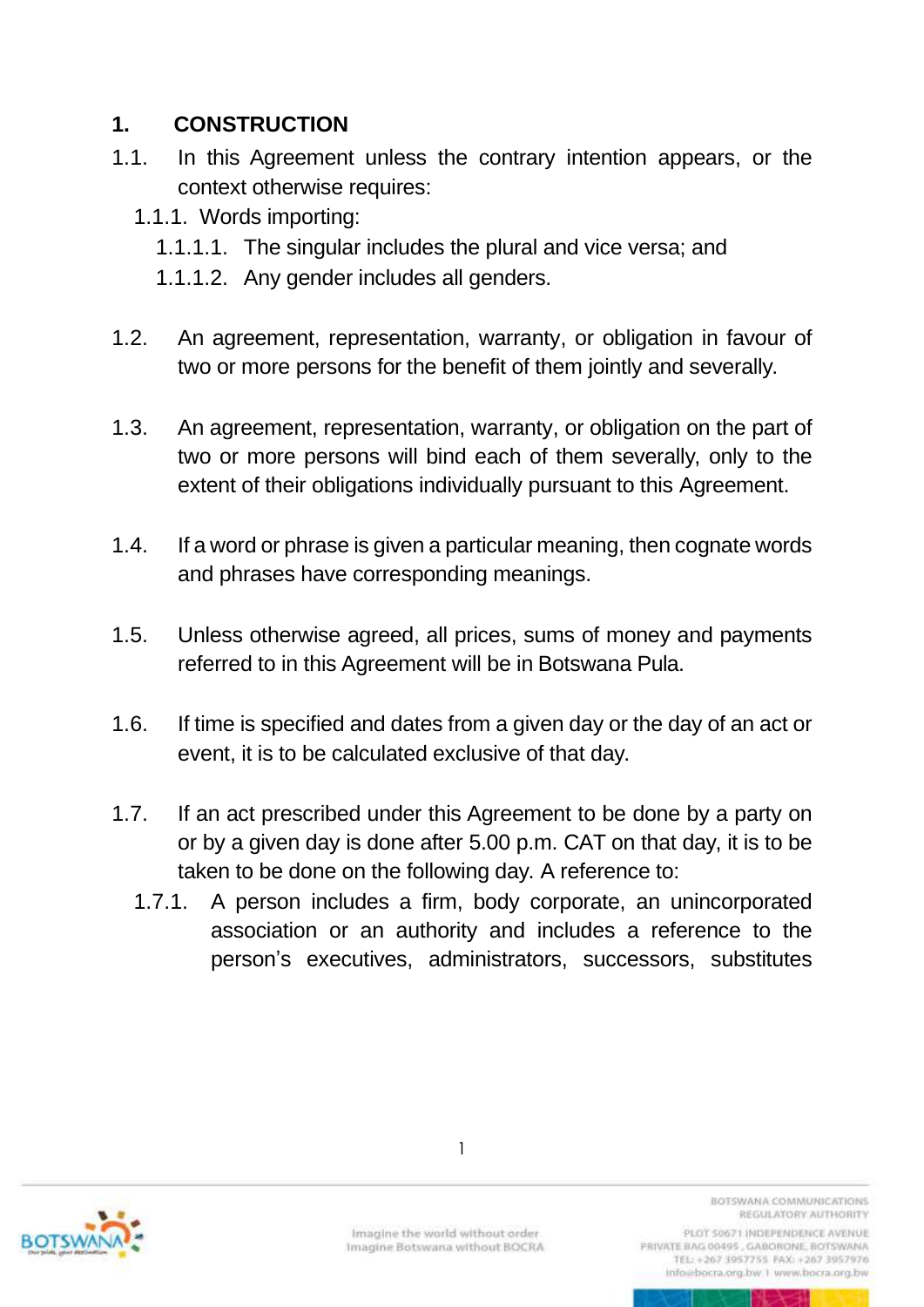(including but not limited to persons taking by novation) and permitted assigns;

- 1.7.2. A statute, ordinance, code, or other law includes regulations and other statutory instruments 1 under it and consolidations, amendments, re-enactments, or replacements of any of them made by any legislative authority;
- 1.7.3. This Agreement or any other instrument includes any variation or replacement of either of them notwithstanding any change in the identity of the parties;
- 1.7.4. A recital, Paragraph, schedule, annexure, or appendix is a reference to a recital or Paragraph of or schedule, annexure or appendix to this Agreement and references to this Agreement include any recital, schedule, annexure, or appendix;
- 1.7.5. Writing includes any mode of representing or reproducing words in tangible and permanently visible form, and includes telex and facsimile transmission;
- 1.7.6. Time means local time in Botswana, Central African Time;
- 1.7.7. A day is to be interpreted as the period commencing at midnight and ending 24 hours later;
- 1.7.8. Anything (including, without limitation, any amount) is a reference to the whole or any part of it and a reference to a group of things or persons is a reference to any one-off them;
- 1.7.9. A month and cognate terms mean a period commencing on any day of a calendar month and ending on the corresponding day in the next calendar month but if a corresponding day does not occur in the next calendar month the period will end on the last day of that next calendar month;
- 1.7.10. A right includes a remedy, authority, or power;
- 1.7.11. A person, body or authority which has ceased to exist or has been reconstituted, amalgamated, reconstructed, or merged or the functions of which have become exercisable by any other



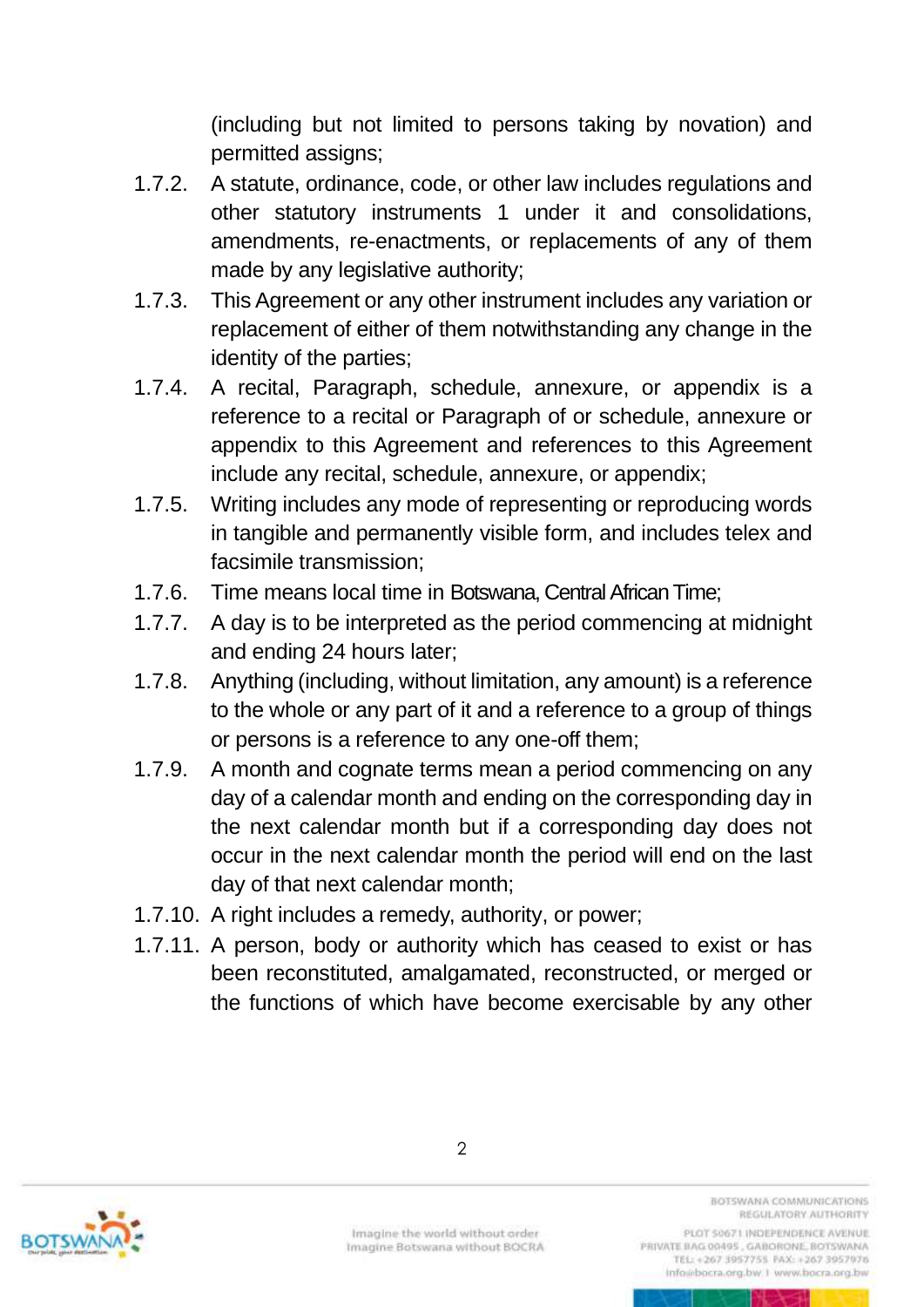person, body or authority in its place will be taken to refer to the person, body or authority established or constituted in its place or by which its functions have become exercisable.

## <span id="page-21-0"></span>**2. HEADINGS**

2.1. Headings, marginal notes, and the index are inserted for convenience and will be ignored in constructing this Agreement.

## <span id="page-21-1"></span>**3. TERMS OF AGREEMENT**

- 3.1. This Agreement shall come into effect on the Commencement Date and continues for the Term or until it is earlier terminated.
- 3.2. This Agreement will be automatically renewed after the end of the initial Term of 3 years, under the same terms and conditions as this Agreement until and unless, during a renewal Term, either party provides written notice of termination of the Agreement to the other party.

## <span id="page-21-2"></span>**4. REGISTRAR AND THE AUTHORITY OBLIGATIONS**

4.1. The Authority and the Registry Operator(s) disclaim all liability for operation of, and content or materials posted or appearing on, the Registrar Website.

## 4.2. **THE AUTHORITY OBLIGATIONS:**

4.2.1. The Authority hereby grants to the Registrar the non-exclusive right to act in the capacity as Registrar for the ccTLD Zones specified in Schedule One, (which may be subsequently modified by mutual agreement) with the ability to offer Registrar Services to Registrants and specifically to cause registration for



Imagine Botswana without BOCRA

3

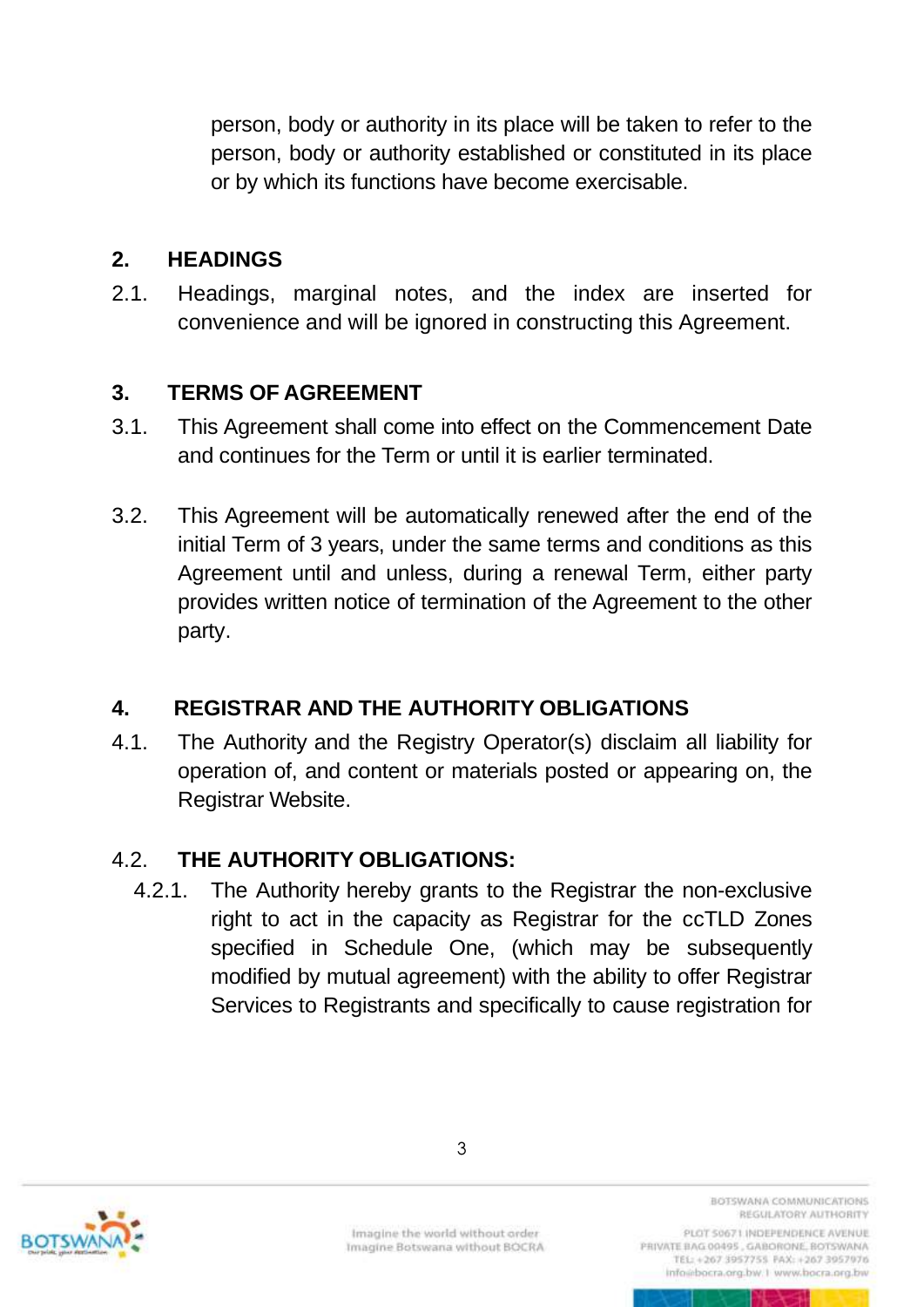Registrants of Domain Names that are not already registered or otherwise restricted by the .bw Registry's policies.

- 4.3. The Registrar acknowledges and agrees that there is no limit on the number of Registrars, which the Authority may accredit or appoint, and that the Authority has entered into this Agreement in reliance upon the representations and warranties contained in this Agreement.
- 4.4. The Authority grants to the Registrar a non-exclusive, nontransferable, royalty-free licence to use the Registry Technology during the term of this Agreement as follows:
	- 4.4.1. The licence is granted solely for the purpose of causing registration of Domain Names in the ccTLD Zones and updates thereto through the shared registry system, except for the rights expressly granted in this paragraph 3.13, the Authority retains all rights in the Registry Technology;
	- 4.4.2. Registrar agrees that it shall not directly or indirectly reverse engineer, decompile, disassemble, or otherwise attempt to derive source code or other trade secrets from the Registry Technology;
	- 4.4.3. Registrar agrees that it shall not branch or otherwise prepare derivatives of the Registry API;
	- 4.4.4. Registrar agrees that it shall not use the Registry Technology to communicate with, access, or control system(s) other than those designated by the Authority and that Registrar shall use the Registry Technology only to communicate with, access, or control the system(s) designated by the Authority;
	- 4.4.5. Registrar agrees that it shall not intentionally or negligently abuse the Registry Technology; and



4

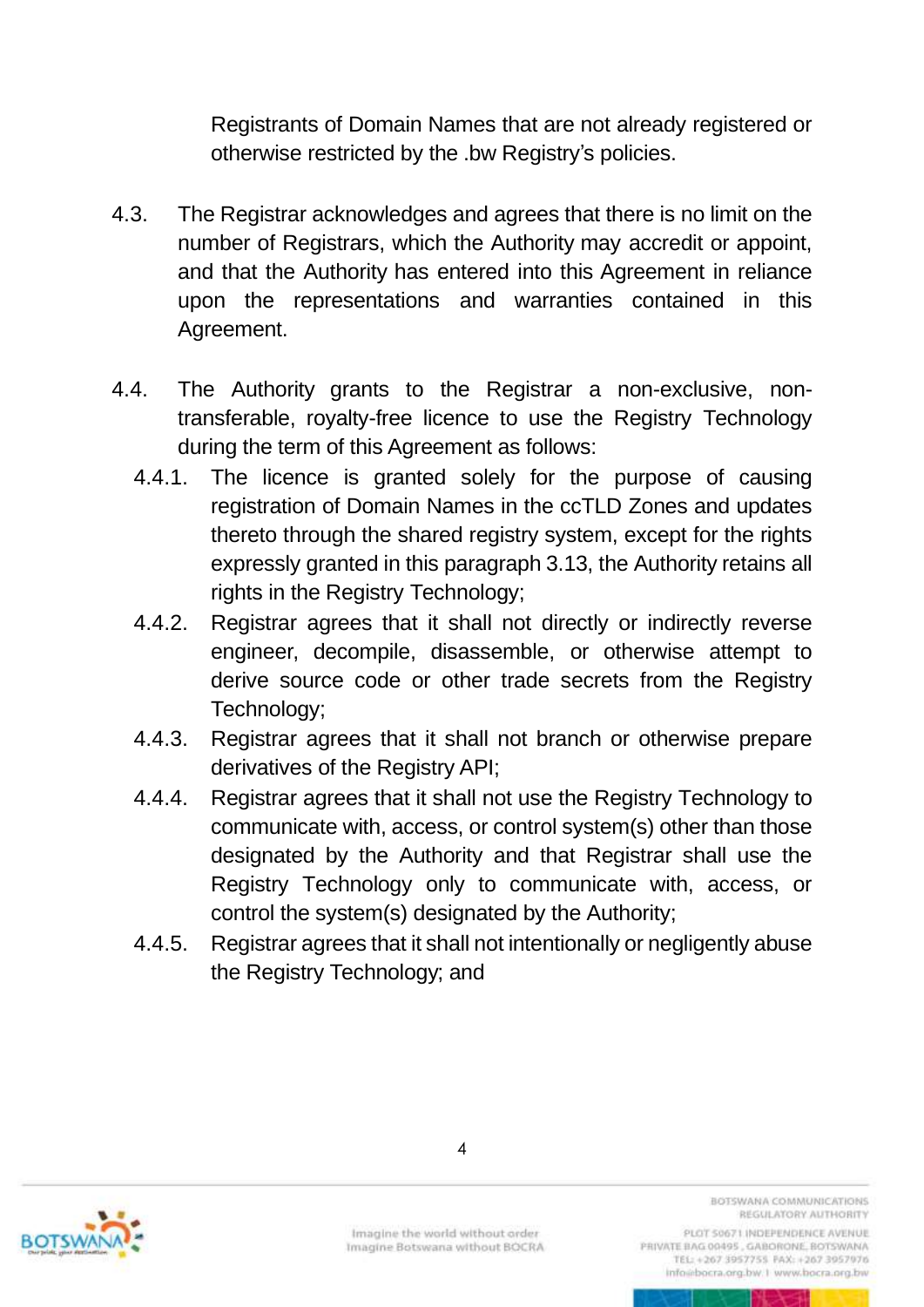- 4.4.6. The Authority retains all right, title, and interest in and to Registry API and associated software programs. The licence is terminable and shall expire at the will of the Authority immediately upon the termination of this Agreement.
- 4.4.7. The Authority's infringement indemnification of Registrar in relation to the Registry Technology. The Authority will defend and indemnify Registrar against a claim that the Registry Technology infringes a copyright, a patent, or other intellectual property right, provided that:
- 4.4.7.1. The Authority has sole control of the defence and all related settlement negotiations; and
- 4.4.7.2. If the Registry Technology is held or believed by the Authority to infringe, the Authority shall Have the option, at its expense, to:
	- 4.4.7.2.1. modify the Registry Technology to be non-infringing; or
	- 4.4.7.2.2. Obtain a license to continue using the Registry Technology.
- 4.4.8. If it is not commercially reasonable to perform either of the below options, then the Authority may terminate the license with respect to the infringing Registry Technology and refund as cash that portion of payments by Registrar to the Authority or an applicable Registry Operator in the preceding twelve (12) months for the services which can reasonably be allocated to such Registry Technology, subject to the overall limitation on the Authority's liability found in this Agreement.



BOTSWANA COMMUNICATIONS REGULATORY AUTHORITY

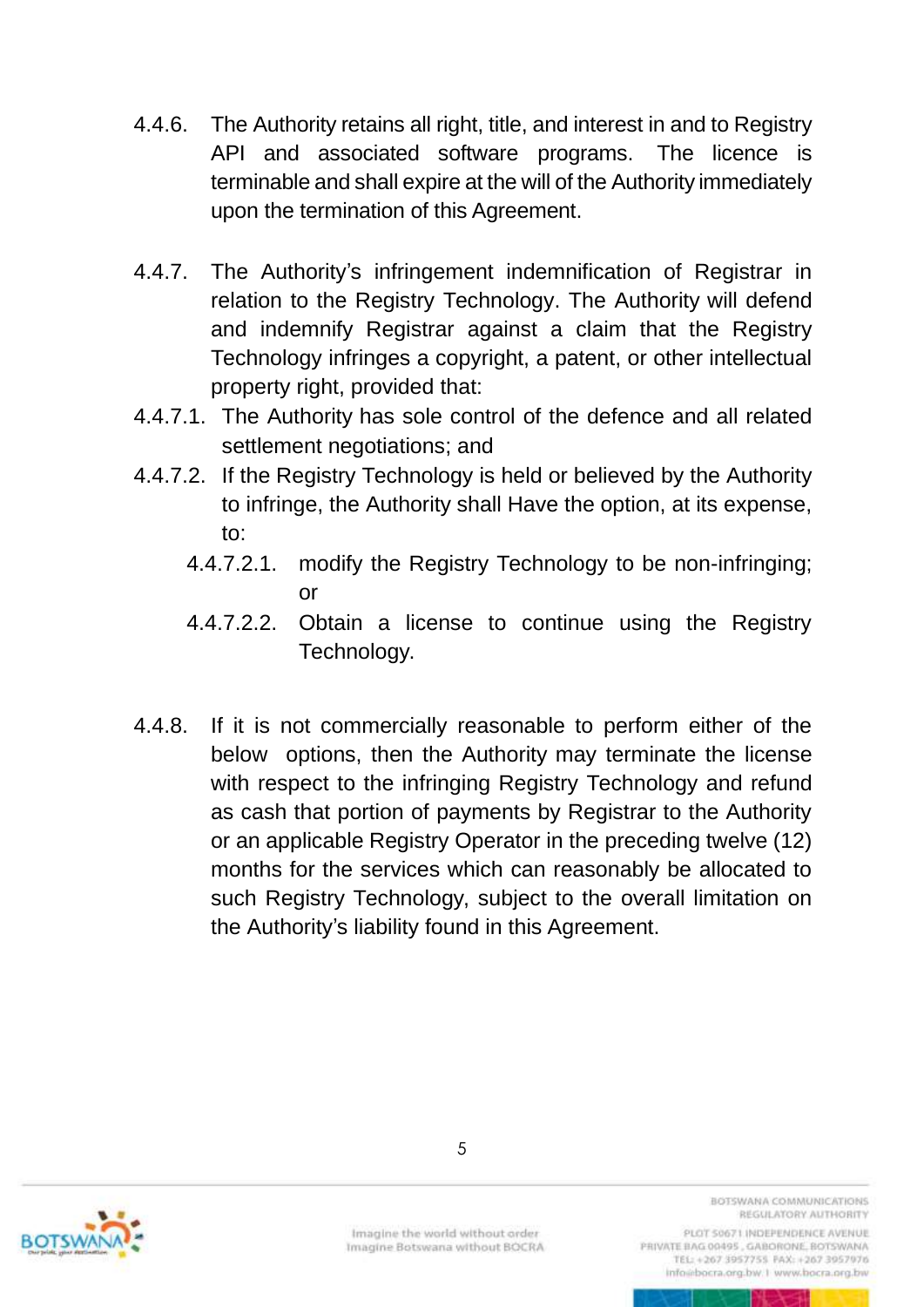- 4.4.9. This section states the Authority's entire liability and Registrar's exclusive remedy for infringement by the Registry Technology.
- 4.4.10. The Authority shall have no liability for any claim of infringement based on any of the following and for all such claims, the Registrar agrees to indemnify and defend the Authority from and against all damages, costs, and expenses, including reasonable attorneys' fees:
	- 4.4.10.1. Registrar's use of a superseded or altered release of the Registry Technology if the infringement would have been avoided using a current unaltered release of the Registry Technology; or
	- 4.4.10.2. Combination of the Registry Technology with a non-BOCRA product, program, or data; or
	- 4.4.10.3. Adaptation or modification of the Registry Technology by Registrar or by the Authority at Registrar's direction pursuant to a written agreement.

## 4.5. **REGISTRAR OBLIGATIONS**

- 4.5.1. The Registrar represents and warrants to the Authority:
	- 4.5.1.1. On the Commencement Date, that it meets the Accreditation Criteria; and
	- 4.5.1.2. As a continuing warranty during the Term, that it continues to meet the Accreditation Criteria;
	- 4.5.1.3. As a continuing warranty during the Term, that it continues to meet and comply with the Authority Registrar Code of Conduct as amended from time to time:
	- 4.5.1.4. That all written information and reports which it has furnished or will furnish to the Authority in connection with this Agreement:



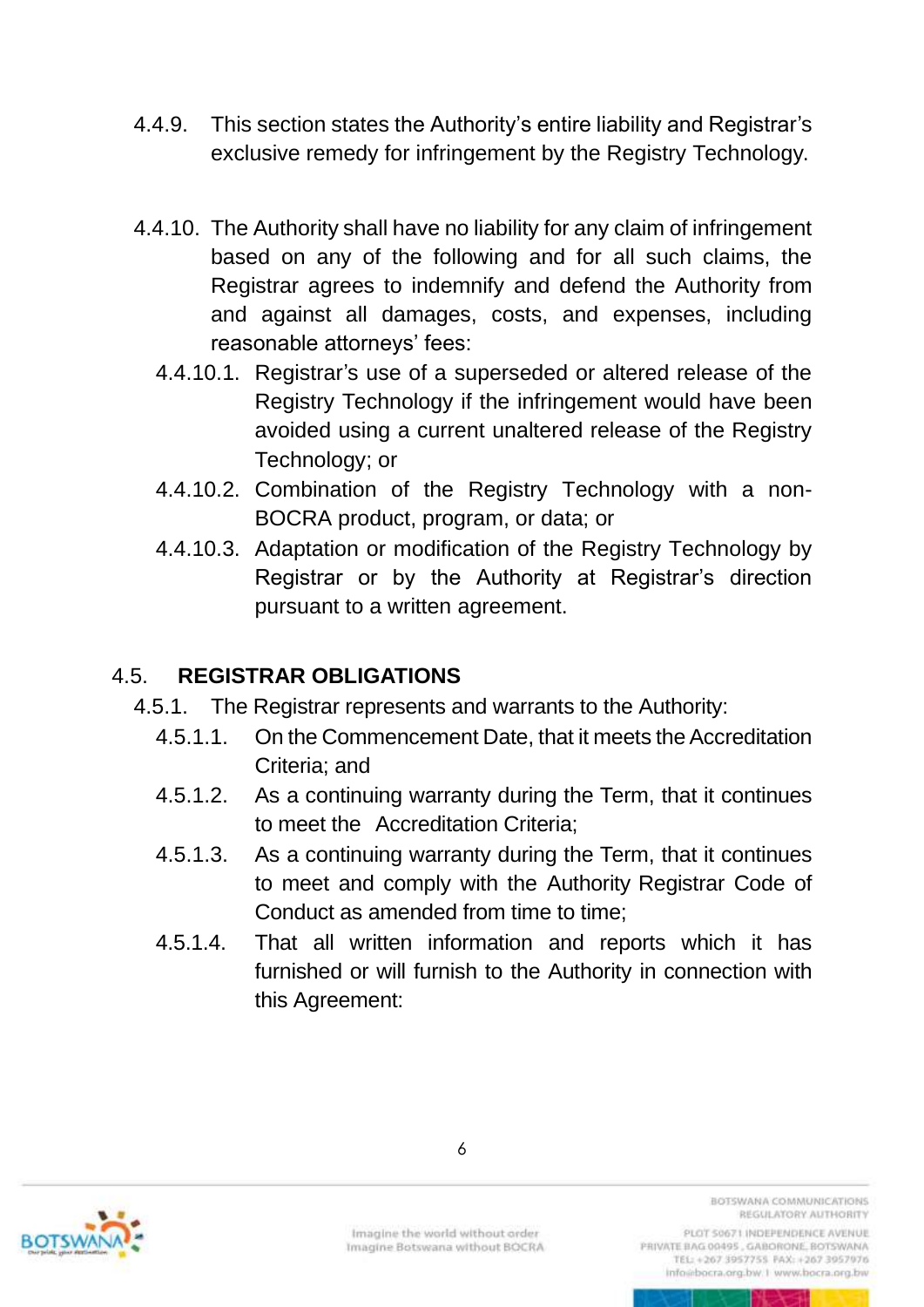- 4.5.2. Are true, accurate and not misleading in any material aspects, whether by way of omission or otherwise; and
- 4.5.3. Where appropriate, contain forecasts and opinions all of which were made or formed after due and careful consideration on the part of its relevant officers based on the best information available to it and are fair and reasonable.
- 4.5.4. The Registrar must promptly notify the Authority if the Registrar becomes aware at any time:
	- 4.5.4.1. That it does not meet any of the Accreditation Criteria; or
	- 4.5.4.2. Any circumstance, fact or thing that affects its ability to continue to meet the Accreditation Criteria; and
	- 4.5.4.3. That it's entity name, physical address and/or contact details have changed.
- 4.5.5. The Registrar will advertise the availability of registration services in the ccTLD Zones, including but not limited to informing Internet users of the availability of the ccTLD Zones via the Registrar Site.
- 4.6. The Registrar is responsible for the development, operation, and maintenance of the Registrar Website for registration of Domain Names in the ccTLD Zones and for provision of the Registrar Services and is responsible for all materials and content appearing on the Registrar Website. The Registrar's responsibilities include but are not limited to the following:
	- 4.6.1. The technical operation of the Registrar Website and all related equipment;
		- 4.6.1.1. The accuracy and propriety of all materials or content posted on the Registrar Website; and



Imagine the world without order Imagine Botswana without BOCRA

7

BOTSWANA COMMUNICATIONS REGULATORY AUTHORITY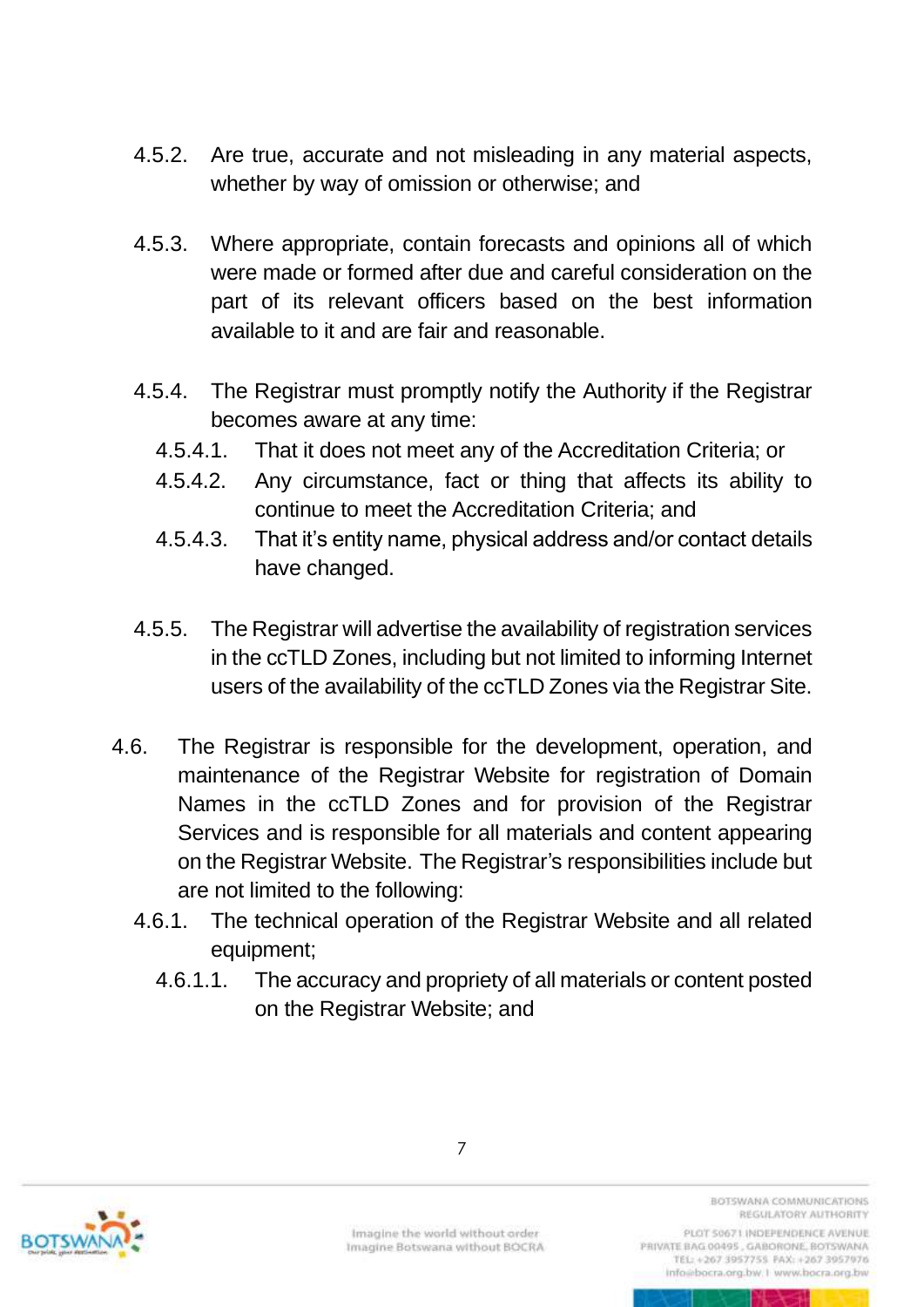- 4.6.1.2. Ensuring that all content and materials posted on or appearing on the Registrar Website do not violate or infringe upon the rights of any third party and are not libellous or otherwise illegal.
- 4.6.2. Registrar Websites and content or materials accessed from, accessed by means of, or contained or displayed thereon shall not:
	- 4.6.2.1. Contain, promote, or link to sexually explicit, violent, defamatory, infringing, or illegal material;
	- 4.6.2.2. Contain unlawful material, including material that may violate the intellectual property rights of a third party;
	- 4.6.2.3. Contain material that promotes discrimination based on gender, religion, race, age sexual orientation, national origin or mental or physical disability; and
	- 4.6.2.4. Contain misleading, inaccurate, or fraudulent material, or omit statements that would cause confusion or deceive consumers or potential registrants if omitted.
- 4.6.3. The Registrar acknowledges and agrees that it must not assign or transfer the Registrar Services or the Registrar's rights under this Agreement without the prior written consent of the Authority; provided, however, that such consent is hereby provided if a transfer is:
- 4.6.4. To a parent or subsidiary corporation of the Registrar,
- 4.6.5. Part of a corporate re-organization which does not change the Effective Control of Registrar, or



Imagine the world without order Imagine Botswana without BOCRA

8

BOTSWANA COMMUNICATIONS REGULATORY AUTHORITY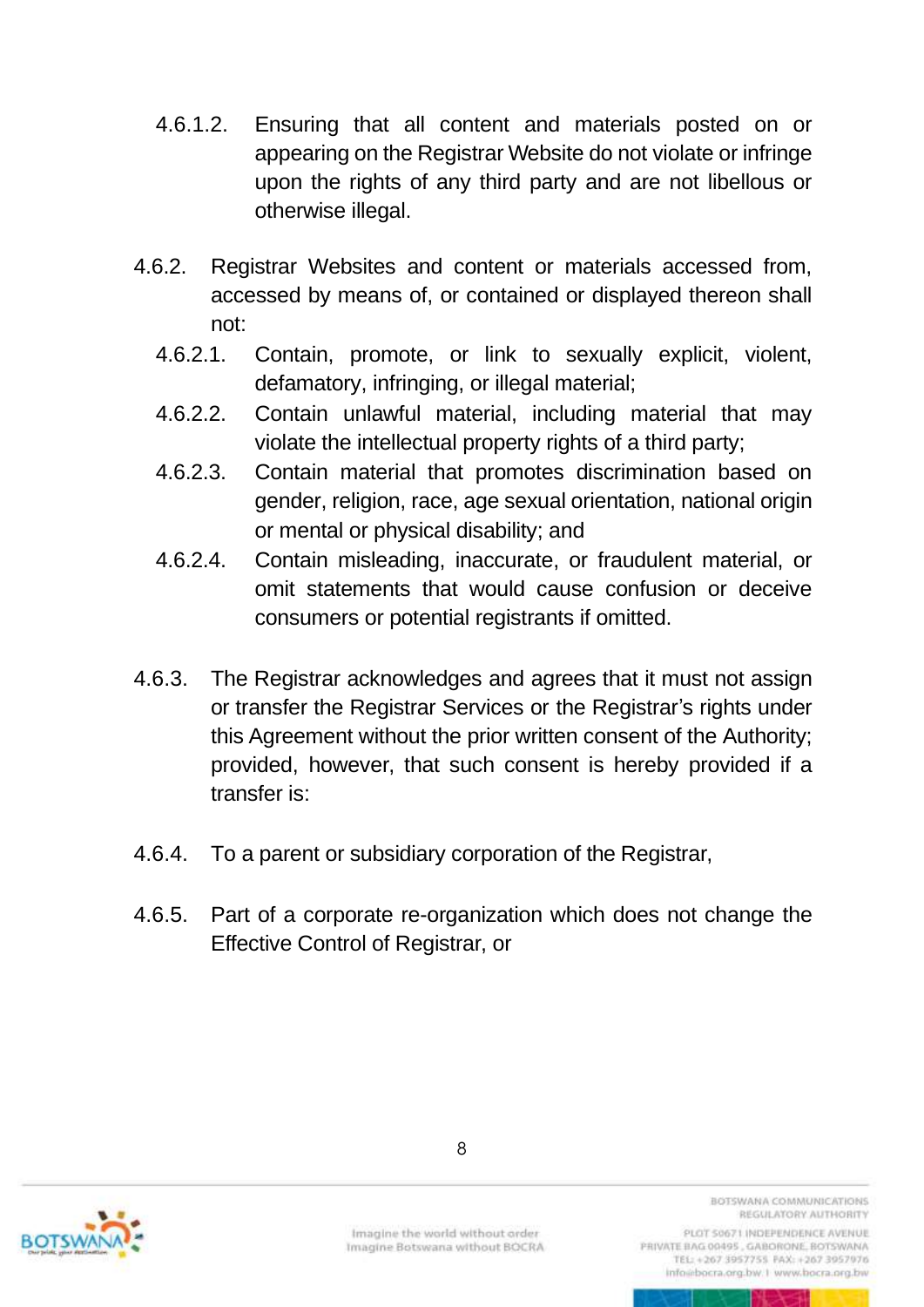- 4.6.6. To an entity which acquires substantially all the assets of the Registrar; and
- 4.6.7. Granted by the Authority the transfer and the transferee agrees to assume all rights and obligations of this Agreement without modification.
- 4.7. The Registrar shall provide a link to the Published ccTLD Policies at **[http://www.](http://www/)nic.net.bw/legal-policies** ("**Policy Site")** and shall not maintain any policies which conflict with or attempt to supersede the published policies displayed on the Policy Site.
- 4.8. Each Registrant must clearly acknowledge to the Registry and Registrar that they are bound by Published Policies, and each Registrant must also be made aware at the time of registration or renewal that they are entering into collateral Registrant Agreement with the applicable .bw Registry and must accept that they are bound by that agreement and those Policies.
- 4.9. The Registrar acknowledges that it has read and will, as an integral part of the processing of applications and renewals, make registrants aware of and bind registrants to this policy as well as other documents, policies, and agreements which are incorporated into this Agreement by this reference, and which shall hereinafter (together with these Terms and Conditions) be referred to as the "ccTLD Policies". This includes rules or policies that are now, or may in the future, be published by the Authority at **http://www.nic.net.bw**.



BOTSWANA COMMUNICATIONS REGULATORY AUTHORITY

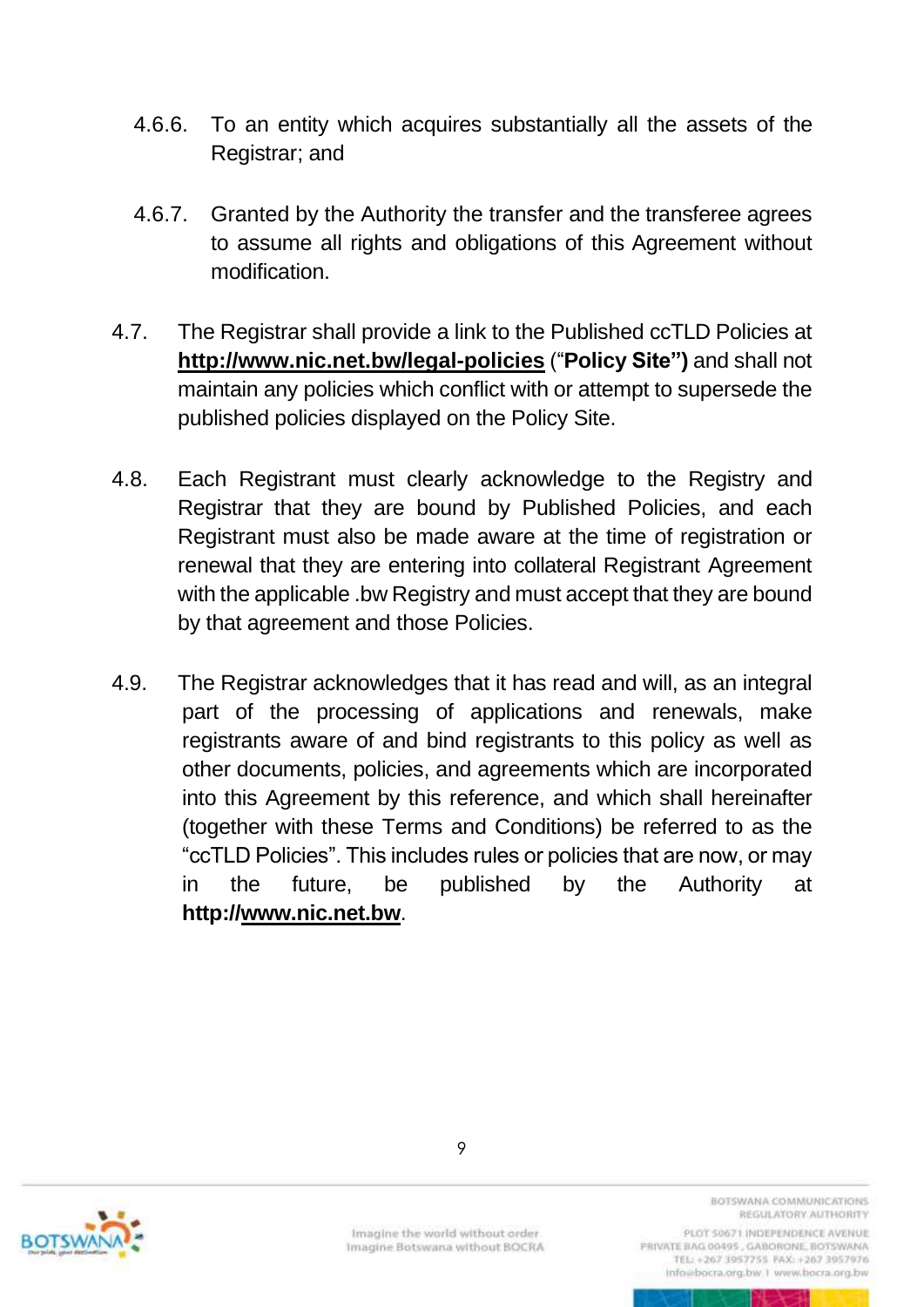- 4.9.1. The applicable .bw Registry's Registration Agreement (and those polices included by reference) as modified periodically and published via **<http://www.nic.net.bw/legal-policies>**;
- 4.9.2. The applicable .bw ccTLD Dispute Resolution Service polices as modified periodically and published via **<http://www.nic.net.bw/legal-policies>**;
- 4.10. The Registrar shall contract or maintain a technical infrastructure system for the provision of the Registrar Services which includes the following:
	- 4.10.1. A constant and high-speed connection to the Internet;
	- 4.10.2. Secure servers to host the Registrar Software and/or provide, keep, and maintain the Registrar Website for provision of the Registrar Services; and
	- 4.10.3. The Registrar may only cause registration of Domain Names in the ccTLD Zones via a website cart interfacing the Registry API and such other means as may be provided by the Authority from time to time and shall not attempt to cause registration of Domain Names through any other source or means.
	- 4.10.4. Implement internationally recognized security best practices such as the OWASP Top 10.
- 4.11. The Registrar shall make reasonable commercial efforts to provide Registrants with Registrar Services by means of the Registrar Website twenty-four (24) hours each day and seven (7) days each week.



Imagine the world without order Imagine Botswana without BOCRA BOTSWANA COMMUNICATIONS REGULATORY AUTHORITY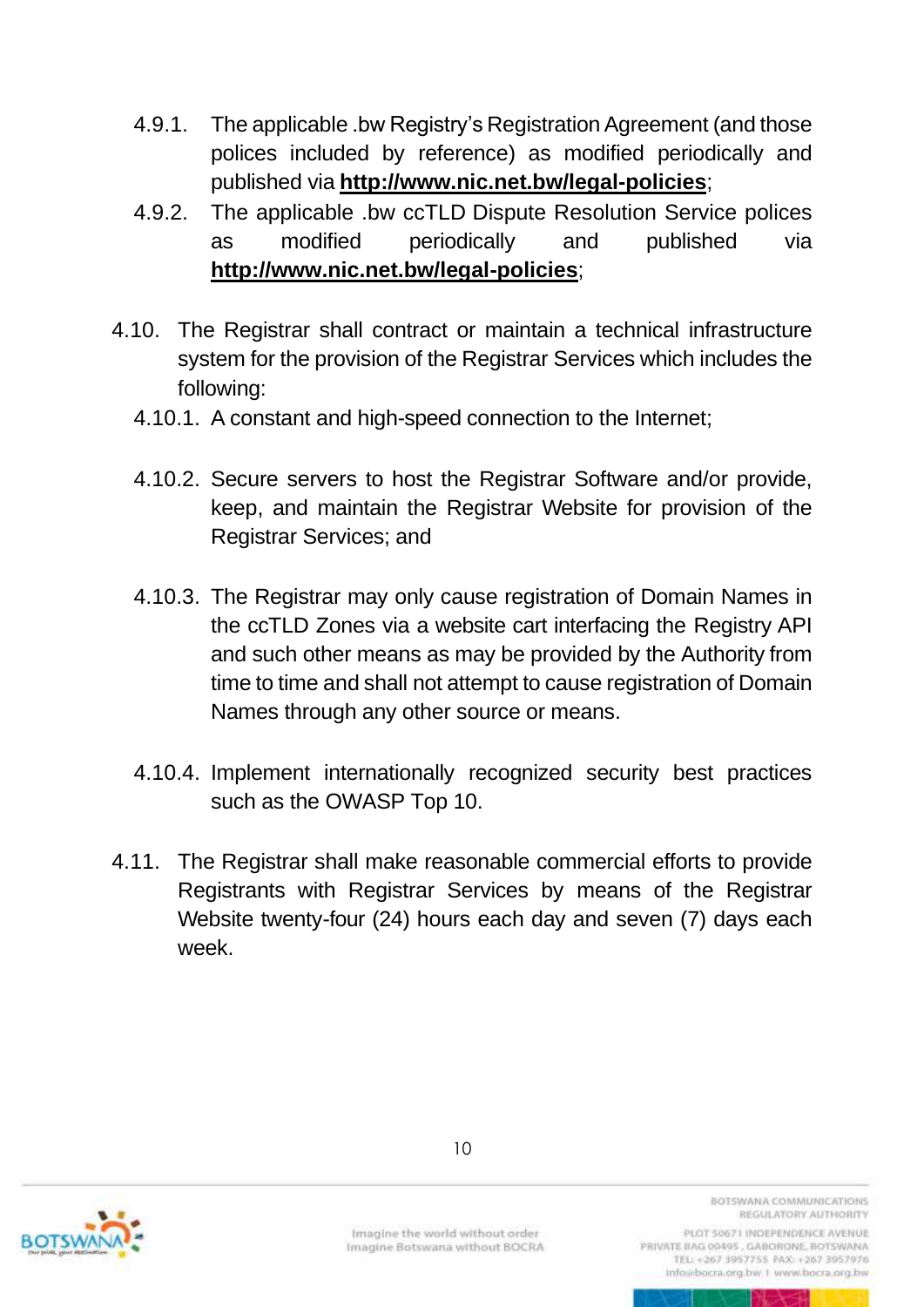- 4.12. The Registrar must utilise the Registry API and the Registry Technology consistently with the requirements for the same set forth by the Authority and the Registry Operator. In that regard, the Registrar will have the burden of reasonable programming and/or requirement procurement to ensure compatibility with the Registrar Software and with the Registrar's transmission requirements relating to the same.
	- 4.12.1. Registrar notifies the Authority in writing within 30 days of the claim;
	- 4.12.2. Registrar provides the Authority with the assistance, information, and authority necessary to perform the Authority's obligations under this Section, inclusive of its subsections.
- 4.13. The Registrar shall offer technical and administrative support to its Registrants. Upon the Authority's request, the Registrar will provide the Authority with its customer service Policies (e.g., Hours of operation, availability of telephone support, availability of e-mail support, domain name fees, etc.).
- 4.14. The Authority may determine the applicability of Published Policies from time to time with respect to the registration of Domain Names in the TLD Zones. The Registrar will ensure that it complies with such ccTLD published policies and the Registrar Code of Conduct.
- 4.15. Subject to the ccTLD published policies the Registry Operator will be responsible for, and shall have discretion with respect to, implementation of ccTLD policies relating in any way to the ccTLD Zones. At the direction of the Authority the Registry Operator and



Imagine the world without order Imagine Botswana without BOCRA BOTSWANA COMMUNICATIONS REGULATORY AUTHORITY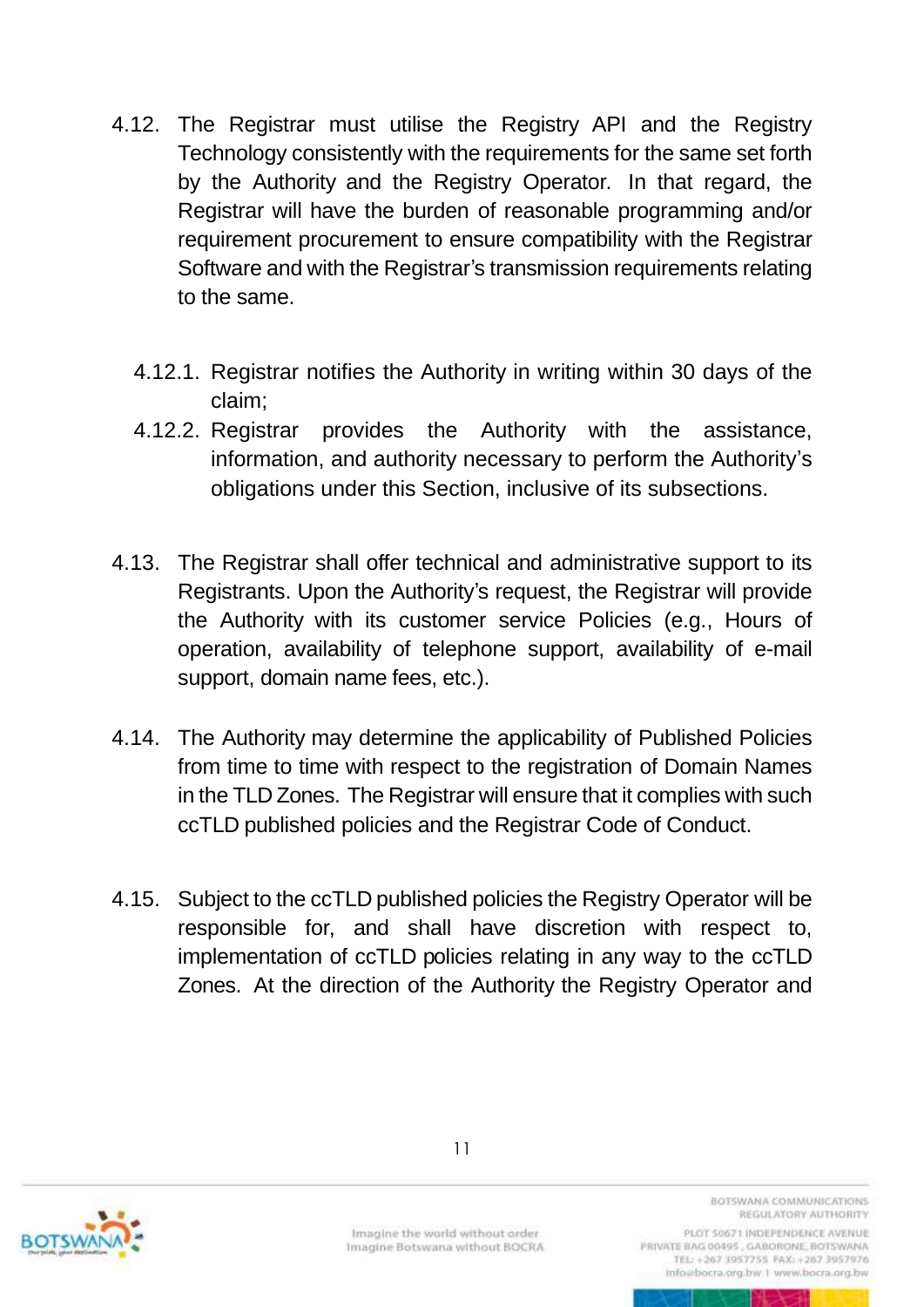Registrar shall carry out and enforce such ccTLD published policies. By way of example, and without limitation, the Registrar must, prior to registering any Domain Name in a TLD Zones, require such Registrant to enter and agree to be bound by the Registrar's standard Service Agreement which shall contain links to the Authority's Published Policies listed in Section 4.11.

### <span id="page-30-0"></span>**5. Revenue, Billing and Policy Applicability:**

- 5.1. The Registrar may, determine and set fees to be charged to all Registrants for the registration of Domain Name(s) in the ccTLD Zones (the "**Registration Fee"**).
- 5.2. The Registrar shall submit the registration fees to the Authority for Approval.
- 5.3. The Registrar shall strictly comply with the terms of this Agreement and the ccTLD Published Policies posted and provided at its http://www.nic.net.bw website or such other Internet site as may be designated by the Authority from time to time. The Registrar must not publish, alter, amend, or display the Authority RegistrationAgreement or ccTLD Published Policies on the Registrars Website or materials, but must provide Registrants with links to the relevant ccTLD Published Policies page at a URL designated by the Authority. Breach of this section will be deemed a material breach of this agreement.
- 5.4. Registrants who register a Domain Name through the Registrar are deemed to be entering into an agreement with the applicable Sponsoring Organisation. Accordingly, all the .bw Registry's Published Policies, and operating procedures concerning



Imagine the world without order Imagine Botswana without BOCRA BOTSWANA COMMUNICATIONS REGULATORY AUTHORITY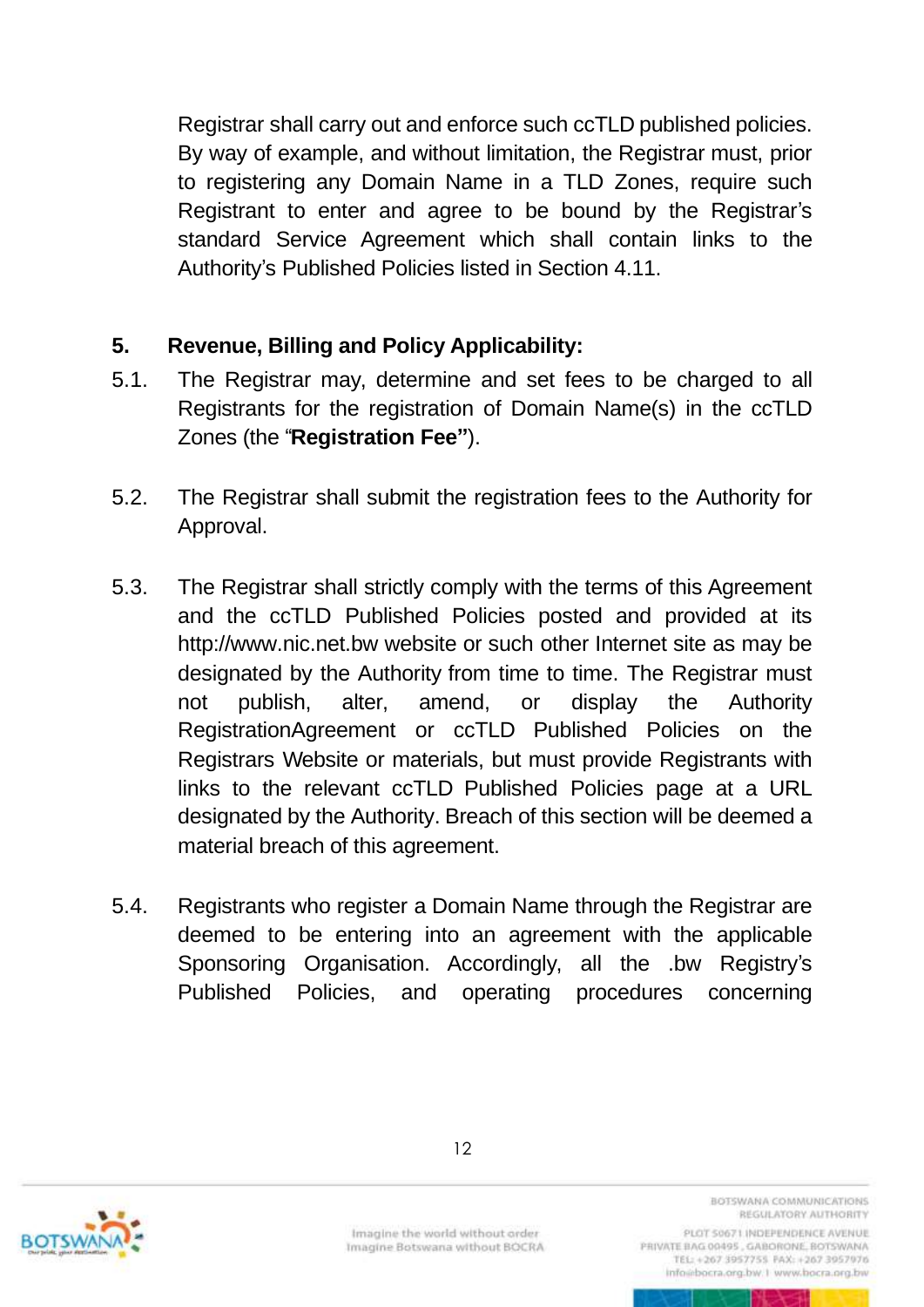Registrants' Domain Name Applications, and Registrar Services, apply to those Registrants. The Registration Agreement and the Authority Published Policies may be modified, supplemented, or amended from time to time by the Authority as specified in the Policy Development Framework.

#### <span id="page-31-0"></span>**6. Disclosure of Information**

- 6.1. The Registrar must always provide true, accurate and current contact information in all Registrar Websites and materials so that Registrants or potential Registrants are able to contact the Registrar regarding its services.
- 6.2. The Registrar must always comply with all laws concerning consumer protection, Data Protection Act, fair trading, taxation and sales over the Internet, and any other applicable laws.
- 6.3. The Registrar must not engage in communications or activity, which may involve deceptive marketing practices such as the fraudulent offering of products, or services. Registrar agrees to review and follow the "Operational Rules" published by the Authority and/or the Registry Operator, a copy of which may be currently found at **http://www.nic.net.bw/legal-policies**, which Operational Rules and Recommendations may be updated from time to time upon the giving to the Registrar sixty (60) days advance prior written notice of any changes or updates.
- 6.4. The Authority will use its best efforts to process all domain name registration requests and renewals submitted by Registrar and register the requested domain name in the ccTLD registry within three (3) business days after receipt of the request.



Imagine the world without order Imagine Botswana without BOCRA

BOTSWANA COMMUNICATIONS REGULATORY AUTHORITY PLOT 50671 INDEPENDENCE AVENUE PRIVATE BAG 00495, GABORONE, BOTSWANA TEL: +267 3957755 FAX: +267 3957976

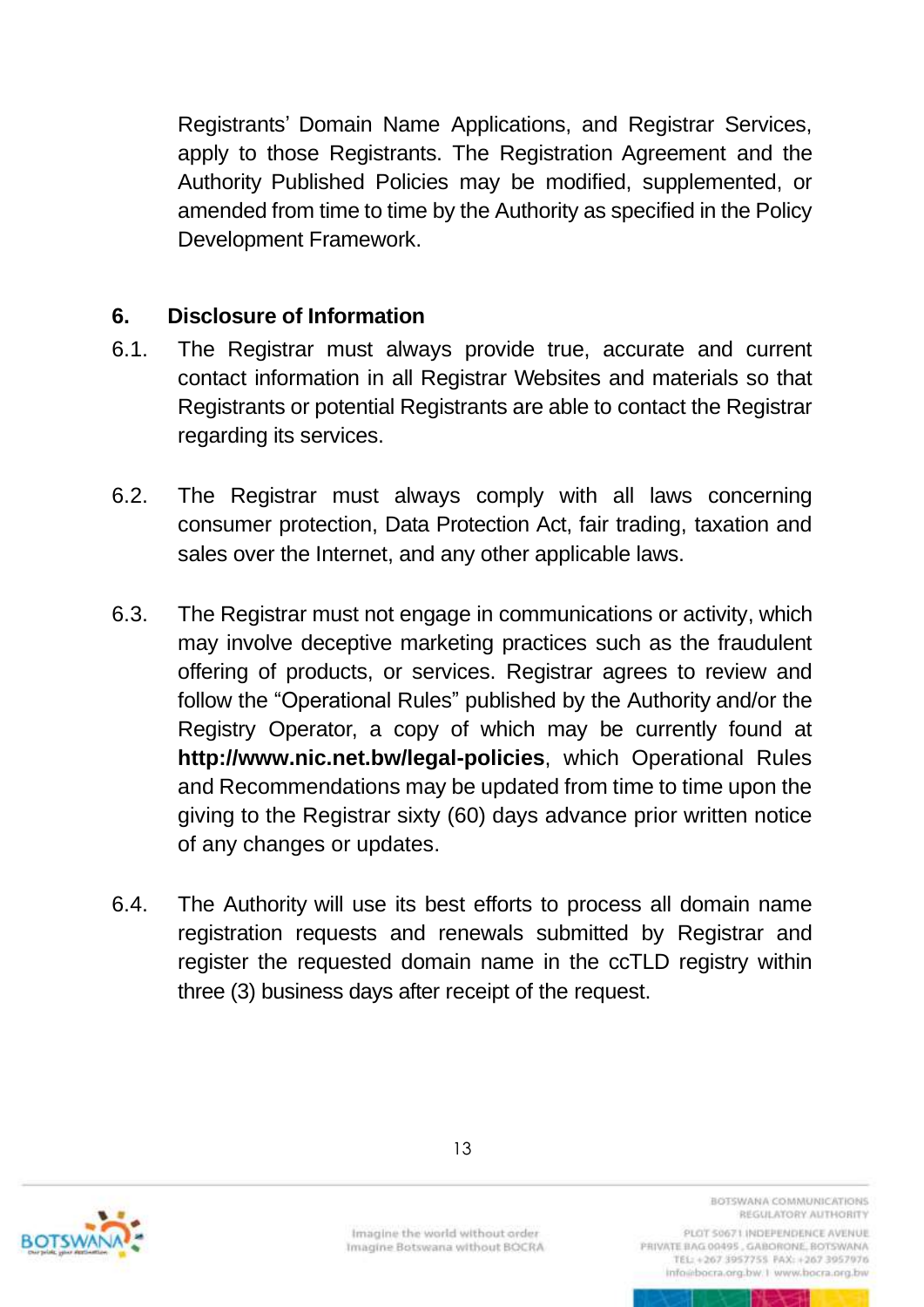- 6.5. The Authority shall provide customer service support in accordance with **Schedule Three (3).**
- 6.6. The Authority agrees to cooperate with Registrar in administering all system tests of the Registry API and Technology deemed reasonably necessary by the Registrar. During the Term of this Agreement, the Authority agrees to provide Registrar with reasonable telephone support to address issues arising in connection with Registrar's use of the API and the Registry Technology.
- 6.7. The Authority agrees to make best commercial efforts to maintain performance of its registry system in accordance with the service levels described in **Schedule Three (3).**

## <span id="page-32-0"></span>**7. REGISTRY FEE AND PERFORMANCE**

- 7.1. The Registrar will pay the Registration Fee to the Registry Operator for each new registration of Domain Name inserted into the ccTLD register and/or each subsequent renewal made by the Registrar after the Commencement Date, to be paid in accordance with the Registry Operator – Registrar Agreement for the ccTLD.
- 7.2. In the event a collateral Registry Operator Registrar Agreement is not in place, the fees required to facilitate registration or renewal will be set by the Authority in consultation with the Stakeholders. In that regard, the Registry Operator is a third-party beneficiary of this Agreement. Accordingly, the Authority, the Registry, or both the Authority and the Registry, may bring an action against the Registrar in the event of a breach of this **Paragraph 71**. Please refer to the "Fee Schedule".



Imagine the world without order Imagine Botswana without BOCRA BOTSWANA COMMUNICATIONS REGULATORY AUTHORITY

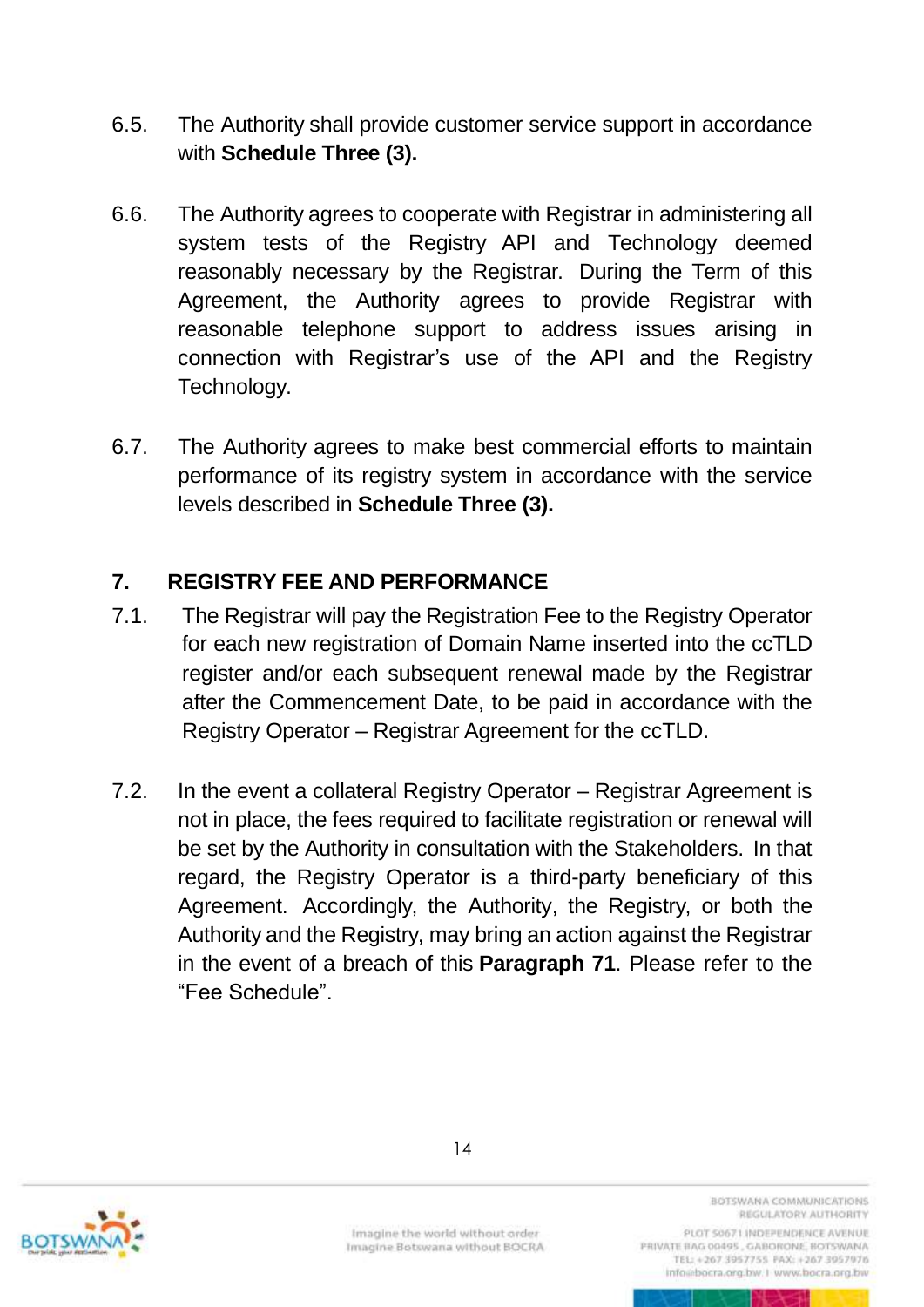## <span id="page-33-0"></span>**8. INTELLECTUAL PROPERTY RIGHTS; CONTACTING REGISTRANTS**

- 8.1. The Registrar hereby agrees to provide the Core Registration Information, (as defined above) to the Registry Operator to effect or maintain the registration of a Domain Name and comply with relevant policy.
- 8.2. Registrar acknowledges and agrees that the Authority or the Registry Operator may contact a Registrant directly when a response to a communication or query is required from the Registrant to ensure compliance with policy.
- 8.3. The Registration information submitted by the Registrar to the Registry Operator shall be accurate and comply with the definitions of Core Registrant information above.
- 8.4. The Registry Operator will make their reasonable commercial efforts (consistent with the .bw Registry Privacy Policy) to implement technology in the provision of the public WHOIS Services to protect personal information from display and minimise the risks associated with automated harvesting of personal information from the WHOIS database.
- 8.5. Registrar agrees and acknowledges that the Authority and/or any Registry Operator shall own all database, compilation, collective and similar rights, title, and interests worldwide in any database(s) containing Registration Information and all information and derivative works generated from the database(s). the Authority



Imagine the world without order Imagine Botswana without BOCRA

BOTSWANA COMMUNICATIONS REGULATORY AUTHORITY PLOT 50671 INDEPENDENCE AVENUE

PRIVATE BAG 00495, GABORONE, BOTSWANA TEL: +267 3957755 FAX: +267 3957976 info@bocra.org.bw.1 www.bocra.org.bw

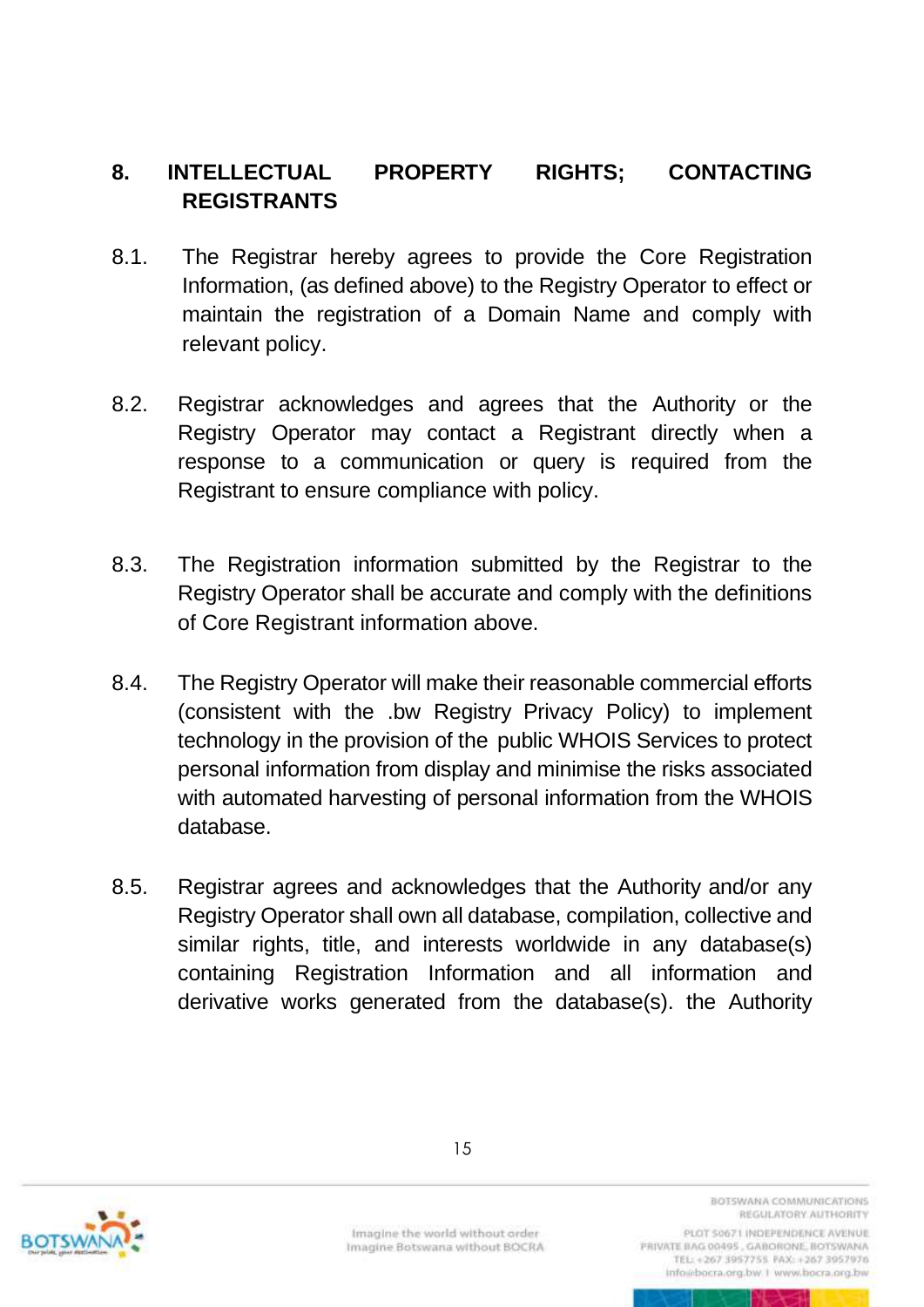and/or any Registry Operator shall not have any ownership interest in a single Registrant's specific Registration Information outside of the Authority's and/or any Registry Operator's rights in such database(s).

- 8.6. Upon expiration or termination of this Agreement for any reason the Registrar must at its expense:
	- 8.6.1. Do all things, execute all documents, and provide the Authority with all assistance and information (excluding subject to the terms of this Agreement proprietary information or Confidential Information belonging to the Registrar) which the Authority reasonably considers necessary or desirable to enable the Registrar Services provided by the Registrar to be provided by another person or entity in a manner which ensures orderly transition and continuity of provision of the Registrar Services;
	- 8.6.2. If requested by the Authority, take all steps necessary to assign or novate to the Authority or its nominee those agreements to which the Registrar is a party which are reasonably necessary to enable the Authority to provide the Registrar Services which were provided by the Registrar pursuant to this Agreement (including without limitation software licence agreements and maintenance agreements);
	- 8.6.3. Deliver to the Authority (and not retain any copies of);
		- 8.6.3.1. Confidential Information of the Authority;
		- 8.6.3.2. Registration Information; sufficient to contact the registrant; and
		- 8.6.3.3. Other property of the Authority (including but not limited to documents, records, registers, files, security packets, stationary, cheques and agreements) relating to its activities



Imagine the world without order Imagine Botswana without BOCRA BOTSWANA COMMUNICATIONS REGULATORY AUTHORITY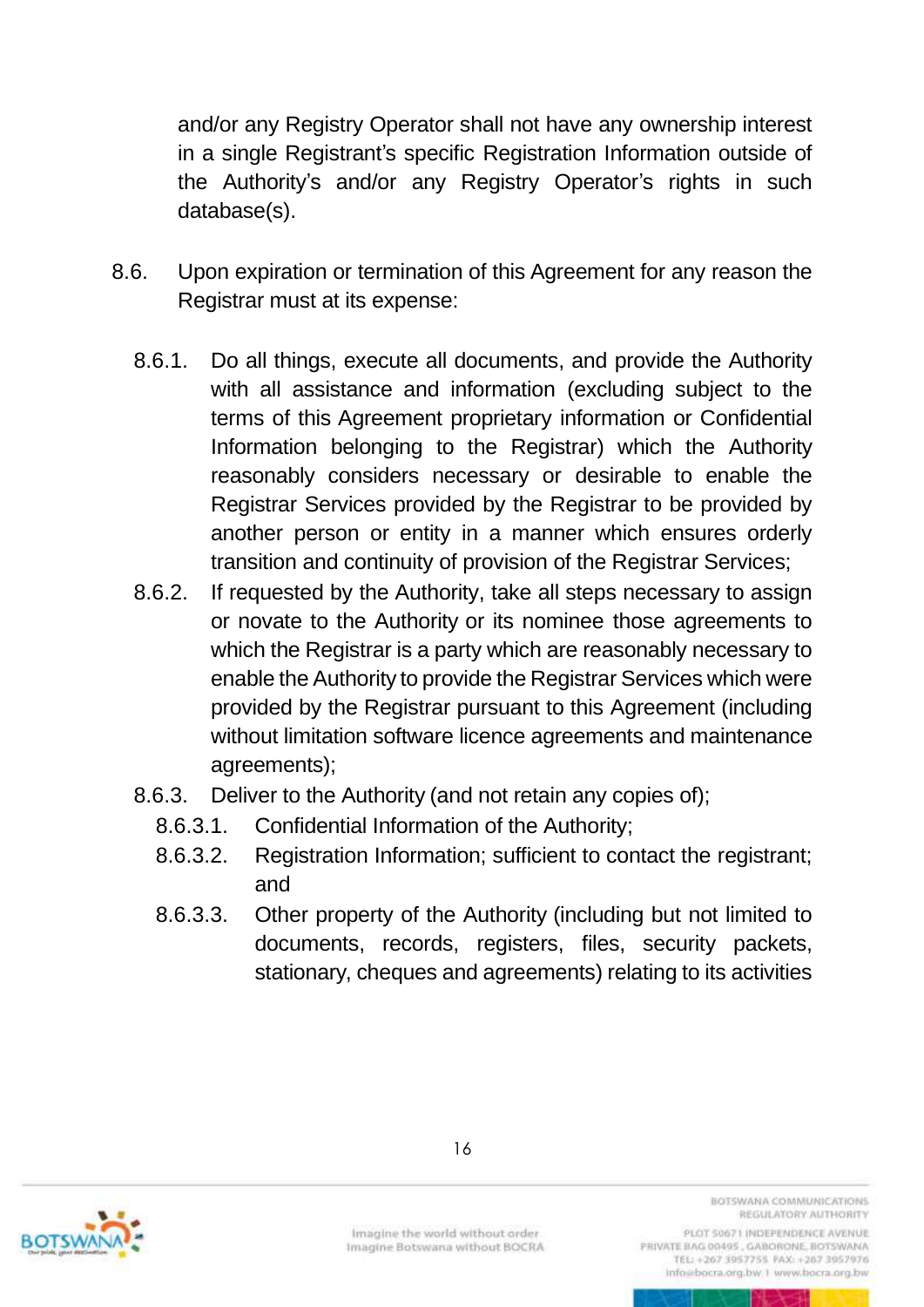and the provision of the Registrar Services pursuant to this Agreement.

## <span id="page-35-0"></span>**9. WARRANTIES AND INDEMNITY**

- 9.1. The Authority represents warrants and guarantees that:
	- 9.1.1. It is authorised to grant accreditation rights in respect to the ccTLD noted in this Agreement;
	- 9.1.2. Does not have any reason to believe that its authorisation may be revoked, rescinded, altered, modified, or otherwise redelegated;
	- 9.1.3. It has the full and unrestricted right to enter into this Agreement and to grant the rights to the Registrar pursuant to this Agreement, and that there are no other Agreements with any third party in conflict with the provisions of this Agreement; and
	- 9.1.4. The Authority's license to the Registrar to use the Registry Technology does not infringe upon the rights of any third party, subject to the remedy and limitation of liability provided in section 3.13.
- 9.2. The Registrar represents warrants and guarantees that:
	- 9.2.1. It has the technical ability and infrastructure to act as Registrar pursuant to this Agreement;
	- 9.2.2. It will strictly comply with the requirements of Paragraph 4 hereof; and
	- 9.2.3. It has the full and unrestricted right to enter into this Agreement, and there are no other agreements with any third party which conflict with its obligations under this Agreement.
- 9.3. Except as set forth to the contrary in section 4.14, each party will defend, indemnify and hold the other party (which, in the case of the



Imagine the world without order Imagine Botswana without BOCRA BOTSWANA COMMUNICATIONS REGULATORY AUTHORITY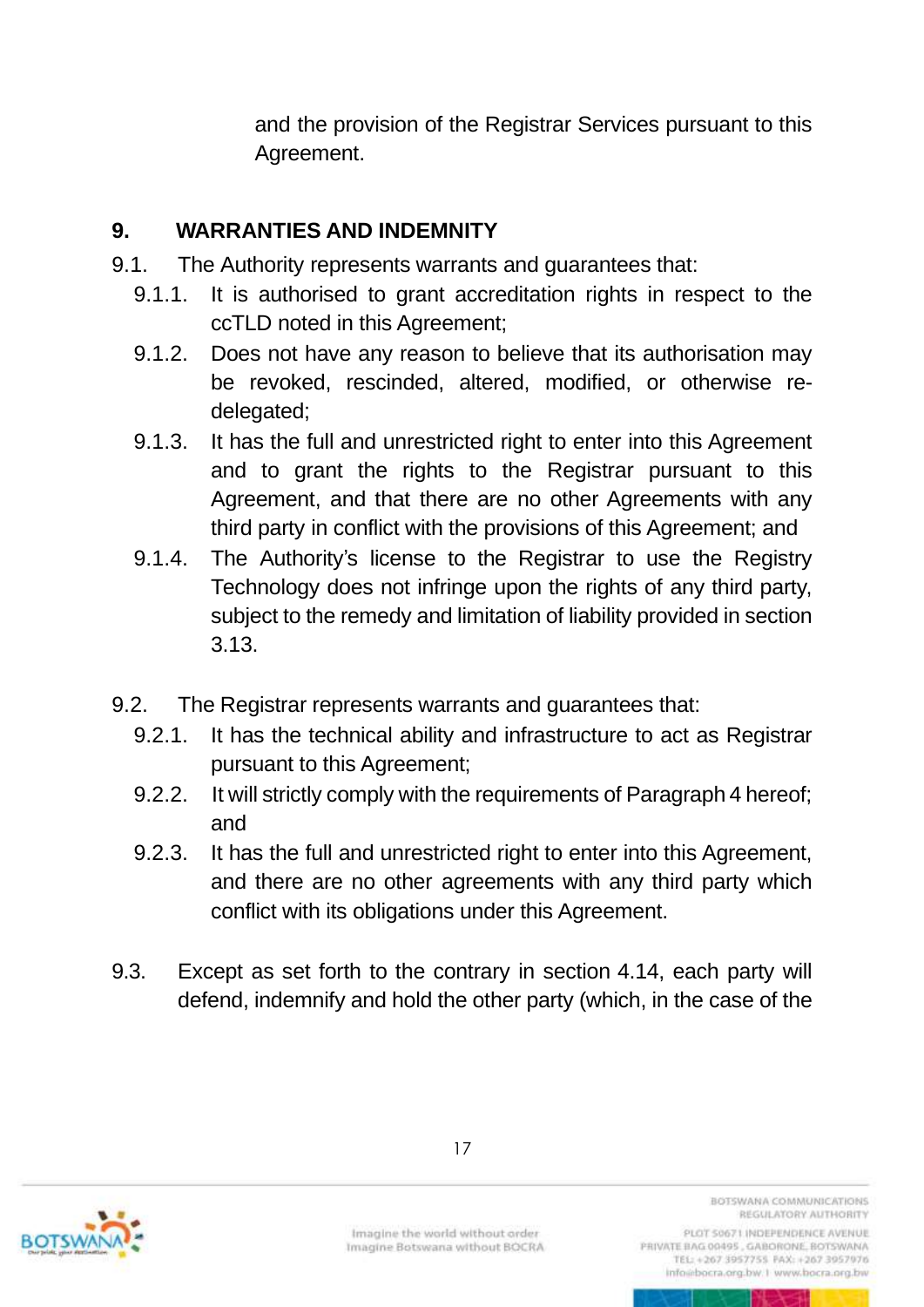Authority, includes the Registry Operator(s)) harmless from and against any and all liabilities, losses, damages, costs and expenses (including reasonable legal fees and expenses) associated with any claim or action brought against the indemnified party by a third party arising out of any breach or alleged breach of any of the representations and warranties of the indemnifying party contained herein, or the indemnifying party's intentional, unlawful, or reckless acts or omissions.

9.4. The indemnified party shall notify the indemnifying party promptly of any such claim it learns of in writing, provided, however, that the failure to give such notice shall not relieve the indemnifying party of its obligations hereunder except to the extent that the indemnifying party was actually and prejudiced by such failure. The indemnifying party will have the sole right to conduct the defence of any such claim or action and all negotiations for its settlement or compromise unless otherwise agreed to in writing by the parties. However, if the indemnifying party, after receiving notice of any such claim, fails immediately to begin the defence of such claim or action, the indemnified party may (with notice to the indemnifying party) retain counsel and undertake the defence, compromise, or settlement of such claim or action at the expense of the indemnifying party.

### <span id="page-36-0"></span>**10. CONFIDENTIAL INFORMATION**

10.1. The Registrar and the Authority, will not, from the date of signing this Agreement, during the term of this Agreement or at any time thereafter, directly or indirectly disclose to any person, firm or corporation or any other person any Confidential Information, trade secrets, secret formula, processes or instructions which has been given or disclosed to either party, and both parties will regard at all



Imagine the world without order Imagine Botswana without BOCRA BOTSWANA COMMUNICATIONS REGULATORY AUTHORITY

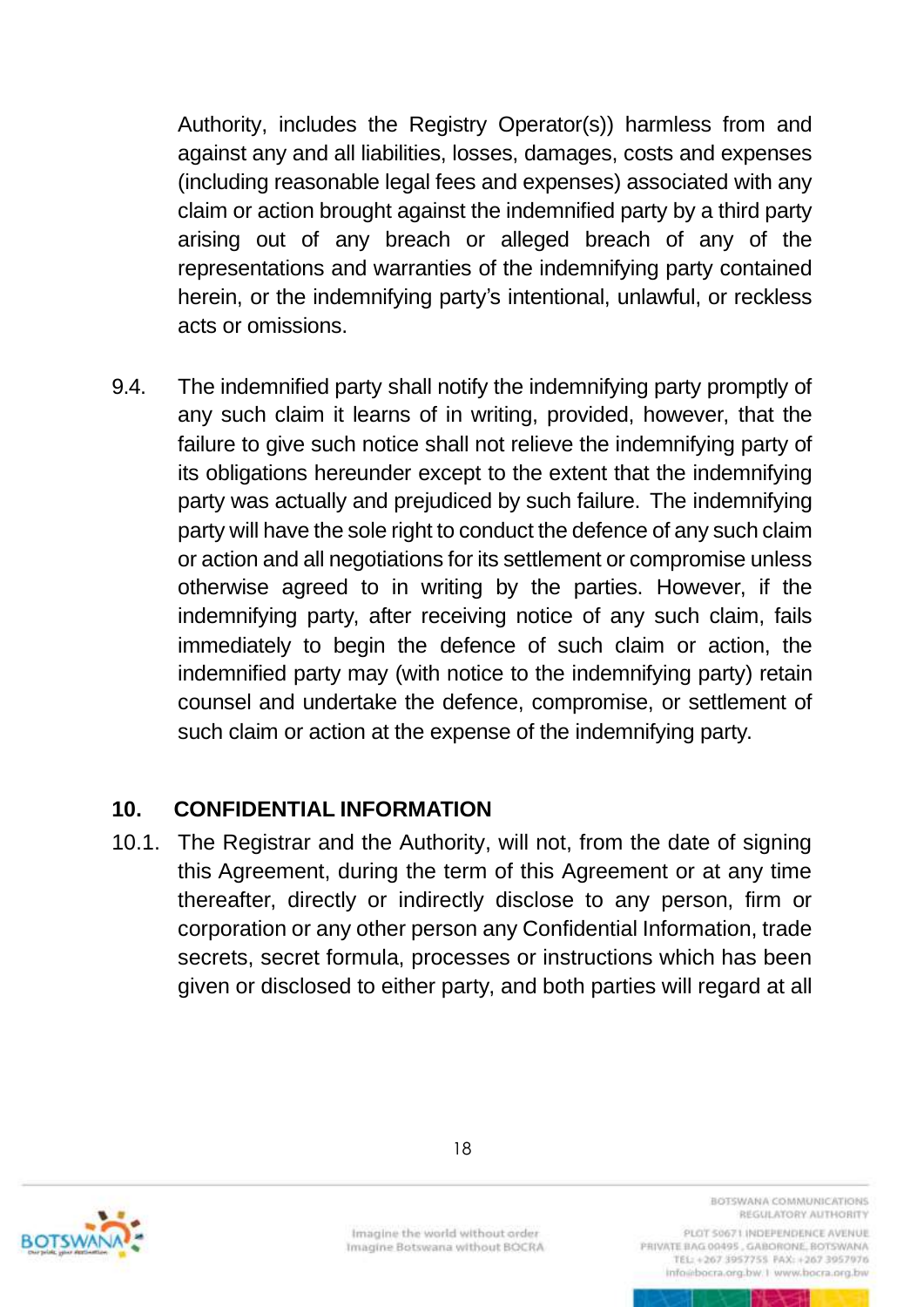times, will guard Confidential Information as a trade secret and will use the same only in connection with the duties rendered under this Agreement.

- 10.2. The contractual relationship between the Authority and the Registrar is founded on trust. Any breach of this trust by the Registrar such as the unauthorised disclosure to a third party of Confidential Information about the Business even after termination of this Agreement, will render the Registrar liable to disciplinary action, and/or civil proceedings to restrain the Registrar from disclosing the Confidential Information to a third party or making personal use of it without written authority from a senior manager of the Authority or for damages if loss to the Authority results from the unauthorised disclosure.
- 10.3. On or before the termination of this Agreement, and upon the Registrar's receipt of a written request by the Authority, the Registrar will forthwith within a period of seven (7) business days:
	- 10.3.1. Delete, erase, or otherwise destroy all Confidential Information and other property or materials belonging to the Authority contained in computer memory, magnetic, optical, laser, electronic or other media in their possession or control which is not capable of delivery to the Authority.

### <span id="page-37-0"></span>**11. LIMITATION OF LIABILITY**

11.1. The Registrar acknowledges and agrees that the Authority is not responsible in any way for the use of any Domain Name in the Registry database and that the Authority is not responsible in any way for any conflict or dispute with or any actual or threatened claim



Imagine the world without order Imagine Botswana without BOCRA BOTSWANA COMMUNICATIONS REGULATORY AUTHORITY

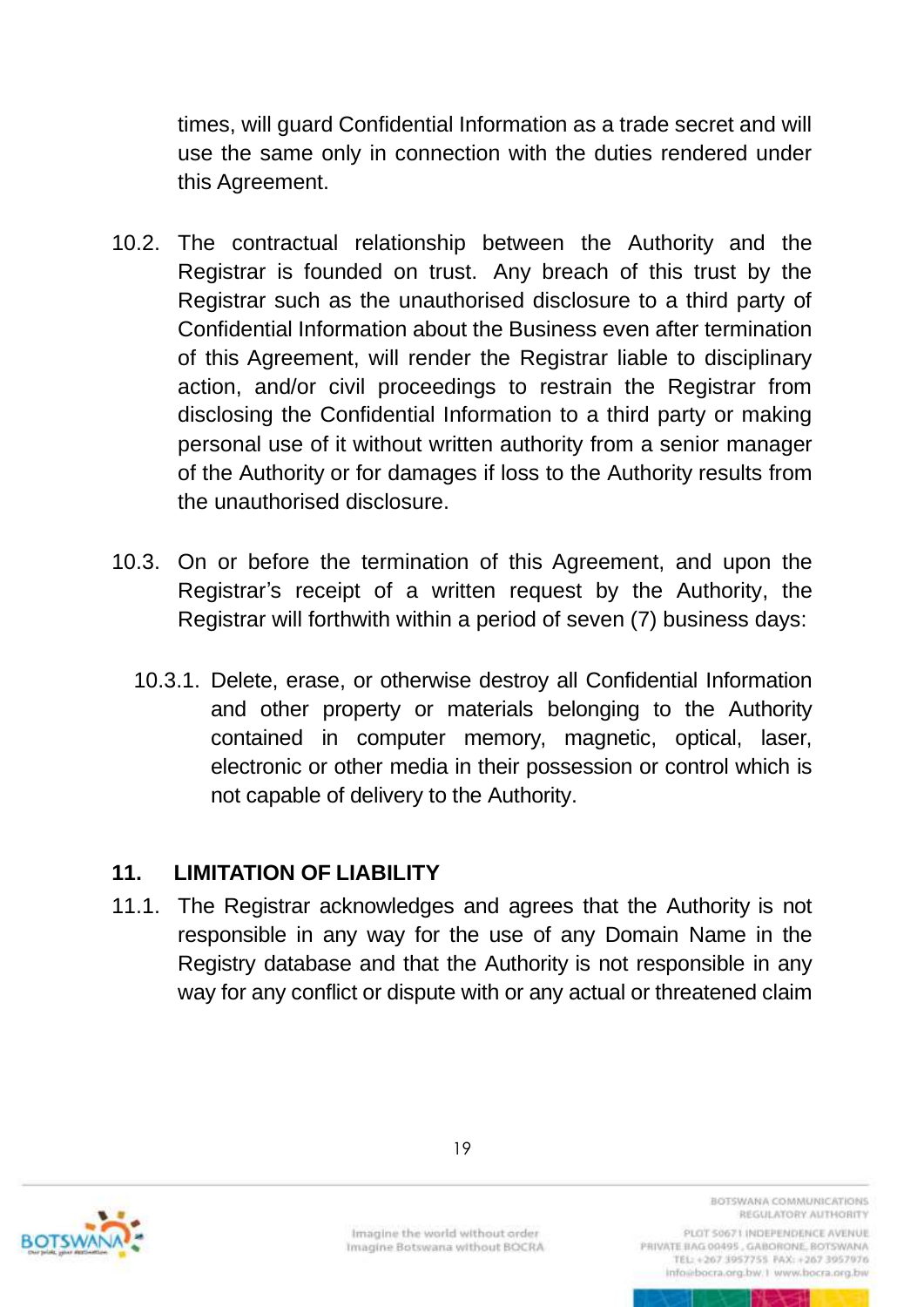against a Registrar or Registrant, including one relating to a registered or unregistered trade mark, a corporate, business or other trade name, rights relating to a name or other identifying indicia or of an individual or other intellectual property rights of a third party, or relating to the defamation or unlawful discrimination with respect to any other person.

- 11.2. Except for those claims addressed by the indemnification provisions found in **Section 7**, and to the fullest extent permitted by law, the Authority and the Registry Operator(s) will not be liable to the Registrar nor shall Registrar be liable to the Authority or the Registry Operator(s) for consequential, indirect or special losses or damages of any kind whatsoever (including without limitation loss of profit, loss or corruption of data, business interruption or indirect costs) suffered by such party as a result of any act or omission whatsoever of the other party and the other parties' employees, agents or subcontractors or because of any service or system failure, Domain Name system failure, registry system failure, root server failure, Internet protocol address failure, access delays or interruptions, data non-delivery or miss-delivery, unauthorised use of passwords, unauthorised use of registration services arising from "hacking" or otherwise, or breach of security, even if the other party has been advised of the potential for such damages and even if the other party may foresee such potential damages.
- 11.3. Except as expressly provided herein otherwise, the Authority's, Registry Operators' and Registrar's liability will be limited to the aggrieved party's direct damages which are the proximate result of a wilful or negligent act or omission. The parties agree that Registrar's direct damages shall be limited to the fees paid by



Imagine the world without order Imagine Botswana without BOCRA BOTSWANA COMMUNICATIONS REGULATORY AUTHORITY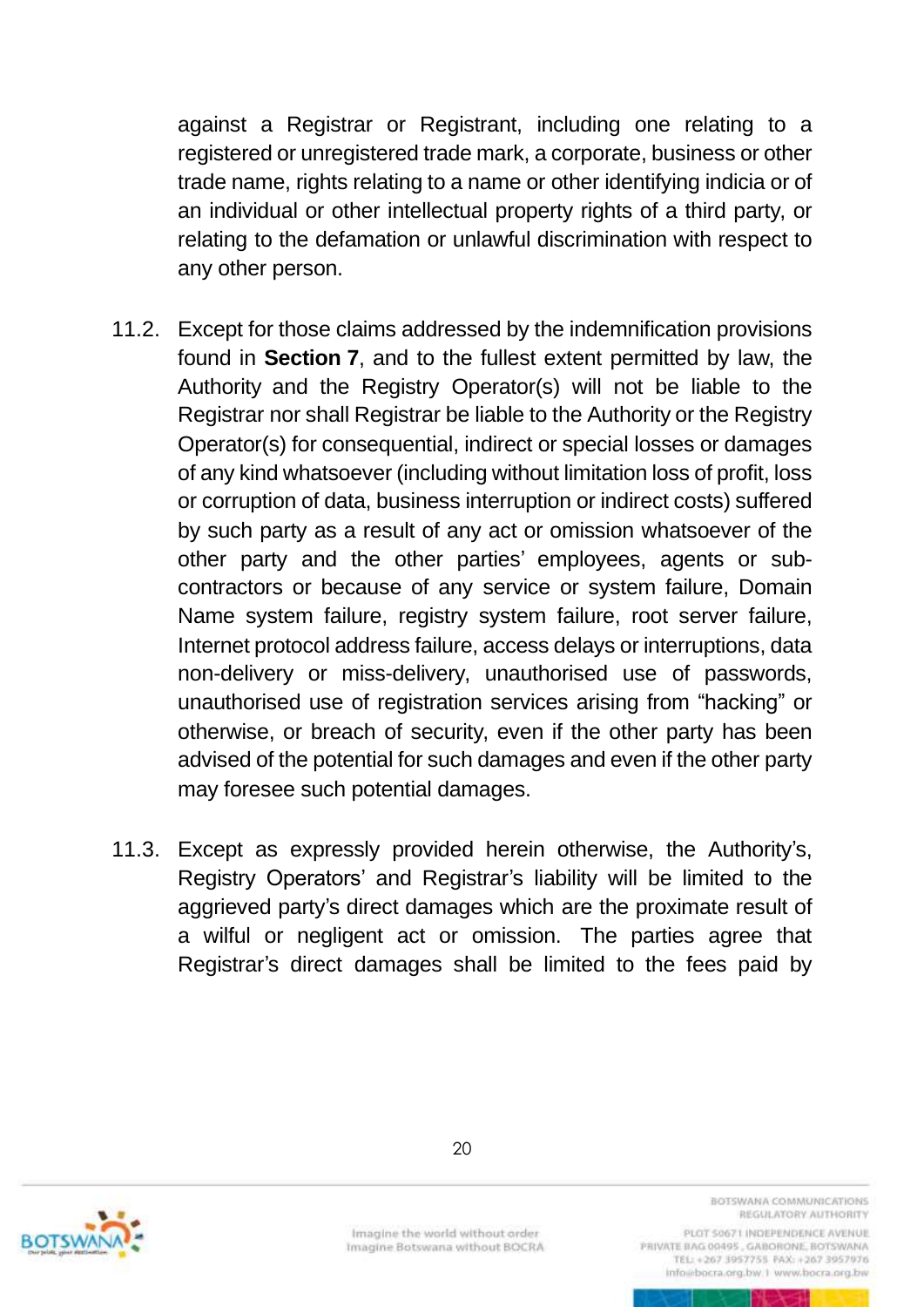Registrar to the Authority or a Registry Operator in relation to the specific services, which gave rise to the claim.

- 11.4. All conditions, warranties or other terms implied by statute or common law are excluded to the fullest extent permitted by law. If the Authority breaches any term, condition or warranty implied in favour of the Registrar by any other applicable law which, then to the extent permitted by the applicable law, the liability of the Authority for any such breach will be limited, at the option of the Authority, to:
	- 11.4.1. In the case of goods replacing, repairing, or paying the cost of replacing or repairing the goods; or
	- 11.4.2. In the case of services supplying the services again or paying the cost of having the services supplied again.

#### **12. TERMINATION**

- 12.1. This Agreement will commence on the Commencement Date for the Term and will continue until the end of the Term unless terminated by the Authority or the Registrar upon thirty (30) day's written notice and in accordance with the provisions of this Agreement.
- 12.2. The Registrar acknowledges and agrees that if the Registrar has any outstanding fees owing to the Authority for more than thirty (30) days after the Authority has notified Registrar of the overdue fees, the Authority may in its sole discretion terminate the Registrar Agreement.



Imagine the world without order Imagine Botswana without BOCRA BOTSWANA COMMUNICATIONS REGULATORY AUTHORITY

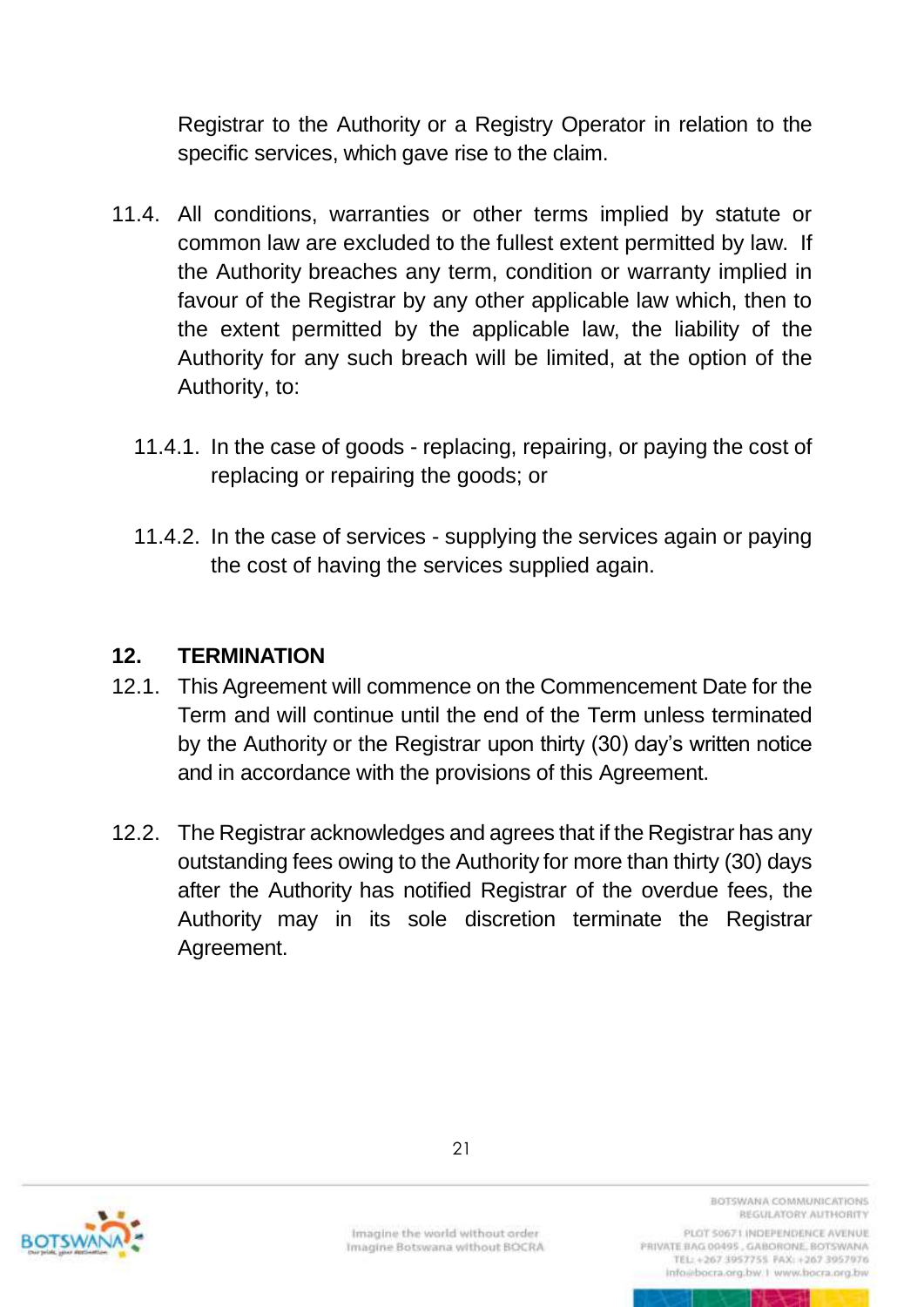- 12.3. This Agreement will come to an end when either party provides written notice of termination of the Agreement to the other party, thirty (30) days or more prior to the commencement date, and on the giving of such notice this Agreement will terminate at midnight Central African Time, on the day.
- 12.4. The Authority will have the right to terminate this Agreement immediately by notice in writing to the Registrar upon the happening of any of the following events:
	- 12.4.1. The Registrar fails to perform and observe any material term of this Agreement on its part to be performed or observed, and:
		- 12.4.1.1. The Registrar fails to remedy the same; or
		- 12.4.1.2. In the case of a breach incapable of remedy, fails to tender reasonable compensation for the breach, within seven (7) business days of service on the Registrar of a notice containing full particulars of such failure to perform and observe and specifying that this Agreement can be terminated if it is not complied within that time.
	- 12.4.2. If any of the representations or warranties provided by the Registrar proves to be inaccurate or untrue in any material respect.
	- 12.4.3. Where the Registrar habitually or regularly commits breaches of this Agreement or commits several breaches, which collectively constitute a material breach, whether they are remedied.



Imagine the world without order Imagine Botswana without BOCRA BOTSWANA COMMUNICATIONS REGULATORY AUTHORITY

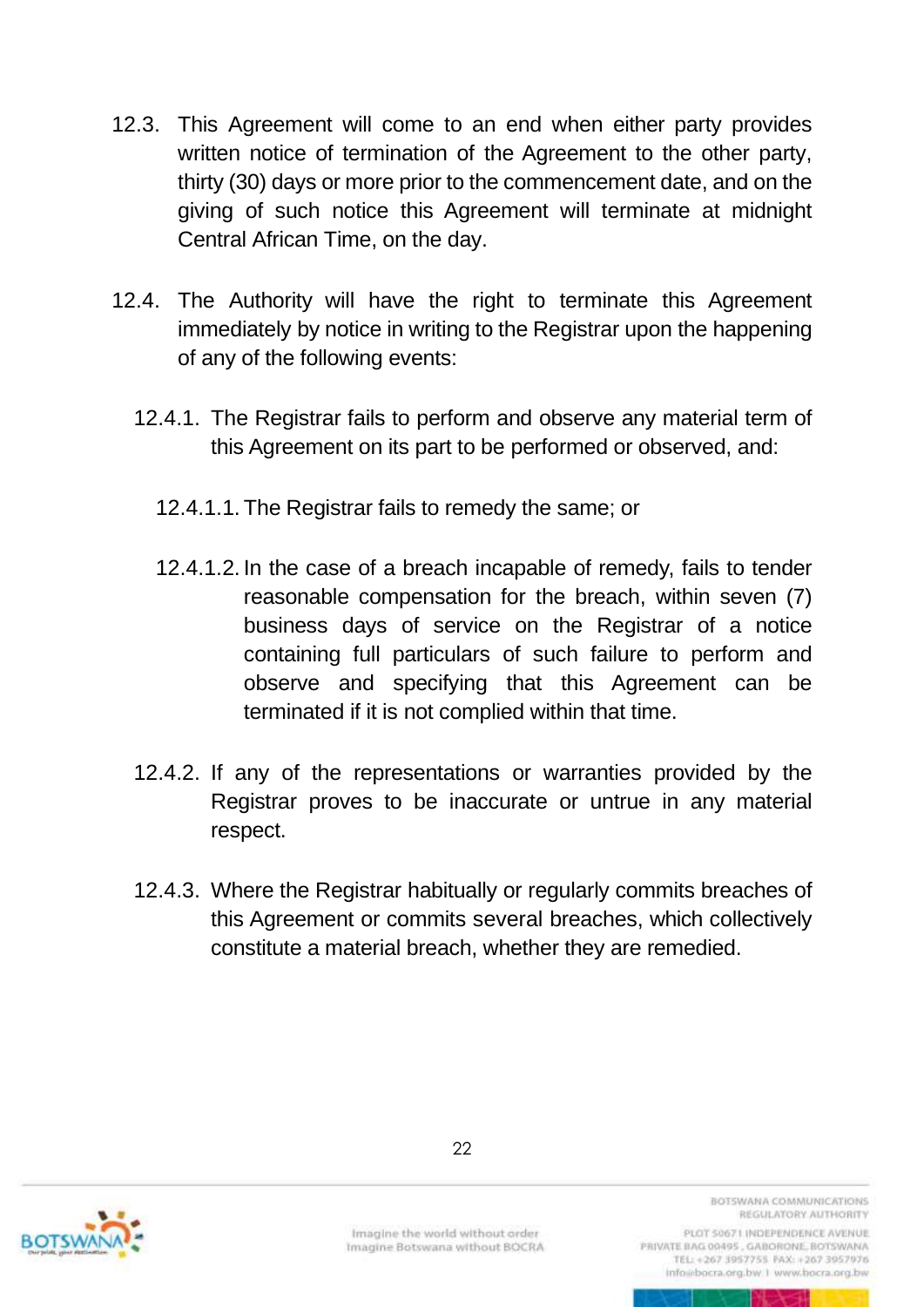- 12.4.4. If IANA, ICANN, or any other relevant authority requests an action or omission by the Authority, which could reasonably be achieved through termination of this Agreement.
- 12.4.5. Where the Registrar ceases to be authorised to provide TLD Domain Name registrations or fails to meet the Accreditation Criteria at any time.
- 12.4.6. If there is a transfer of rights or obligations in this Agreement by Registrar in violation of **Section 3.**
- 12.4.7. If an Insolvency Event occurs in respect of the other party.
- 12.5. The Registrar will have the right to terminate this Agreement forthwith by notice in writing to the Authority if an Insolvency Event
- 12.6. occurs in respect of the Authority.
- 12.7. The Registrar will have the right to terminate this Agreement at its convenience upon sixty (60) days prior written notice to the Authority.

### <span id="page-41-0"></span>**13. RIGHTS ON TERMINATION**

13.1. Paragraphs 5, 6, 7, and 8 of this Agreement will continue to operate and be observed and remain enforceable following termination of this Agreement notwithstanding the expiration or termination of this Agreement.

### <span id="page-41-1"></span>**14. FORCE MAJEURE**

14.1. Notwithstanding any other provision of this Agreement none of the parties will have the right to terminate this Agreement or any of the



Imagine the world without order Imagine Botswana without BOCRA BOTSWANA COMMUNICATIONS REGULATORY AUTHORITY

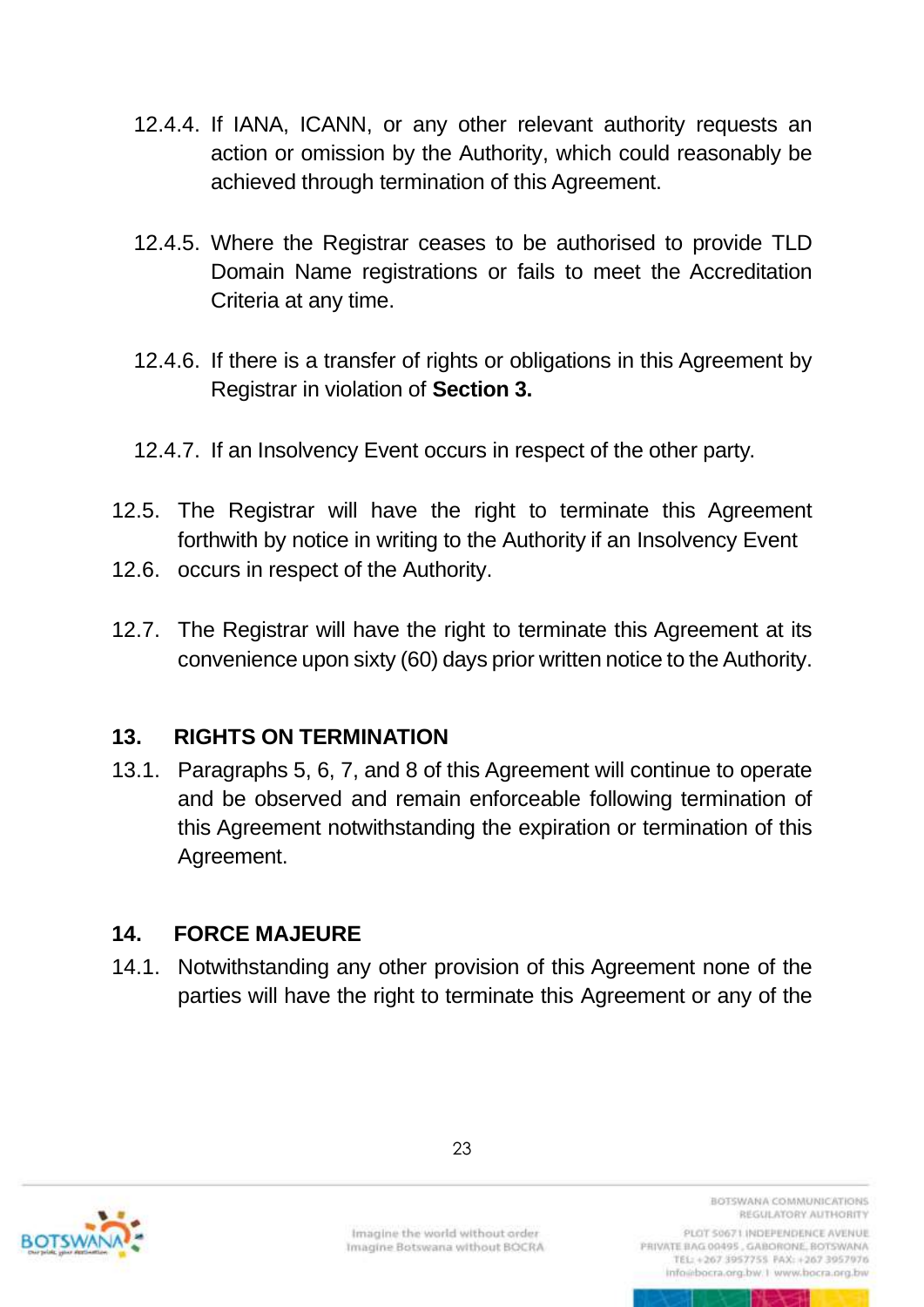rights granted by this Agreement or to make any claim or demand against any other party in respect of that other party's default or nonperformance of any of its agreements or obligations under this Agreement if such default or non-performance is a result of an Event of Force Majeure. In no event shall a Party have any claim or right against the other Party for any failure of performance due to the following: fire, explosion, pandemic or epidemic vandalism, facilitythreatening weather conditions, or flood; any law, order regulation, direction, action, or request of the government having or claiming jurisdiction over the Authority; national emergencies; insurrections; riots; wars or terrorism.

### <span id="page-42-0"></span>**15. GOOD FAITH**

15.1. Each of the parties agrees to act in good faith towards one another and to use its and their best endeavours to comply with the spirit and intention of this Agreement.

### <span id="page-42-1"></span>**16. MODIFICATION OF RIGHTS**

16.1. Any present or future legislation that operates to vary an obligation or right, power or remedy of a person in connection with this Agreement is excluded except to the extent that its exclusion is prohibited or rendered ineffective by law.

### <span id="page-42-2"></span>**17. REMEDIES CUMULATIVE**

17.1. The rights, powers and remedies provided in this Agreement are cumulative with and not exclusive of the rights, powers and remedies provided by law independently of this Agreement.



Imagine the world without order Imagine Botswana without BOCRA BOTSWANA COMMUNICATIONS REGULATORY AUTHORITY

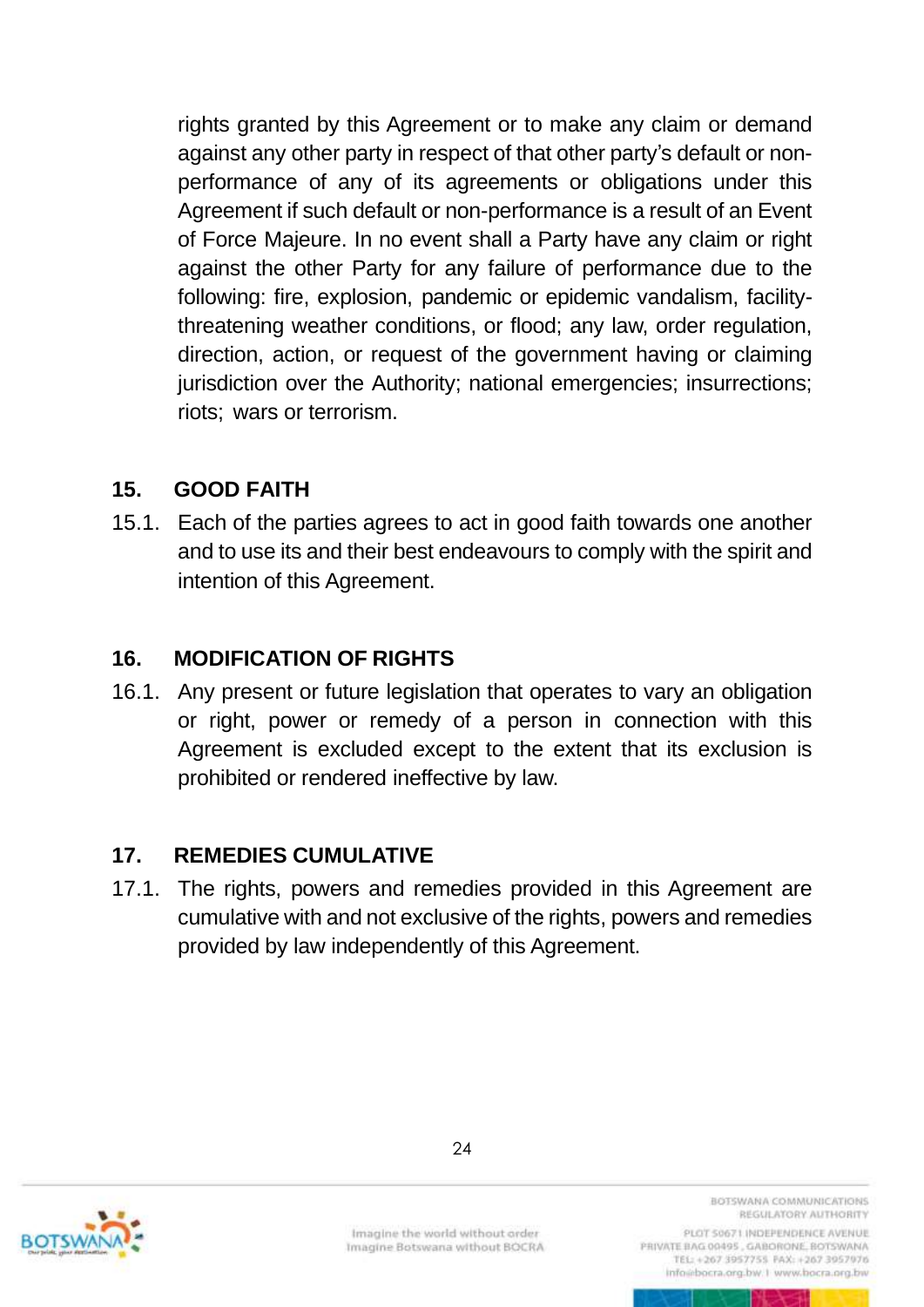## <span id="page-43-0"></span>**18. AUTHORITY**

18.1. The parties warrant and represent to each other that each of them has full power and authority to enter and to perform its obligation under this Agreement. The entering into and performance of this Agreement does not and will not on or after the signing of this Agreement contravene any contractual, legal, or other obligations of either of them whatsoever. This Agreement constitutes a legal, valid, and binding obligation on the parties enforceable in accordance with its terms.

### <span id="page-43-1"></span>**19. GOVERNING LAW**

19.1. This Agreement will be construed in accordance with and be governed by the laws of Botswana and the parties agree to submit themselves to the jurisdiction of the Courts of Botswana including the High Court of Botswana.

## <span id="page-43-2"></span>**20. NOTICES**

20.1. Any notice required or authorised to be given by any party to the other concerning any matter or thing relating to this Agreement will be in writing and may (without prejudice to the use of any other method) be given by being sent by prepaid registered letter addressed to the other party at its address herein appearing in Schedule One or left at the address of any party herein appearing in Schedule One. Any such notice if so posted will be deemed to be given three (3) business days following the date of posting.

## <span id="page-43-3"></span>**21. WAIVER**

21.1. No variation, modification, or waiver of any provision of this Agreement nor consent to any departure by any party there from, will



Imagine the world without order Imagine Botswana without BOCRA

BOTSWANA COMMUNICATIONS REGULATORY AUTHORITY PLOT 50671 INDEPENDENCE AVENUE

PRIVATE BAG 00495, GABORONE, BOTSWANA TEL: +267 3957755 FAX: +267 3957976 info@bocra.org.bw.1 www.bocra.org.bw

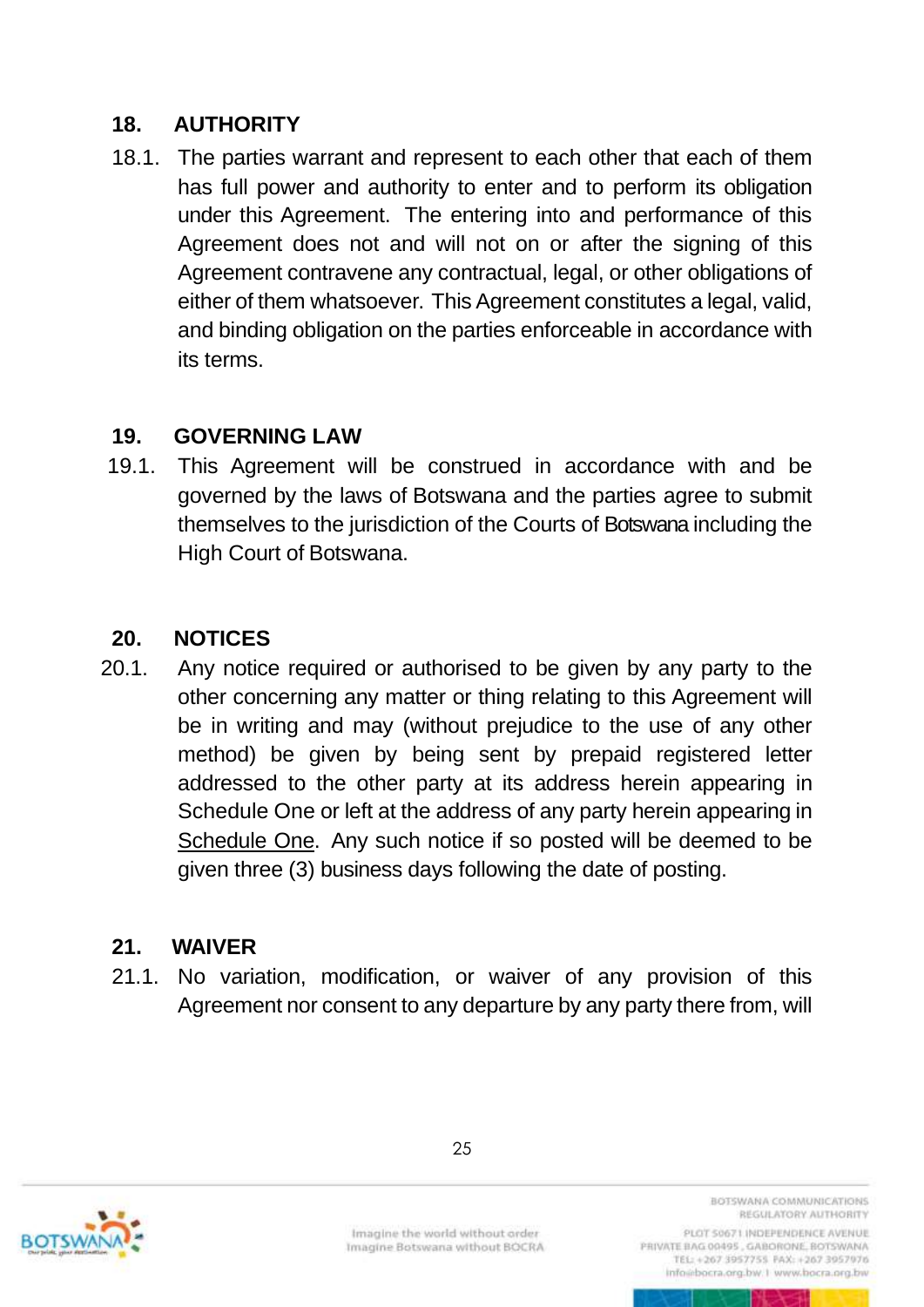in any event be of any force or effect unless the same will be confirmed in writing, signed by the parties, and then such variation, modification, waiver, or consent will be effective only to the extent to which it may be made or given.

21.2. No failure, delay, relaxation, or indulgence on the part of any party in exercising any power or rights conferred upon such party in terms of this Agreement will operate as a waiver of such power or right, nor will any single or partial exercise of any such power or right preclude any other, or future exercise thereof, or the exercise of any other power or right under this Agreement.

### <span id="page-44-0"></span>**22. ENTIRE AGREEMENT**

22.1. This Agreement embodies the entire agreement between the parties and supersedes any prior agreement or understanding between the parties. There are no agreements, representations, or warranties oral or written between the parties other than those set forth or provided for in this Agreement.

## <span id="page-44-1"></span>**23. COSTS**

23.1. Each party will bear fees for the preparation and completion of this Agreement and the preparation of all assignments required by this Agreement with reference to the "Fee Schedule".

### <span id="page-44-2"></span>**24. SEVERANCE**

24.1. If any provision of this Agreement is deemed invalid or unenforceable in accordance with its terms, all other provisions that are self-sustaining and capable of separate enforcement without



Imagine the world without order Imagine Botswana without BOCRA BOTSWANA COMMUNICATIONS REGULATORY AUTHORITY

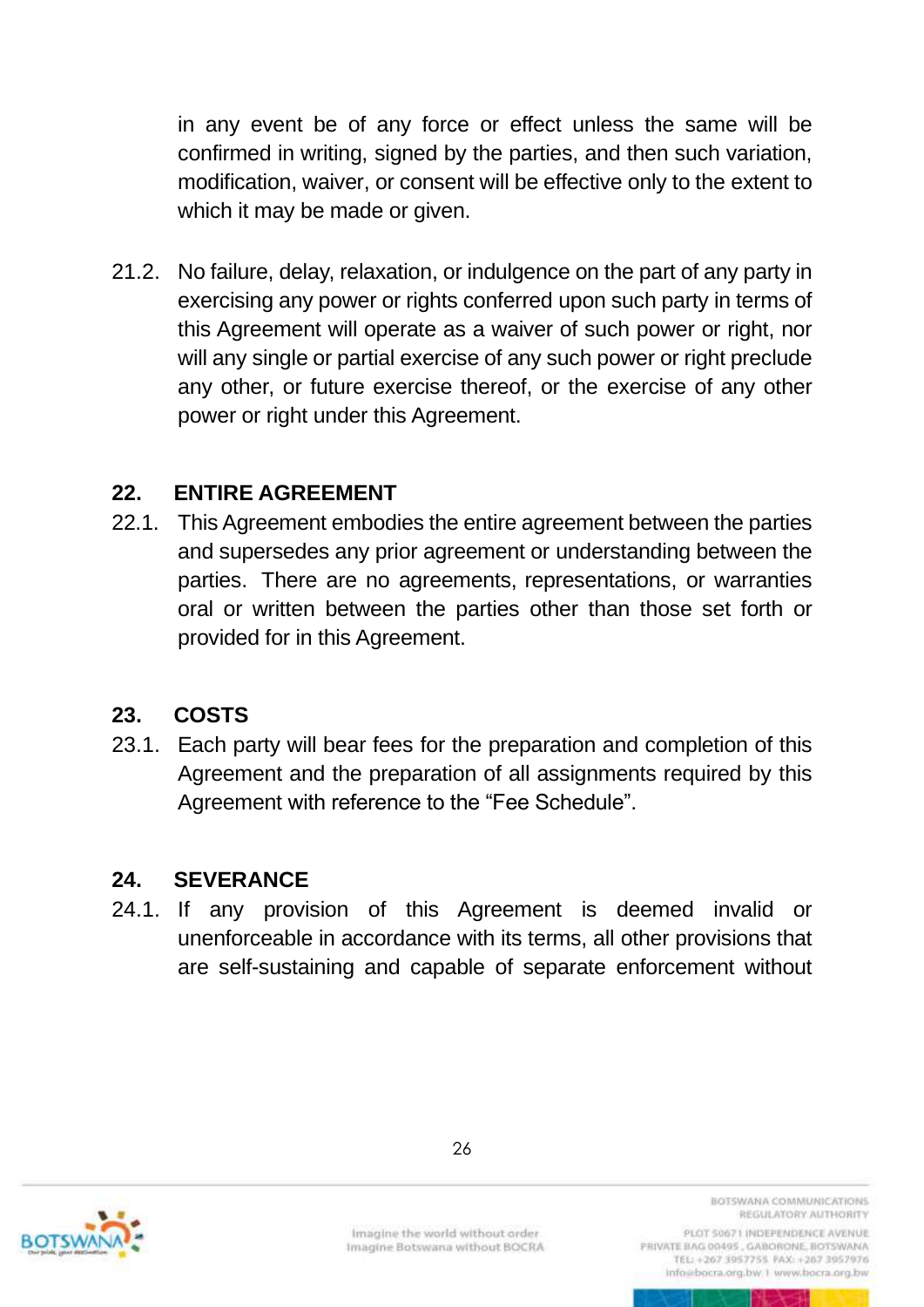regard to the invalid provisions will be and continue to be valid and enforceable in accordance with their terms.

## <span id="page-45-0"></span>**25. COUNTERPARTS**

25.1. This Agreement may be executed in any number of counterparts, each of which will be deemed an original and all counterparts together will be deemed to constitute one and the same instrument.

## <span id="page-45-1"></span>**26. PERFORMANCE BY THIRD PARTIES**

- 26.1. Except as permitted by **Section 3** above, the Registrar will not be entitled to assign their rights or obligations, or to perform any one or more of its obligations or the Services pursuant to this Agreement by appointing a third party to do so on its behalf and in its name, without the prior consent in writing of the Authority, which such consent may not be unreasonably withheld, conditioned, or delayed.
- 26.2. The Authority is permitted to assign its rights and obligations under this Agreement to a third party, without obtaining the consent of the Registrar.

## <span id="page-45-2"></span>**27. RELATIONSHIP BETWEEN THE PARTIES**

- 27.1. Nothing contained in the Agreement will constitute or create or be deemed or construed to constitute or create any partnership, agency, or trust between the parties and neither party will commit or incur any costs on the part of the other party, nor pledge or attempt to pledge its credit in any way whatsoever.
- 27.2. For the purposes of this Agreement and all services to be provided pursuant to this Agreement, the Registrar will be and will be deemed to be an independent contractor and not an agent or



Imagine the world without order Imagine Botswana without BOCRA

BOTSWANA COMMUNICATIONS REGULATORY AUTHORITY PLOT 50671 INDEPENDENCE AVENUE

PRIVATE BAG 00495, GABORONE, BOTSWANA TEL: +267 3957755 FAX: +267 3957976 info@bocra.org.bw.1 www.bocra.org.bw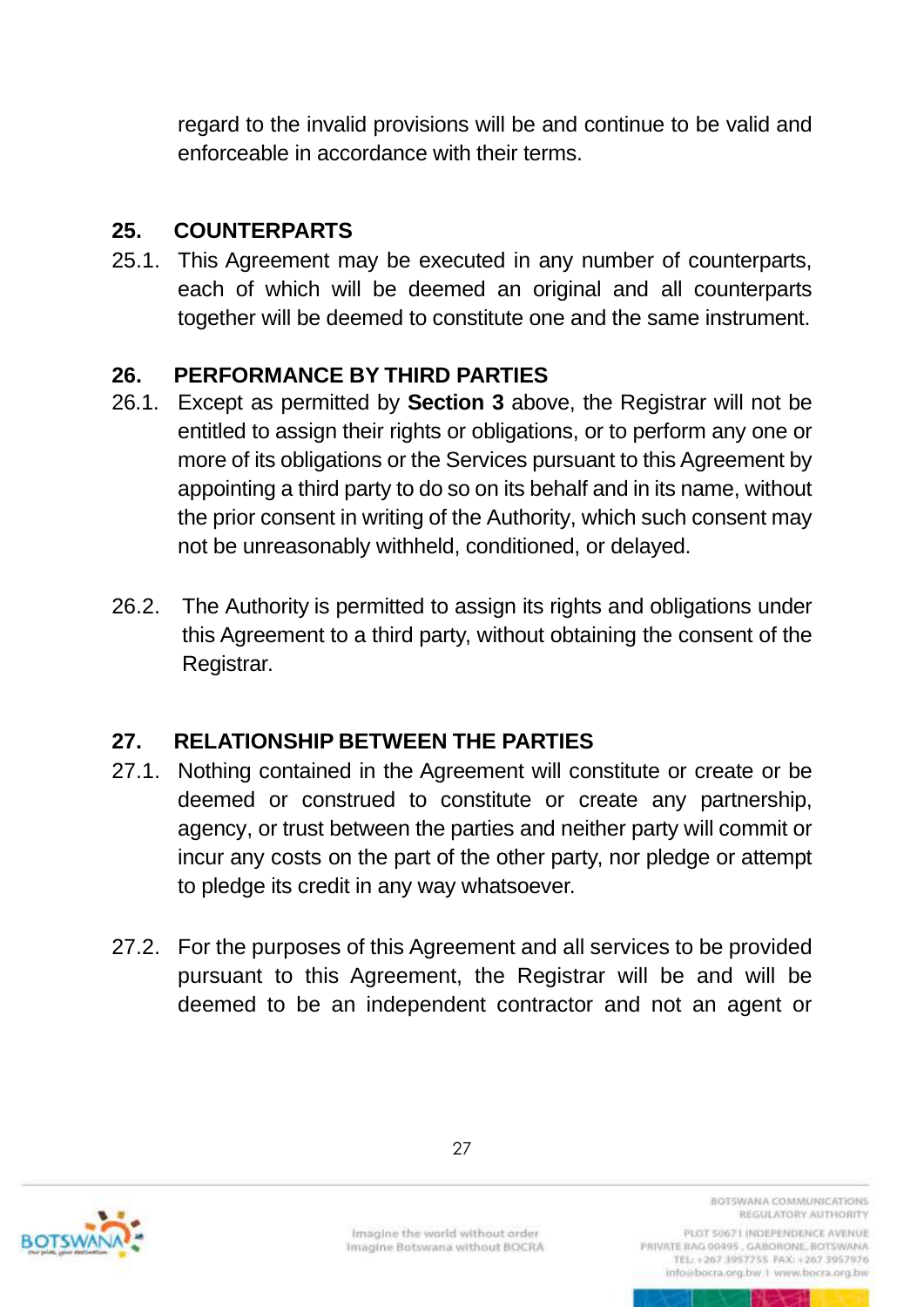employee of the Authority during the time in which it is performing or providing any services for the Authority pursuant to this Agreement. Neither party will have the authority to make any statements, representations, or commitments of any kind on behalf of the other party without the prior written consent of that party.

### <span id="page-46-0"></span>**28. DISPUTES**

- 28.1. If there is a dispute between the parties concerning this Agreement, either party may give written notice of the dispute to the other party ("the notice") which will state that it is a notice under this part and will specify the dispute concerned ("the dispute").
- 28.2. If the dispute is not settled by agreement within thirty (30) business days of the service of the notice, the parties agree to refer the dispute to arbitration unless equitable relief is being sought. Each party shall propose one arbitrator. The parties shall select one arbitrator from the proposed two arbitrators. If the parties cannot agree on the arbitrator, then the Communication Regulatory Authority Act Dispute Resolution process shall apply.
- 28.3. An Arbitrator will not be a present or former member, officer, employee, or agent of either party.
- 28.4. The Arbitration will be conducted in accordance with the laws of the Republic of Botswana except that:
	- 28.4.1. The Arbitrators will observe the rules of natural justice and rules of evidence;
	- 28.4.2. A party may be represented by a qualified Legal Practitioner or other representative;



Imagine the world without order Imagine Botswana without BOCRA BOTSWANA COMMUNICATIONS REGULATORY AUTHORITY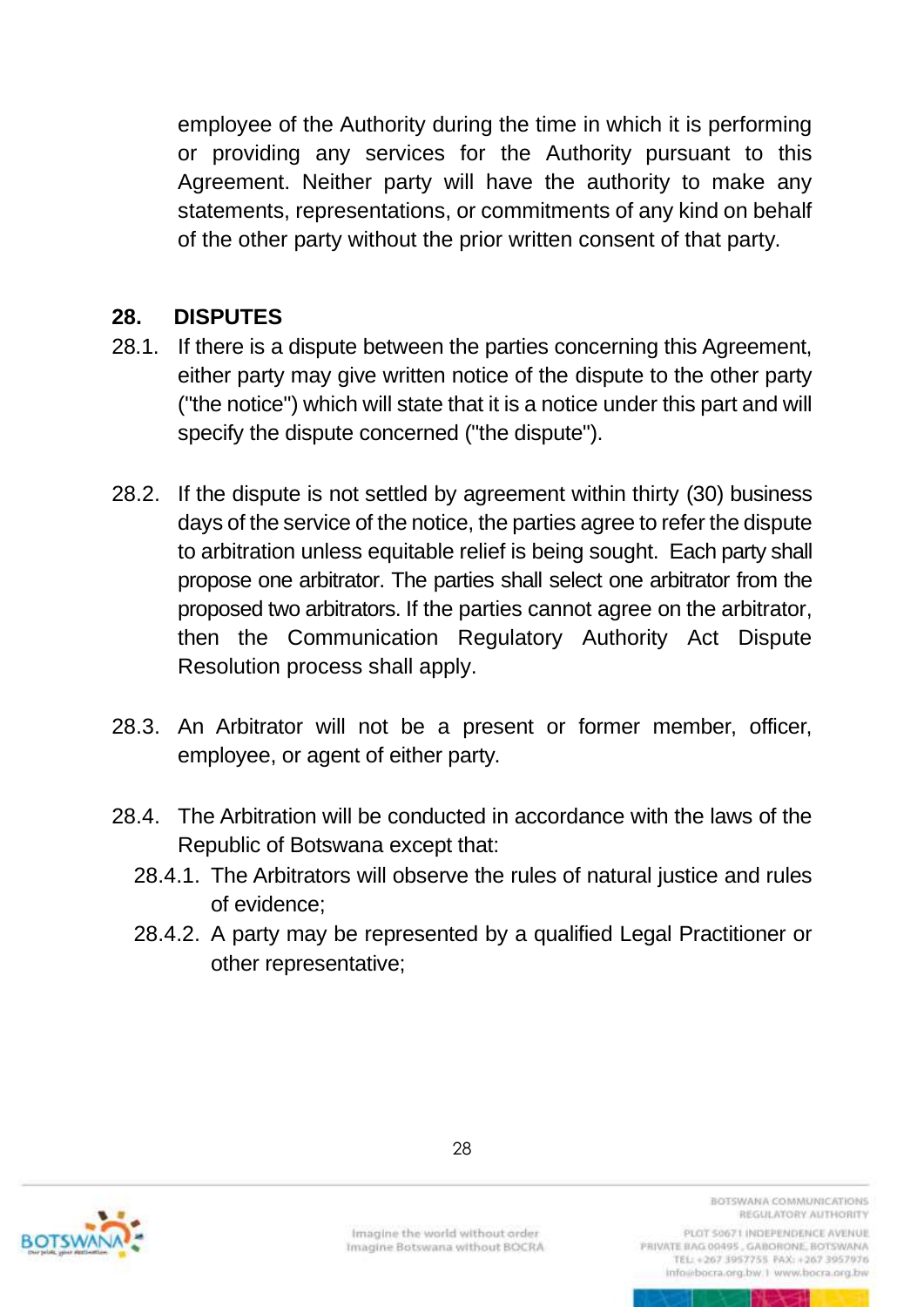- 28.4.3. The Arbitrators will not have the power conferred by the laws of the Republic of Botswana;
- 28.4.4. The Arbitrators will include in the arbitration award the findings on material questions of law and of fact, including references to the evidence on which the findings of fact were based; and
- 28.4.5. The parties' consent to an appeal to the High Court of Botswana any question of law arising during the Arbitration or out of the arbitration award.



29

Imagine the world without order Imagine Botswana without BOCRA BOTSWANA COMMUNICATIONS REGULATORY AUTHORITY

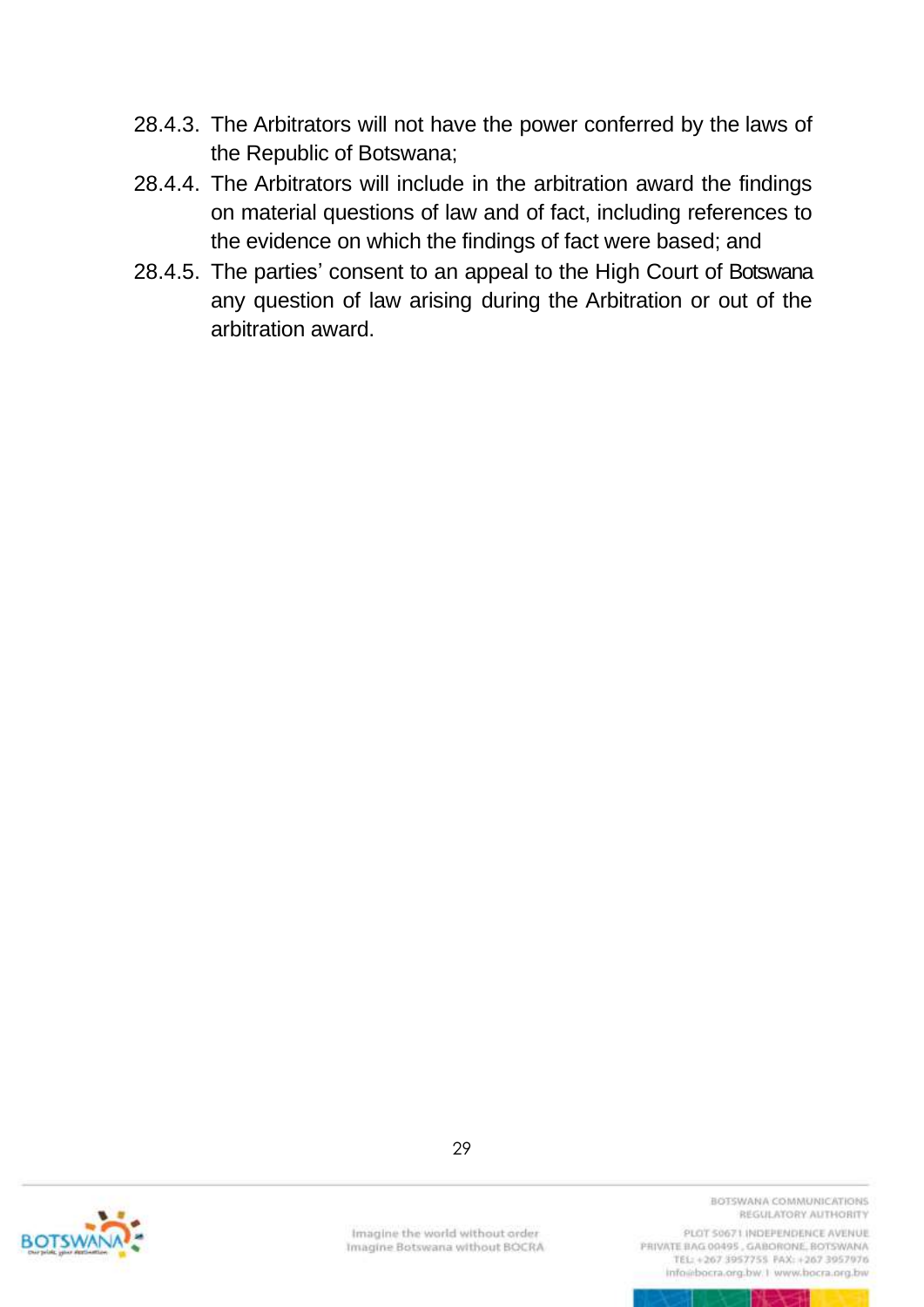# <span id="page-48-0"></span>**SCHEDULE ONE**

| 1.                     |                                                                                                                                        |
|------------------------|----------------------------------------------------------------------------------------------------------------------------------------|
|                        |                                                                                                                                        |
|                        | <b>The Authority</b>                                                                                                                   |
|                        |                                                                                                                                        |
|                        |                                                                                                                                        |
|                        |                                                                                                                                        |
|                        |                                                                                                                                        |
|                        | <b>Registrar:</b>                                                                                                                      |
|                        |                                                                                                                                        |
|                        |                                                                                                                                        |
|                        |                                                                                                                                        |
|                        |                                                                                                                                        |
| 3.                     | <b>Designated TLD Zones:</b> co.bw, org.bw, net.bw, ac.bw, me.bw,<br>agric.bw, shop.bw                                                 |
| $\overline{4}$ .<br>5. | 3 Years<br>Term:<br>As agreed in the applicable Registry Operator -<br>Fees:<br>Registrar Agreement, if no Agreement has been executed |



0

BOTSWANA COMMUNICATIONS REGULATORY AUTHORITY

PLOT 50671 INDEPENDENCE AVENUE info@bocra.org.bw.1 www.bocra.org.bw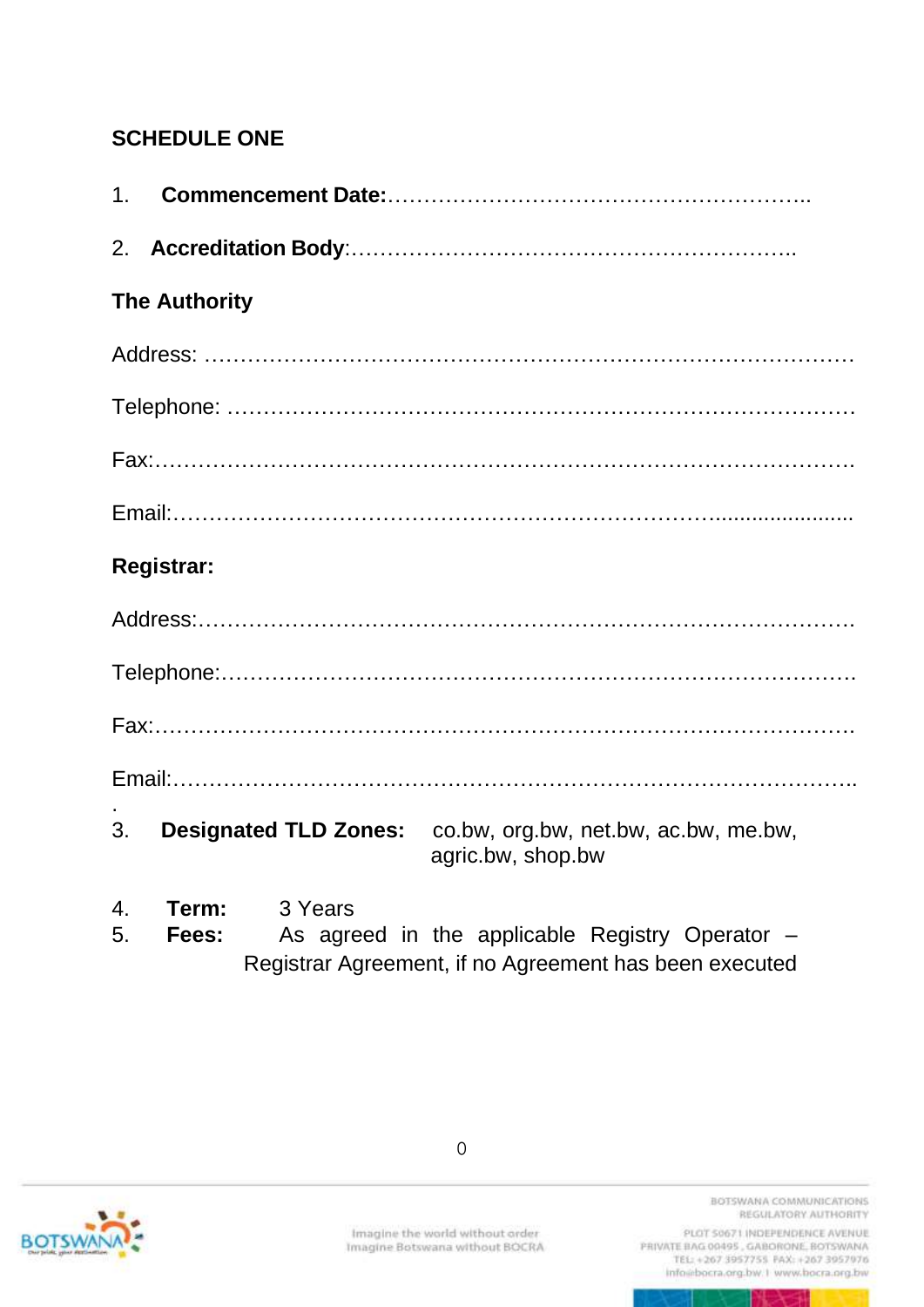fees may be found on the "Fee Schedule" in this Agreement.

#### <span id="page-49-1"></span><span id="page-49-0"></span>**SCHEDULE TWO**

#### **REGISTRANT AGREEMENT – MINIMUM MANDATORY PROVISIONS**

The application and registration process binds the registrant to the ccTLD Registrant Agreement accessible via **[http://www.nic.net.bw/legal](http://www.nic.net.bw/legal-policies)[policies](http://www.nic.net.bw/legal-policies)**

Applicant for accreditation as Registrar must be incorporated as legal persons under the laws of the Republic of Botswana or the country of operation of the Registrar.

Applicants for accreditation as Registrar must satisfy the Authority that:

The applicant possesses and can demonstrate adequate knowledge of the Domain Name System and ccTLD Policies, Procedures and Guidelines, Registration Policies, and operations sufficient in the Authority's view to provide good service to Registrants and potential Registrants.

The applicant has the capability to electronically interact with Registrants, the Authority, and the Authority's systems in accordance with the applicable policies;

The applicant can provide Registrar Services in accordance with the Registrar Agreement and in compliance with the applicable policies;

The applicant has the capabilities and systems to  $-$ 



1

BOTSWANA COMMUNICATIONS REGULATORY AUTHORITY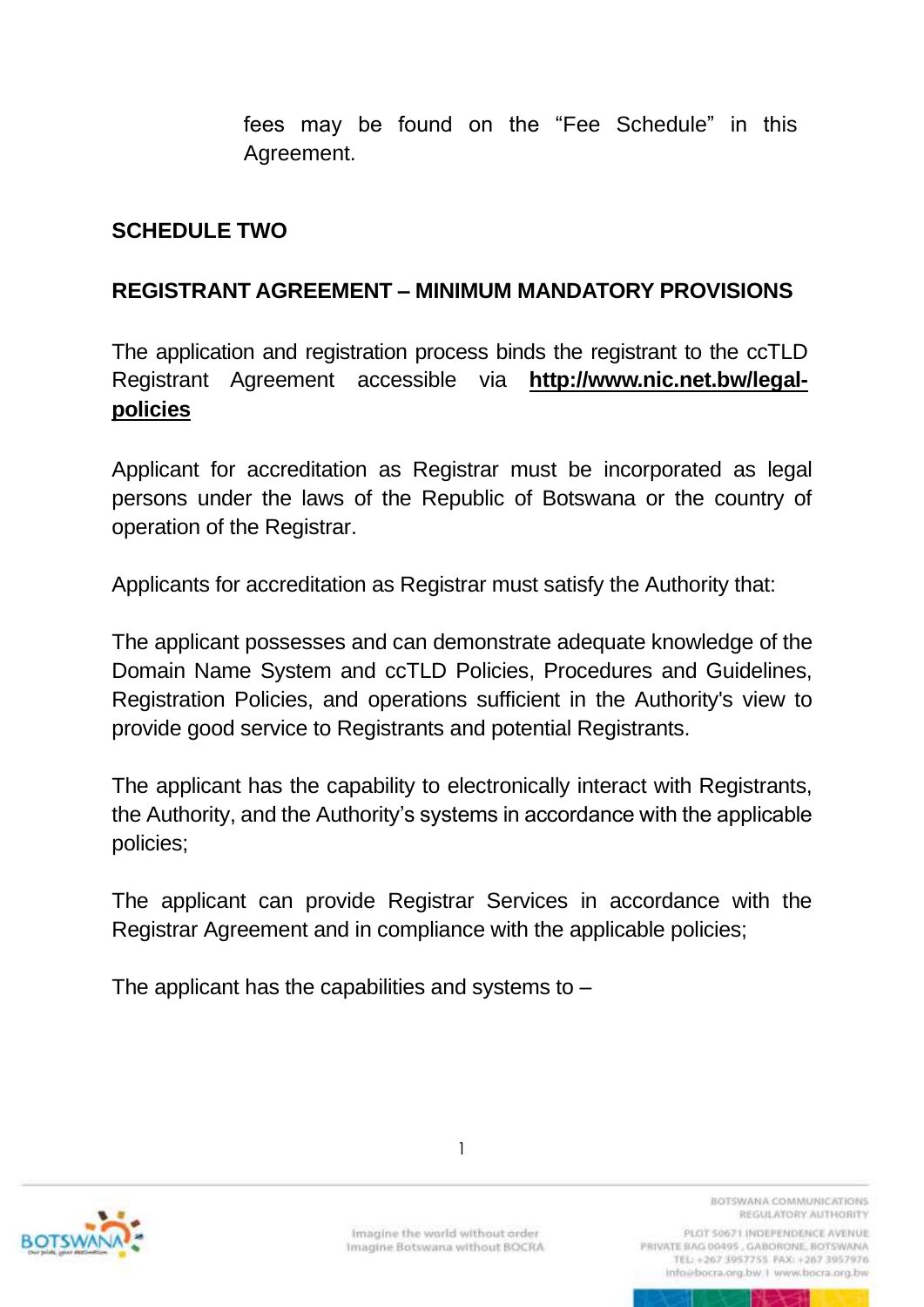Promptly and effectively address enquiries and respond to requests from its Registrants and potential Registrants;

Promptly and effectively handle projected volumes of Domain Name Registrations;

Receive information from its Registrants and potential Registrants on a secure basis;

Authenticate information provided by its Registrants and potential Registrants;

Promptly and effectively notify Registrants of the need to renew their Domain Name Registrations; and

Process and authenticate requests for modifications to Domain Name Registrations, including renewals and transfers of Domain Name Registrations, changes of Registrar, changes of Registrant, updates to information and other requests; and

Maintain adequate backups of registration information.



Imagine the world without order Imagine Botswana without BOCRA BOTSWANA COMMUNICATIONS REGULATORY AUTHORITY

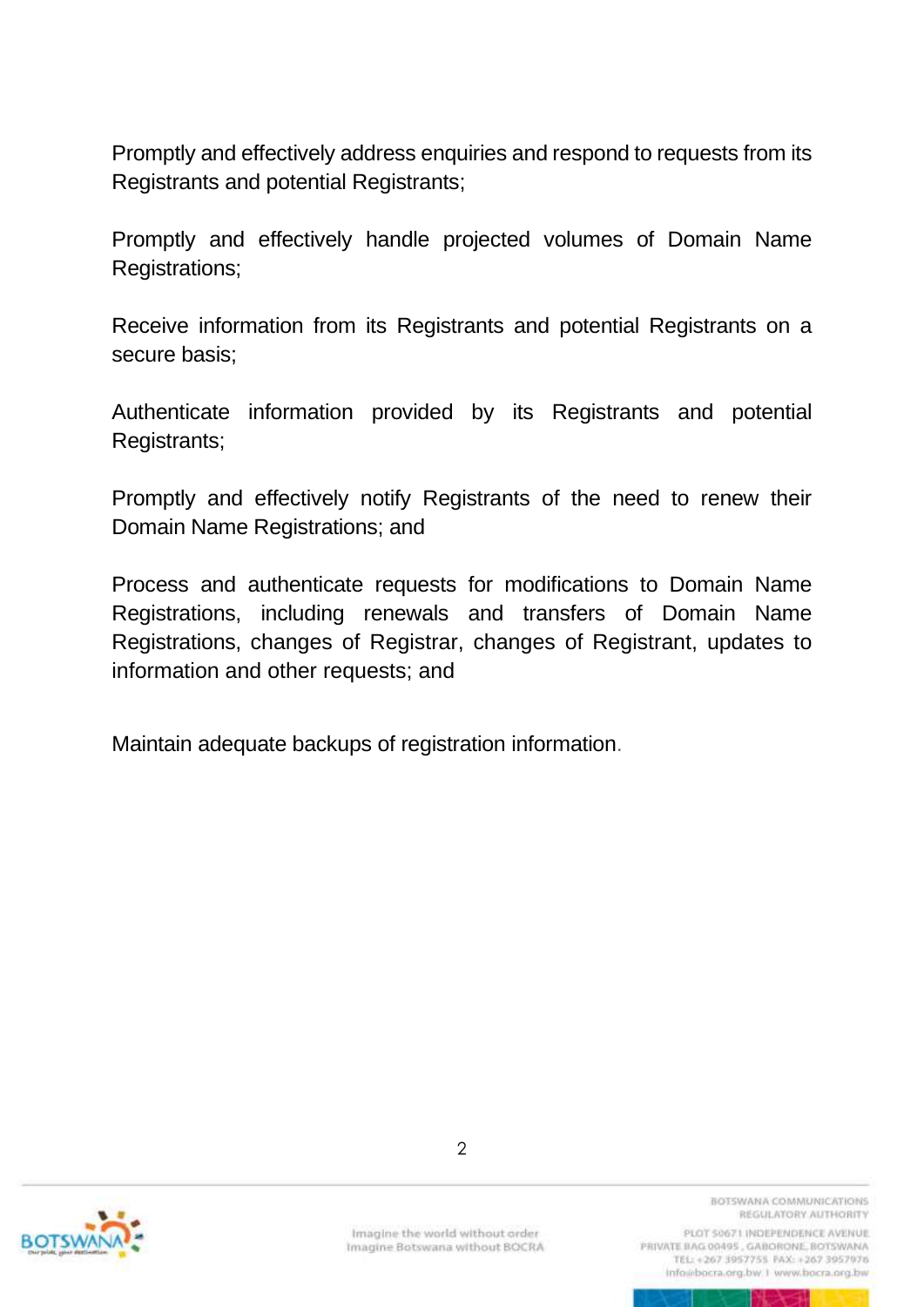## **Signature Page**

EXECUTED as an Agreement.

## **The Authority**

|--|--|

Signature:………………………………………………………………………...

Date: / /20

#### **Registrar**

Executed for and on behalf of ………………………...………………………. (Print full name) by its duly authorized officer for that purpose in accordance with the Constitution of the company in the presence of:

...............................………........………………………………………………

Witness (Signature)…………Name (Please Print) ……………………………

Date: 1 \_\_\_ / \_\_\_ / 20\_\_\_



Imagine the world without order Imagine Botswana without BOCRA

3

BOTSWANA COMMUNICATIONS REGULATORY AUTHORITY

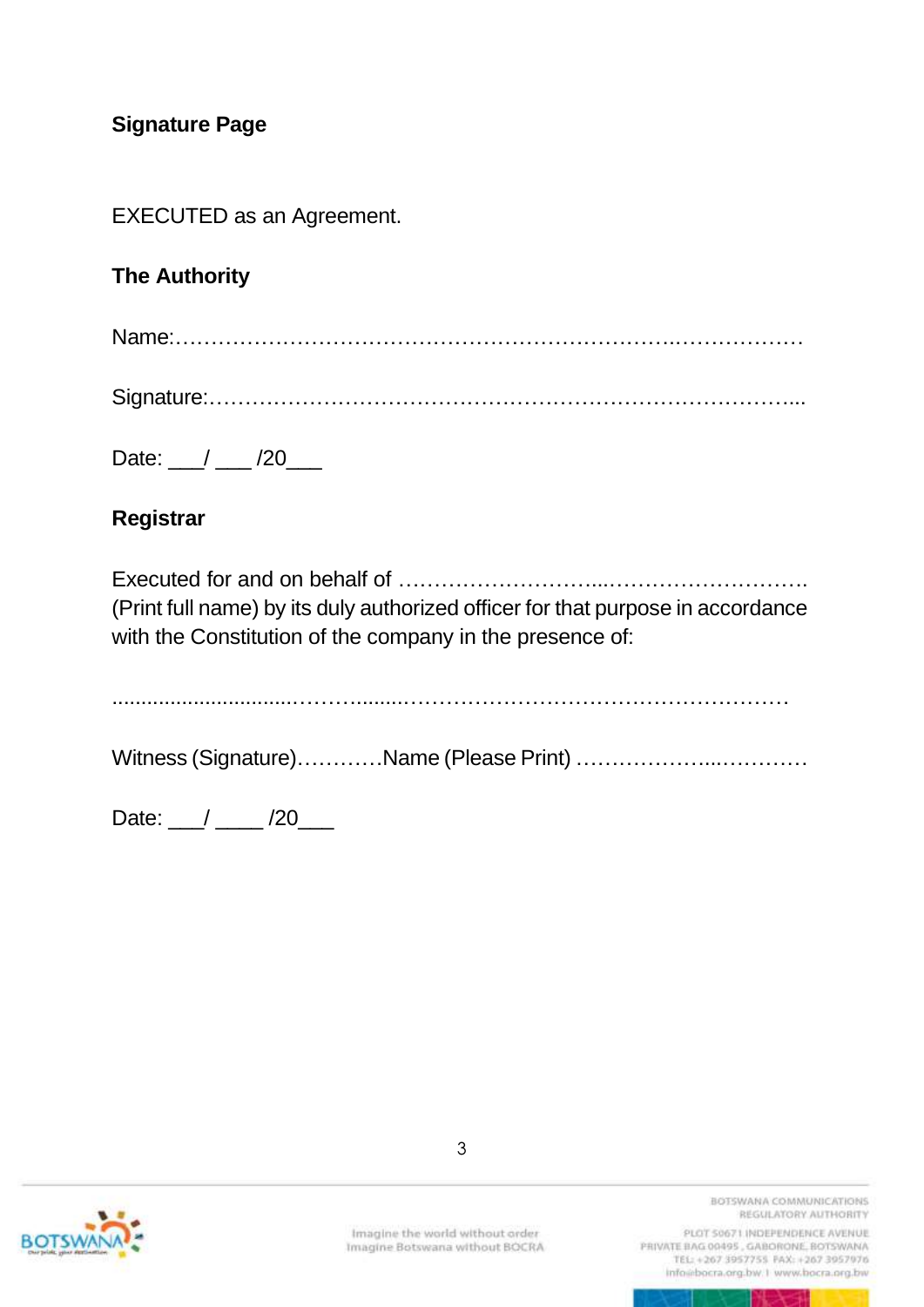## <span id="page-52-0"></span>**SCHEDULE THREE**

## **CUSTOMER SERVICE SUPPORT**

ccTLDs are a national resource and the Authority's mandate is to manage .BW in a manner which serves public and industrial interests. The Authority's .bw Registry Customer Service Support team will use its best efforts to give customers support within the stipulated time frames.

## **Support email: [registry@bocra.org.bw](mailto:registry@bocra.org.bw) Support Telephone: +267 3957755**

#### **Technical Support**

The Authority, the .bw Registry, provides Technical Support for Registrars, Registrants, and other end-users.

Registry Technical support is provided on business days – Monday to Friday, 0730hrs to 1700hrs, CAT, via email and phone from its offices in Gaborone, Botswana.

Technical Support covered extends more to the use of the registry systems and services by Registrars, billing, and Account management.

Registration of domain names propagates within three (3) business days of registration.

Renewals submitted by Registrars that may require escalated rights, e.g., domain on "Pending Purge" status, will be processed within three (3) business days after receipt of the request



BOTSWANA COMMUNICATIONS REGULATORY AUTHORITY

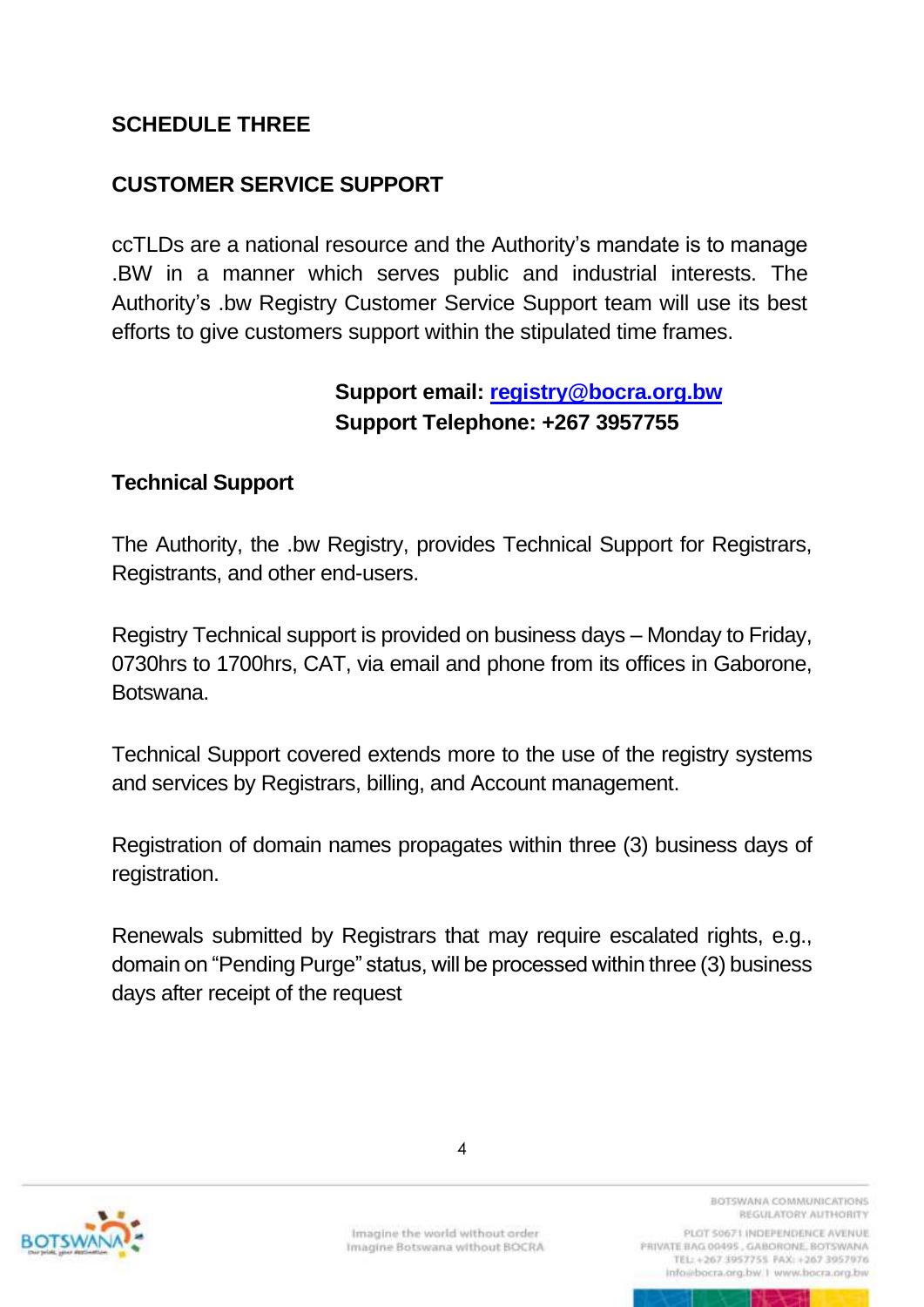The Authority assists Registrars with credentials and whitelisting of IP addresses to be used by Registrars who wish to interface with the Registry API (EPP services) within three (3) business days upon receipt of the request.

#### **Support for domain recovery and online abuse**

.bw Registry Support team also deals with compliance and legal issues such as [dispute resolution,](https://centralnicregistry.com/support/policies/dispute) abuse reports and enquiries from law enforcement.

The support team will try its level best to restore/recover domains within three (3) business days. For severe cases such as the rise of natural disasters, cyber-attacks and/or system failure, the domain names are expected to be restored in 3 business days upon report/discovery.



Imagine the world without order Imagine Botswana without BOCRA

5

BOTSWANA COMMUNICATIONS REGULATORY AUTHORITY